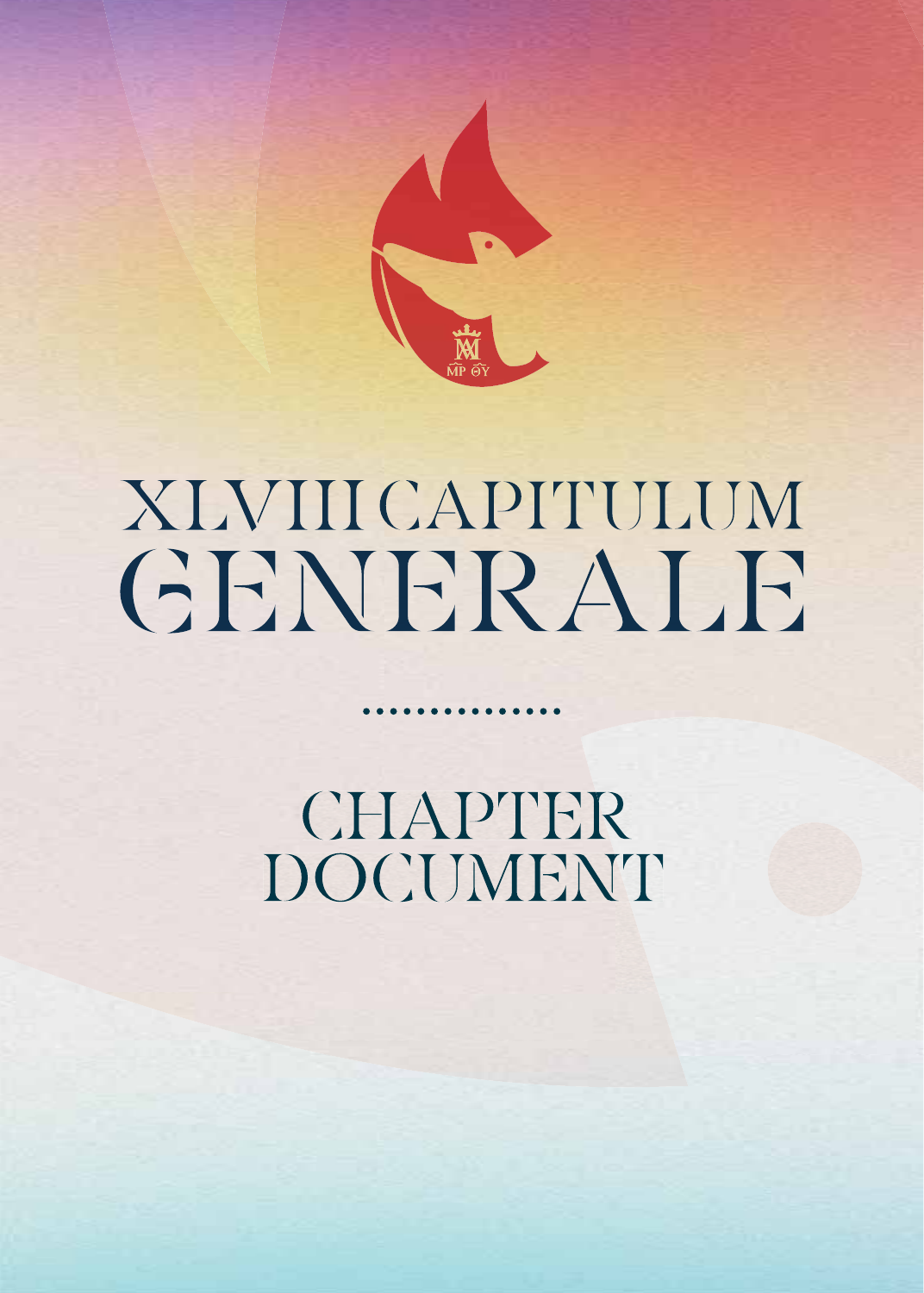**General Congregation**

## **48th General Chapter of the Order of the Pious Schools**

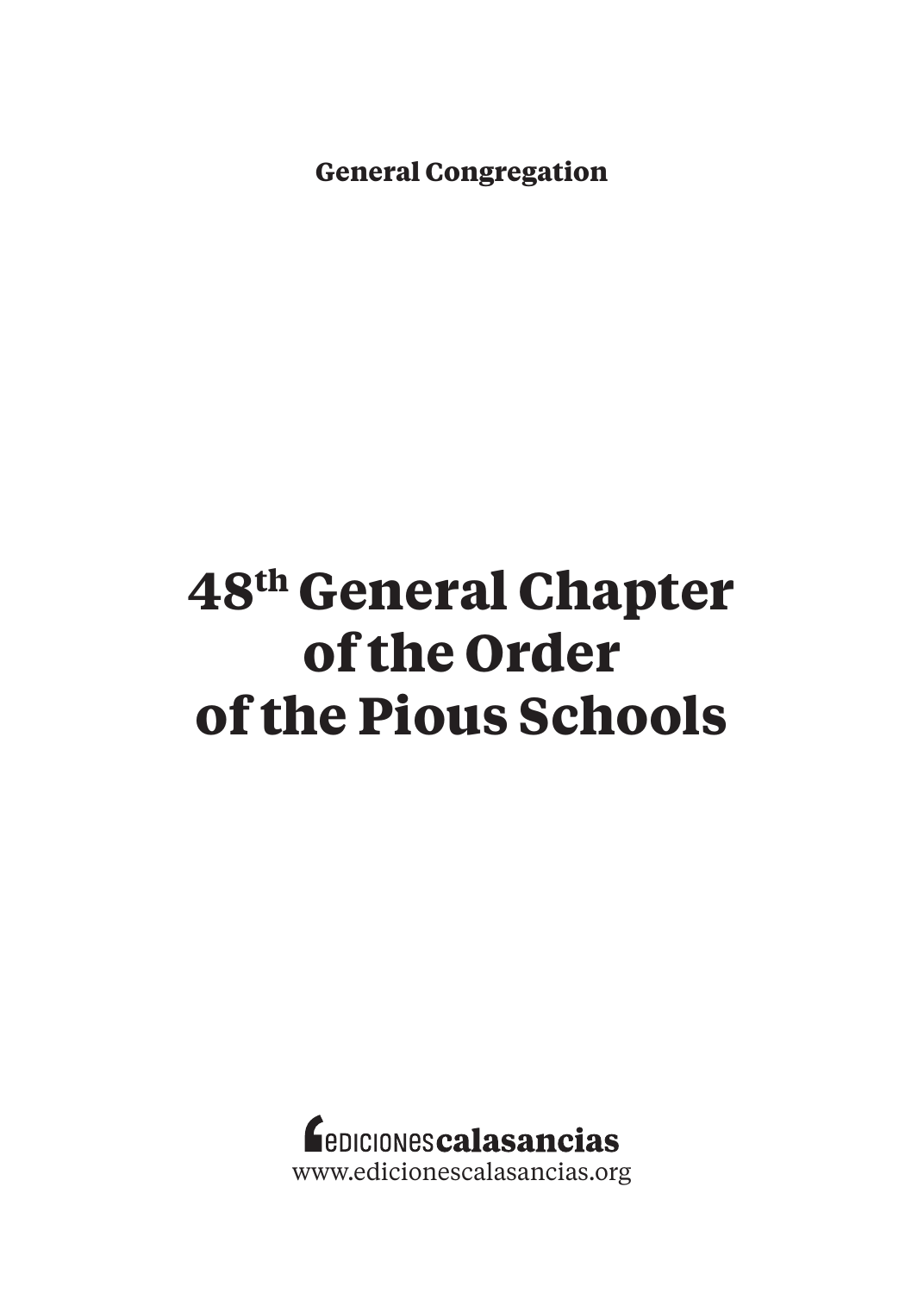

48th General Chapter of the Order of the Pious Schools Author: General Congregation



Publicaciones ICCE (Instituto Calasanz de Ciencias de la Educación) **Conde de Vilches, 4 - 28028 Madrid** www.icceciberaula.es

In charge of the team of translators: P. José Pascual Burgués publicaciones@scolopi.net

Copyright is reserved.

Reproduction, publication and distribution, whether total or partial, of all the original material contained in this book is expressly forbidden unless written authorization has been given.

For further information contact: www.icceciberaula.es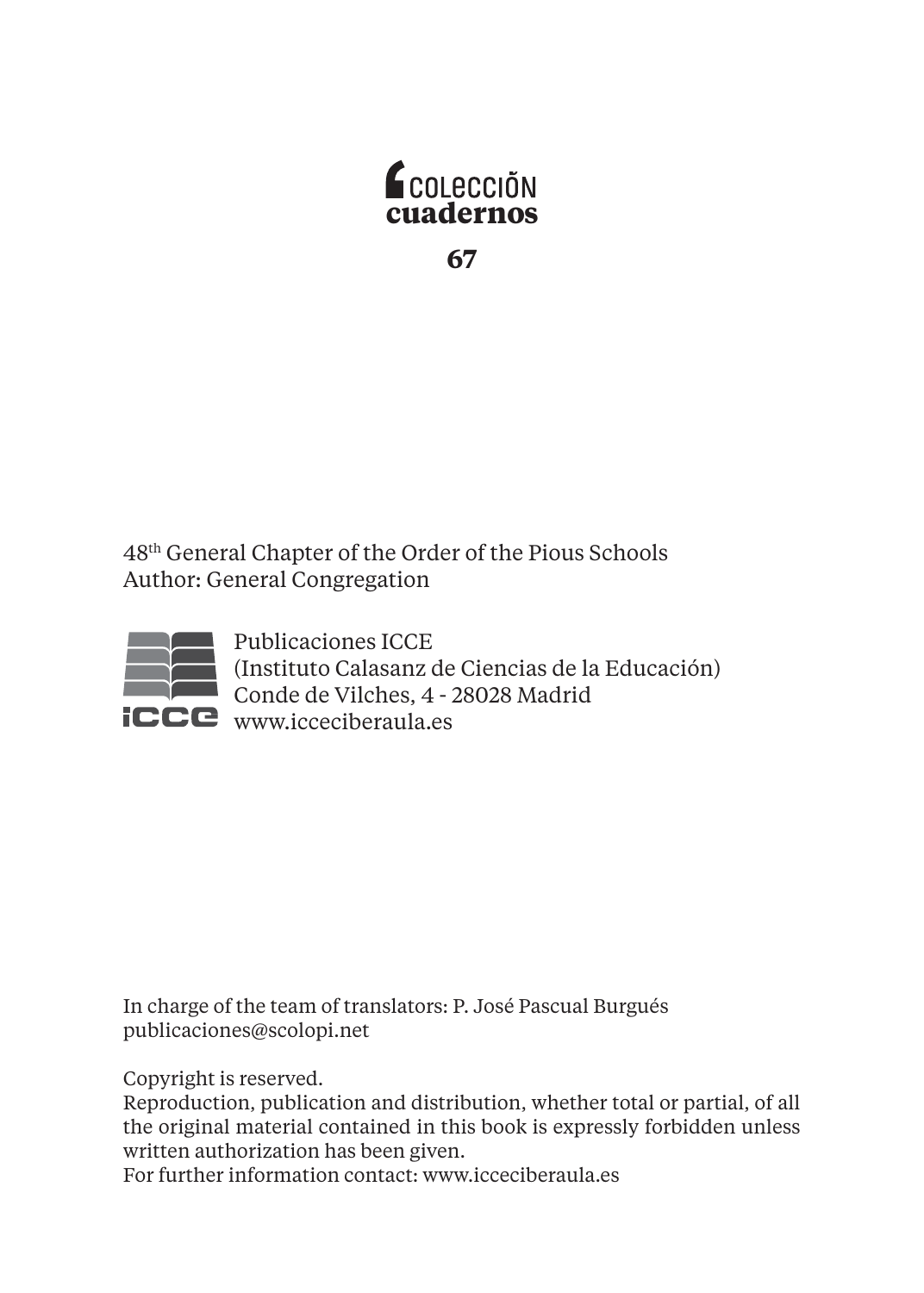## **48th General Chapter of the Order of the Pious Schools**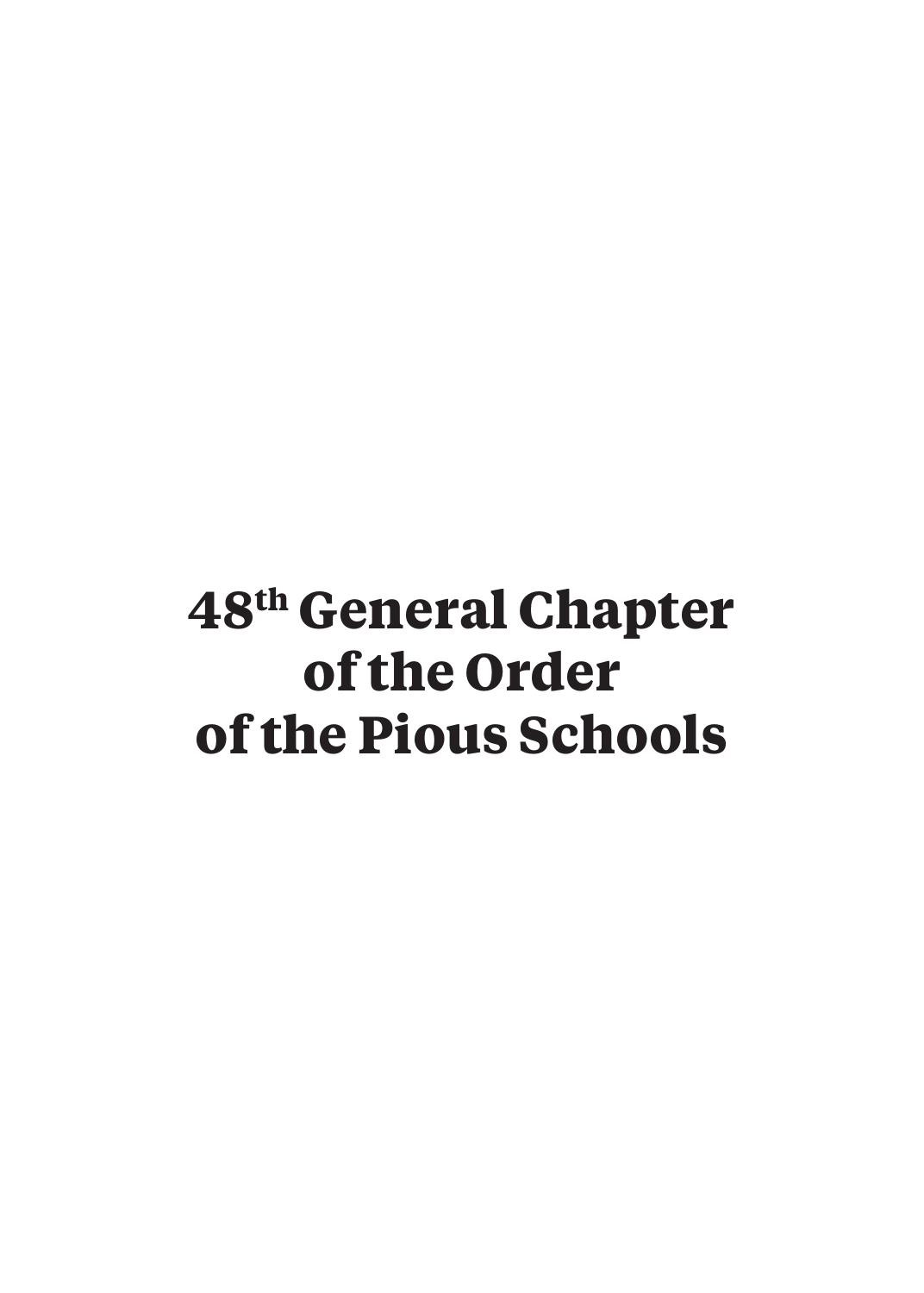## **Index**

|                                                                                                                                                                                                                                                                                                                                                                                        | 9  |
|----------------------------------------------------------------------------------------------------------------------------------------------------------------------------------------------------------------------------------------------------------------------------------------------------------------------------------------------------------------------------------------|----|
| $\textbf{CORE} \texttt{1} \texttt{} \texttt{} \texttt{} \texttt{} \texttt{} \texttt{} \texttt{} \texttt{} \texttt{} \texttt{} \texttt{} \texttt{} \texttt{} \texttt{} \texttt{} \texttt{} \texttt{} \texttt{} \texttt{} \texttt{} \texttt{} \texttt{} \texttt{} \texttt{} \texttt{} \texttt{} \texttt{} \texttt{} \texttt{} \texttt{} \texttt{} \texttt{} \texttt{} \texttt{} \texttt$ | 13 |
|                                                                                                                                                                                                                                                                                                                                                                                        | 21 |
|                                                                                                                                                                                                                                                                                                                                                                                        | 25 |
|                                                                                                                                                                                                                                                                                                                                                                                        | 27 |
|                                                                                                                                                                                                                                                                                                                                                                                        | 31 |
| 4 <sup>th</sup> key of life <b>contract the contract of the contract of the contract of the contract of the contract of the contract of the contract of the contract of the contract of the contract of the contract of the contract of th</b>                                                                                                                                         | 41 |
|                                                                                                                                                                                                                                                                                                                                                                                        | 49 |
| 6 <sup>th</sup> key of life <b>with the contract of life contract of the contract of life contract of life contract of life contract of life contract of life contract of life contract of life contract of life contrac</b>                                                                                                                                                           | 55 |
| CORE 3                                                                                                                                                                                                                                                                                                                                                                                 | 61 |
| $7th$ key of life $\overline{ }$                                                                                                                                                                                                                                                                                                                                                       | 61 |
| 8 <sup>th</sup> key of life <b>with the contract of life</b> and the set of life <b>and the set of life</b> and the set of life <b>and the set of the set of the set of the set of the set of the set of the set of the set of the set of the set of</b>                                                                                                                               | 69 |
|                                                                                                                                                                                                                                                                                                                                                                                        | 75 |
| CORE 4                                                                                                                                                                                                                                                                                                                                                                                 | 79 |
|                                                                                                                                                                                                                                                                                                                                                                                        | 79 |
|                                                                                                                                                                                                                                                                                                                                                                                        | 85 |
| SUMMARY PRESENTATION OF THE KEYS OF LIFE<br>OF THE PIOUS SCHOOLS FOR THE SEXENNIUM 2021-2027                                                                                                                                                                                                                                                                                           | 95 |
|                                                                                                                                                                                                                                                                                                                                                                                        | 95 |
|                                                                                                                                                                                                                                                                                                                                                                                        |    |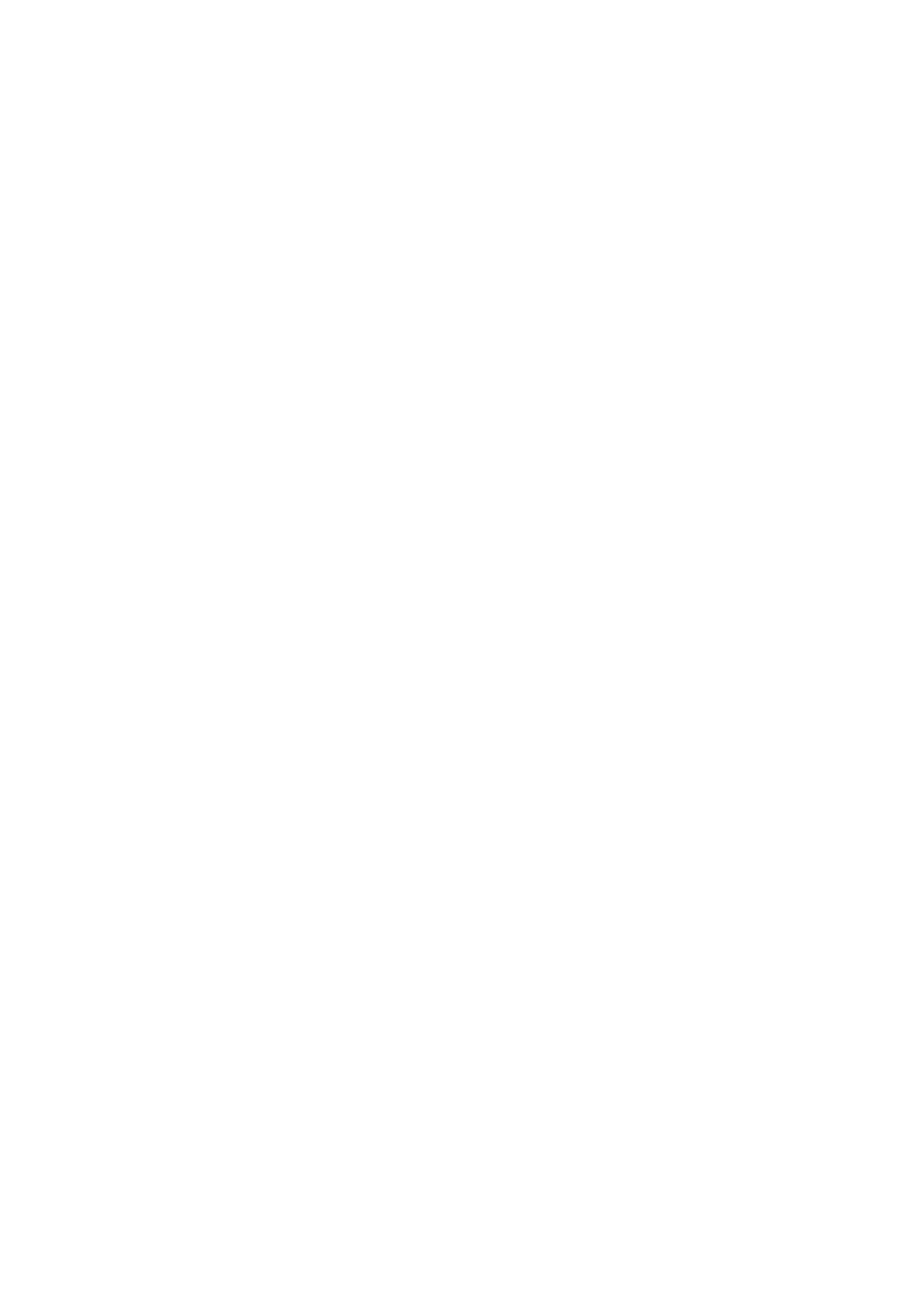

Prot S 080 2022

#### **TO THE WHOLE OF THE PIOUS SCHOOLS THE GRACE AND PEACE OF GOD, OUR FATHER**

Dear brothers and sisters

With joy and thanksgiving to God, our Father, the General Congregation of the Order approves and publishes the chapter document "*Under the guidance of the Holy Spirit*", a mature and valuable fruit of the 48th General Chapter of the Order of the Pious Schools.

The document you have in your hands has been the subject of a long work in deeply synodal dynamics. For more than a year, both the capitulars and the various communities of the Order were working on the various themes that make up this document, which reached the chapter assembly enriched with many contributions.

Over the course of three weeks, the capitulars reflected on it in depth and gave it the definitive orientation from which it is presented to the whole of the Pious Schools.

It is a document structured in four nuclei. Of these, the first is the configurator and axis of all the others: the *centrality of the Lord Jesus* in the Piarist Life and Mission. The other three reflect in a renewed and inspiring way three fundamental aspects for all of us: the *challenge of continuing to build Pious Schools*, the reflection on the *Piarist religious we need* and, finally, the *commitment to an irreplaceable Ministry*.

These four nuclei group and guide the eleven Keys of Life that the 48th General Chapter proposes to the Pious Schools, and each of these "Keys of Life" is developed in various Lines of Action, all of them duly approved and prioritized by the General Chapter.

It is a very rich material, which little by little we will have to read and work, both personally and communally, so that it bears fruits, those that the Lord is granting us in his mercy.

Our challenge is to turn the rich contents and proposals of the General Chapter into Life and Mission. Let us work for it and let us ask for the blessing of the Lord for this new sexennium of the history of the Pious Schools.

We join in the prayer of the entire Order, shared throughout the General Chapter: Come, Holy Spirit. Help us to contemplate life and the world with the eyes of Jesus. Make us humble and faithful disciples of the Lord, like Mary, our Mother, and like Calasanz, our founder. Through your *intercession, may the General Chapter of our Order be welcomed and received for the Glory of God and the Usefulness of our Neighbor. AMEN.* 

Receive a fraternal embrace



Fr. Carles Gil, Assistant General for Europe Fr. Julio Alberto Álvarez, General Assistant for America Fr. Felicien Mouendji, Assistant General for Africa Fr. József Urbán, Assistant General for Asia Fr. Pedro Aguado, Father General

Rome, April 17, 2022, Easter of Our Lord Jesus Christ.

Piazza de' Massimi, 4 – (S. Pantaleo). 00186 ROMA Tel. +39 06 6840741 www.scolopi.org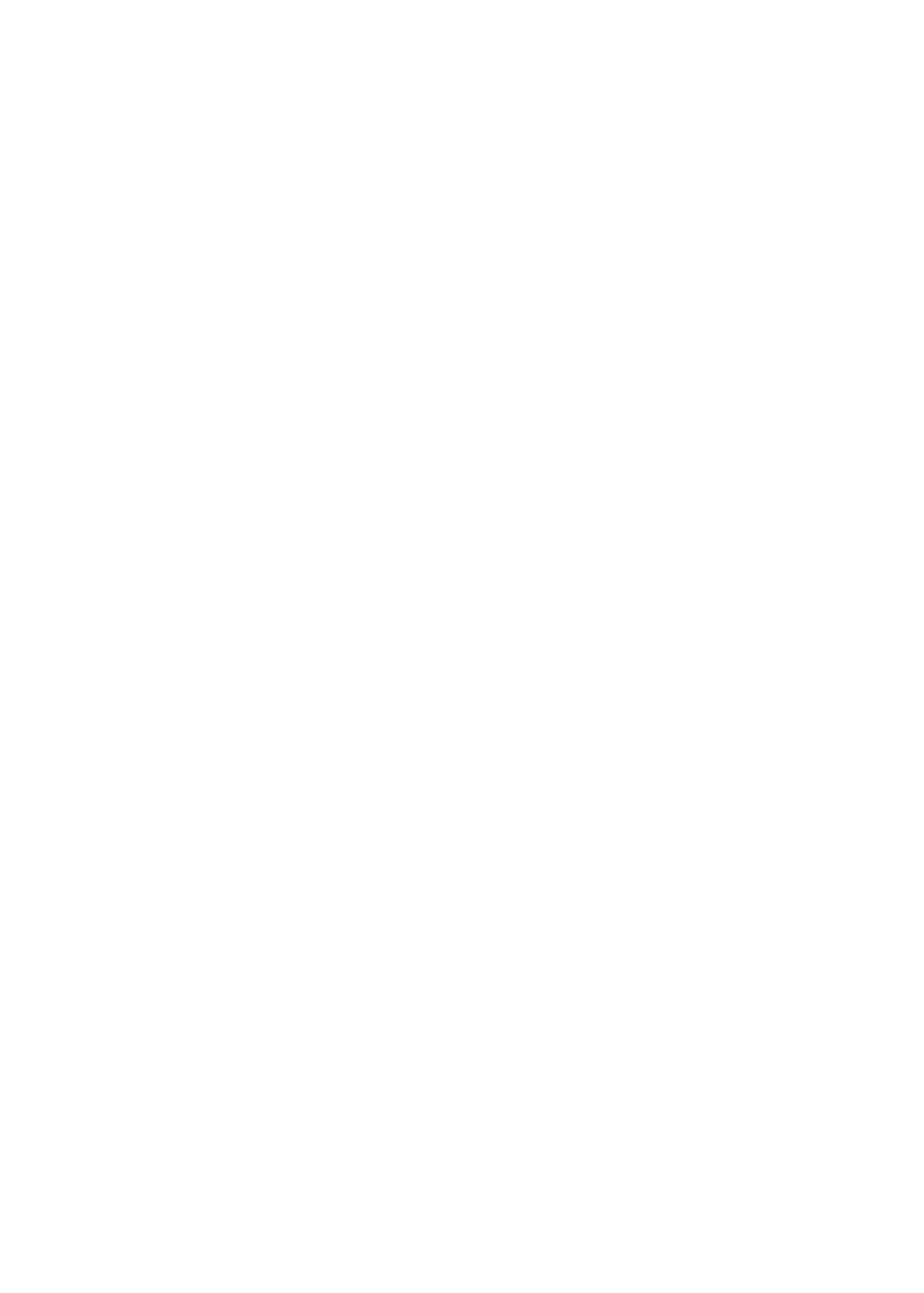## **Under the guidance of the Holy Spirit**

*In the Church of God and under the guidance of the Holy Spirit, Religious Institutions tend to the fullness of Charity as to their true end, through the exercise of their own ministry…* (CC. 1)

400 years ago, Calasanz presented to the Church this text with which his Constitutions began. Today, we, the Piarists from all over the world, gathered in General Chapter in Mexico, embrace this experience of our Holy Father and wish to update it by inviting our religious and lay brothers and sisters to live it in a creative, courageous and passionate way.

The Piarist way of being and doing urges us. We have lived in the Chapter a true event of communion. We wish to share it through this document that gathers much of the hopeful Piarist reality on which we have been able to reflect and examine.

In this publication that you have in your hands we have tried to capture how, **under the guidance of the Holy Spirit,** we feel called to focus our lives on Jesus Christ, recognizing Him as Way, Truth and Life of our vocation. We accept this call as a community. We see a rich diversity and also a deep communion when we live and relate to one another in the truth and freedom that comes from being called by the love of the Father. This experience of being loved, impels us to share our charism and Saint Joseph Calasanz as a necessary good in our time, which enlightens and gives life especially among children, adolescents and young people, mainly the poor.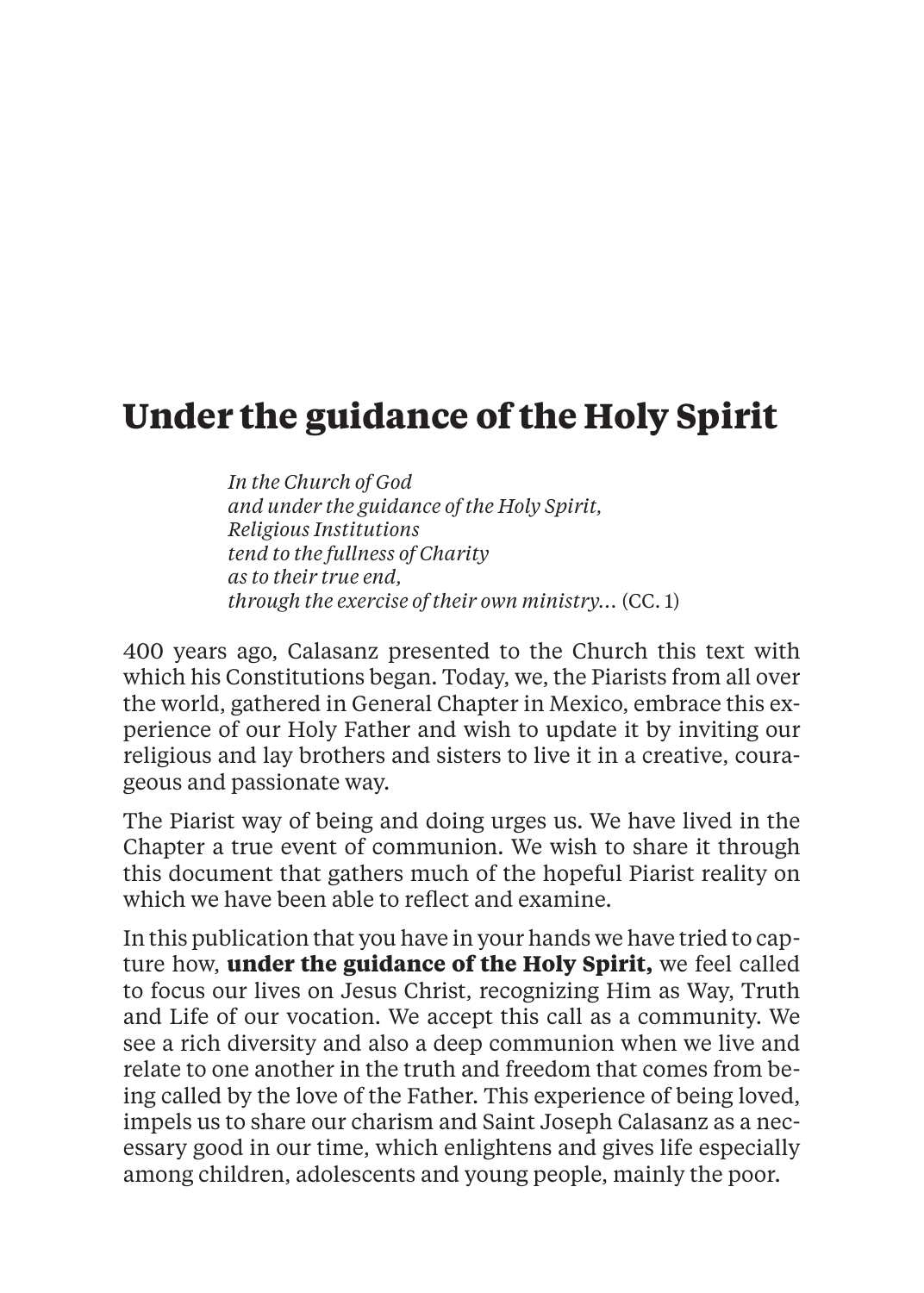**In the Church of God,** we, the Pious Schools consolidate the inspiration and mission received by welcoming *synodality*, not only as a working methodology but as a shared process of discernment and a style of living as Church. We have noted the plurality of the Order and we feel challenged to live interculturality as a sign of the times. Our witness of fraternal life and a strong desire for *inculturation* are evidence of our respect and appreciation of each of the contexts in which we live.

Over the last few years, we consider it positive to have worked on the basis of the Order's Keys of Life. These have generated a culture that identifies us, makes us live in communion and allows us to grow in a mindset that enhances and animates our life and mission. The General Chapter has underlined the importance of living our charism in a shared way. The processes of *Participation*, especially the Fraternity, are a growing reality that we must encourage, care for and consolidate.

We have seen with joy the fruitfulness and relevance of our charism, both in the historical places and in the new foundations. Therefore, we need to diligently care for our presences through a serious and generous dynamism of *sustainability*: audacity, solidarity and a healthy realism will help us in this area.

**Religious Institutions tend to the fullness of Charity as their true end.** This end is what drives us to promote processes of vocation and formation that generate the Piarist that our world, especially children and young people, needs.

The Directory of Ongoing Formation, which has been worked on in recent years and which gathers the contributions of all the demarcations, shows us a horizon towards which we can move forward with enthusiasm. A serious, responsible and committed formation of religious will help us to renew our passion for the mission and will make it possible for us to bear an appealing witness.

We noted at the Chapter that the Culture of Vocations generates vitality in the Order. We are called to promote new vocations which are a treasure for which we are grateful to the mercy of the Father. At the same time, this brings with it a responsibility to care for, enrich and make possible processes and people who accompany those who feel called. The words of Calasanz in his Constitutions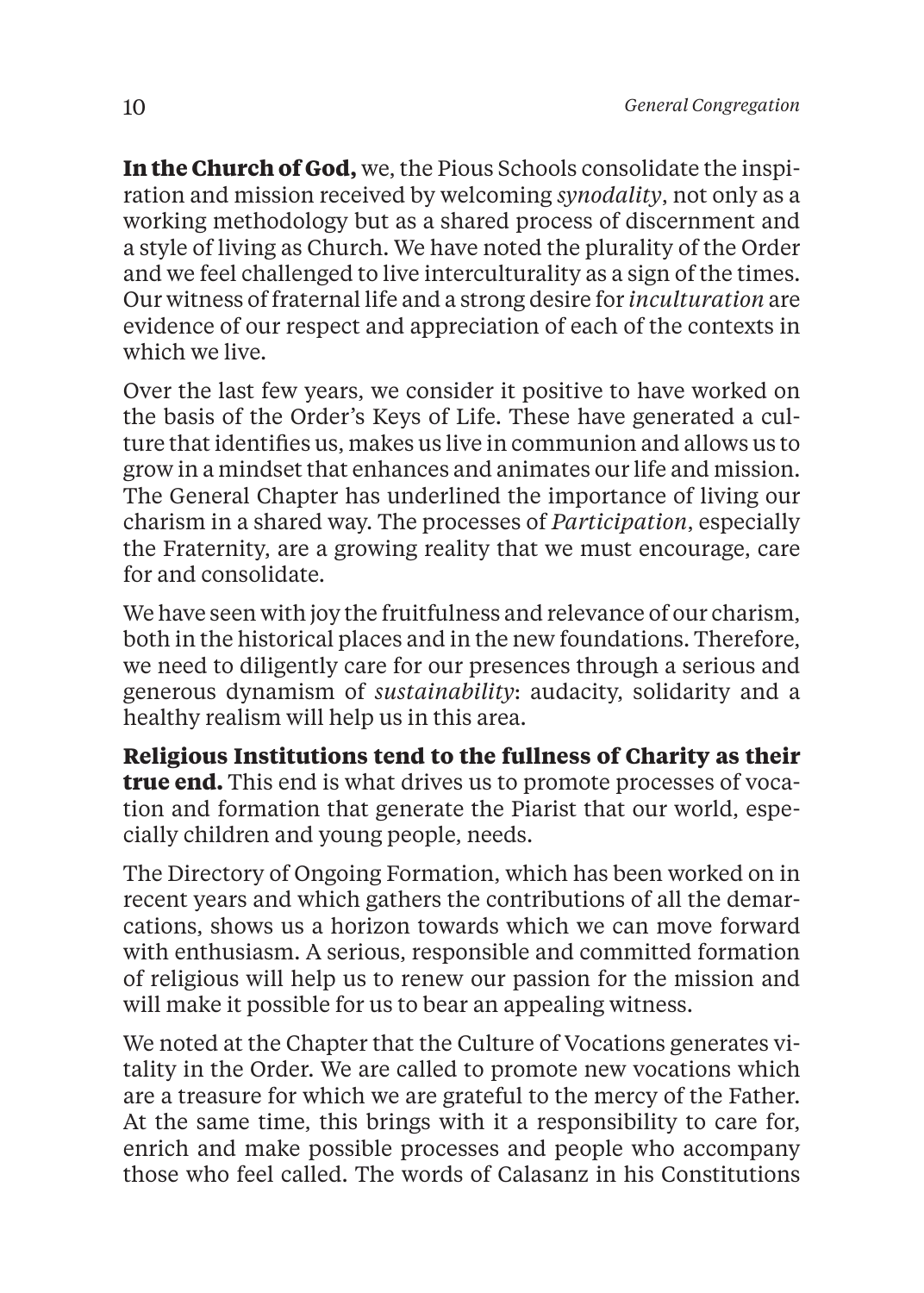resonate with us in this time of jubilee: *"As this task that we bring in our hands is of such transcendence and demands people endowed with the greatest charity, patience and other virtues, we will have to consider with great attention those who must be admitted or excluded from formation for our ministry."* (CC. 6).

**Through the exercise of their own ministry.** At this historic moment when Catholic education is being questioned in many countries, we live our ministry as irreplaceable. The intuition of Calasanz, creator of the Christian popular school in Europe, is today our point of reference to recreate the school for all in Piety and Letters in our presences. The development of our ministry, in spite of the present difficulties, is proving to be very fruitful. New mission platforms are appearing which enrich and complement the school reality. We feel called to strengthen our identity in all our works, also as a contribution to the Church and to the field of popular education.

A decisive commitment to education and evangelization leads us to the necessary innovation and to listening to young people. The group of young people who took part in the Chapter showed us the way: witness to evangelical life, coherence, accompaniment, and presence.

The XLVIII General Chapter of the Pious Schools wants to be Good News for those who collaborate, participate, and devote themselves to the Piarist mission. It is also for all the children and young people we serve and will serve in the future.

Trusting in our Mother, the Virgin Mary, teacher, refuge and protection of our Order, we hope to pass on this passionate experience of our charism today.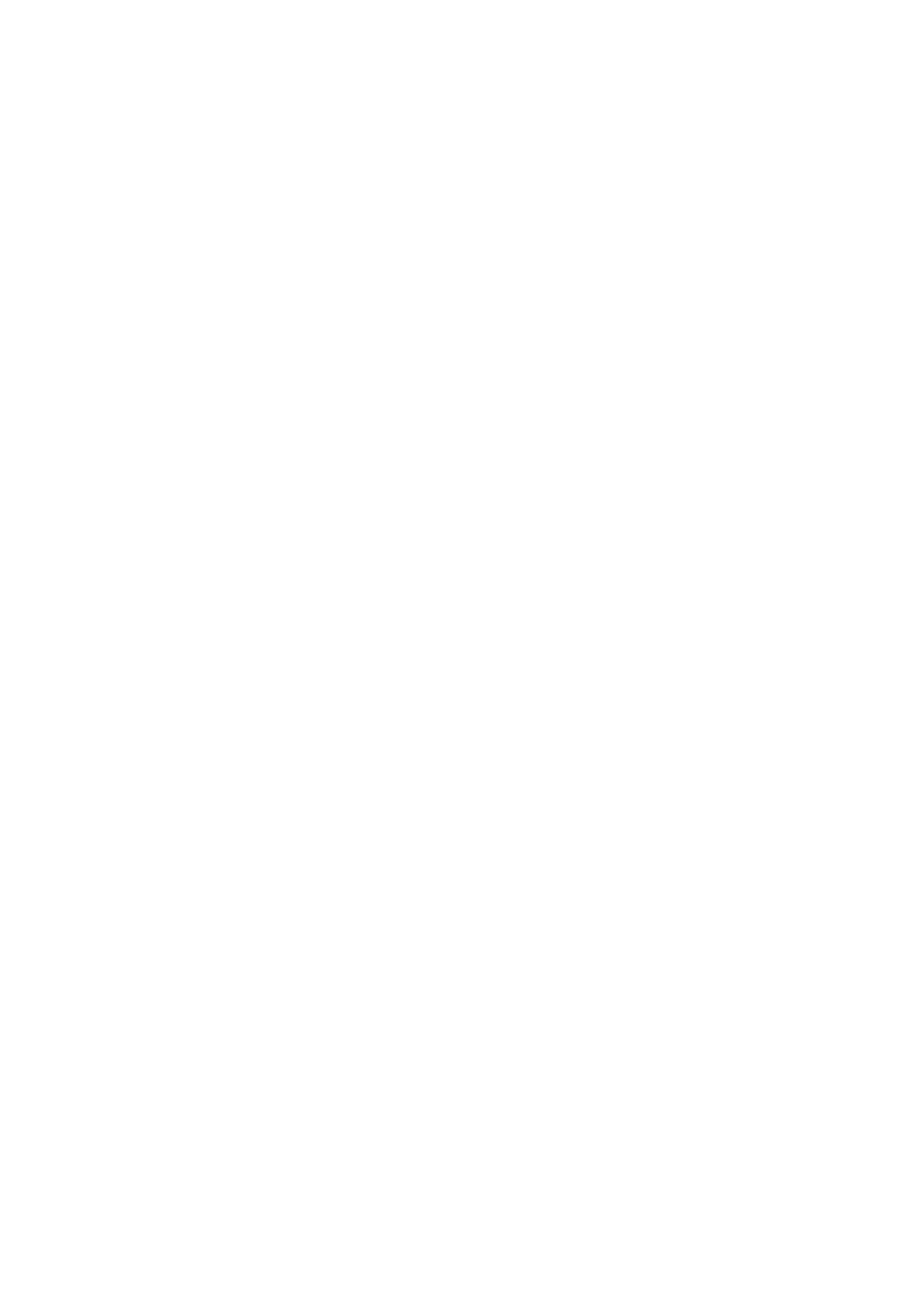## **CORE 1**

## *The Centrality of Jesus Christ*

#### *CONFIGURING CORE: To walk with Christ, from the centre of our vocation*

*To delve deeper into our Piarist spirituality and the processes of growth in a consecrated life centred on Christ for an integral, balanced, mystical and prophetic living of our vocation.*

The 48th General Chapter of the Pious Schools approves the present DECLARATION in which it shares the conviction that, in order to live processes of growth in Consecrated Life from our spirituality, we need and want to contemplate the life of Jesus of Nazareth, his experience narrated in the Gospels being the framework according to which we can live **processes of growth in a Consecrated Life** centred on Christ from an integral, balanced, mystical and prophetic living of our vocation.

#### *At the pace of Jesus*

*And while they were there, the time came for Mary to be delivered. And she gave birth to her fi rst-born son and wrapped him in swaddling cloths, and laid him in a manger, because there was no place for them in the inn.* (Lk. 2:6-7)

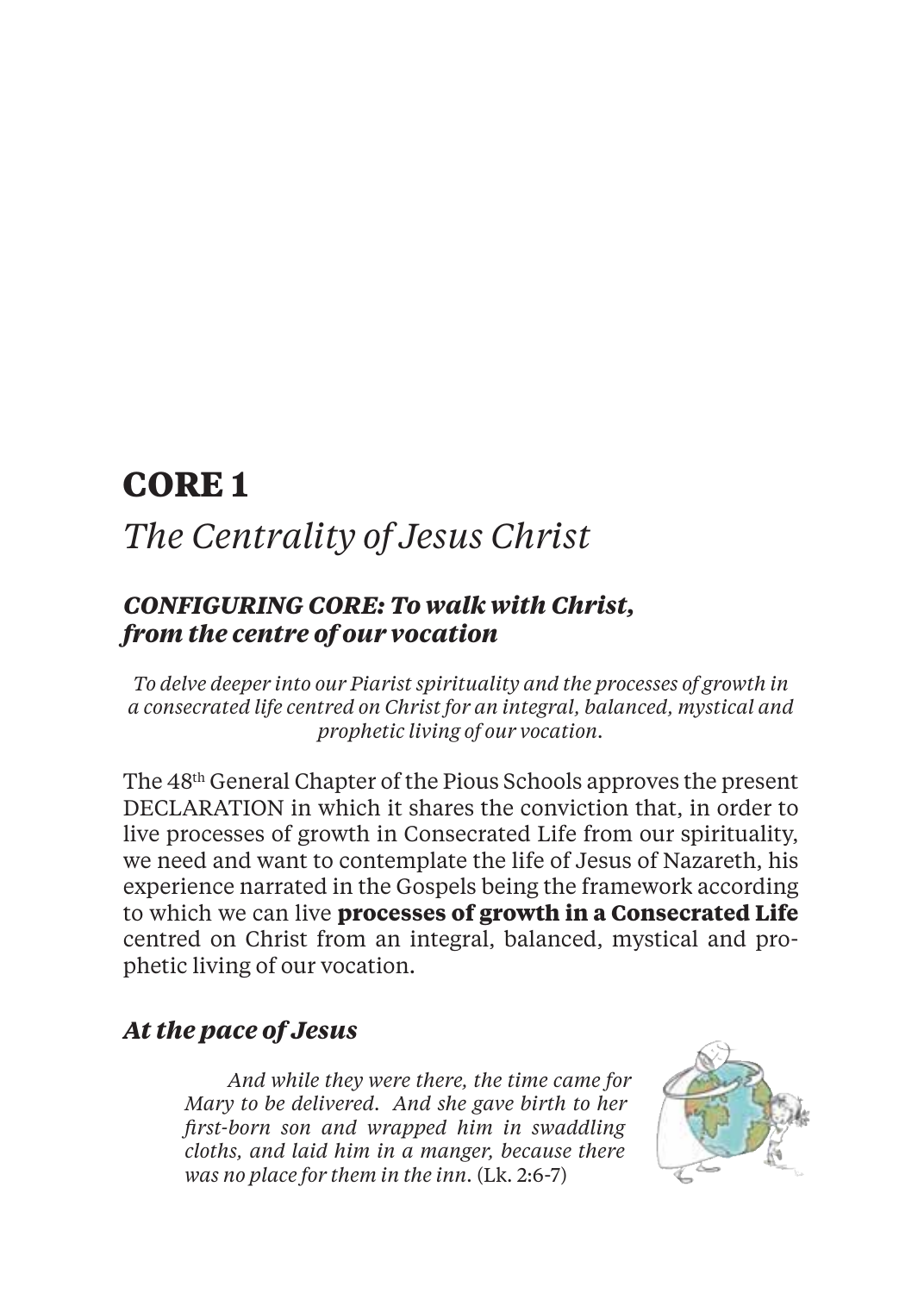**1. The joy and availability of poverty.** We are 'Poor of the Mother of God' and we reflect our joy by joining the Magnificat of our mother of whom we feel we are true children. Recovering the simplicity of our life which is visible in the places where we have our houses, our simple lifestyle and an austere witness of life helps our sense of sonship. More than an option for the poor, we are called to be little ones who can identify with the little ones, poor with the poor, especially, by lowering ourselves to the children who continue to call and summon us. This living out of poverty generates dynamisms of effective presence among the needy, it demands from us the care and defence of life from its beginning to its end, and the care of the common home through

concrete initiatives with the environment and the use of re-

sources in solidarity. *(Constitutions 19, 64, 66, 67, 75).*



*Simeon blessed them and said to Mary his mother, "Behold, this child is set for the fall and rising of many in Israel, and for a sign that is spoken against and a sword will pierce through your own soul also, that thoughts out of many hearts may be revealed." […] And when they had performed everything according to the law of the Lord, they returned into Galilee, to their own city, Nazareth. And the child grew and became strong, fi lled with wisdom; and the favour of God was upon him.* (Lk. 2:34-35, 39-40)

**2. The witness of life and ongoing formation.** The most effective evangelising dynamism is the testimony we give by our own life. We are called to be a 'sign', personally and communally, and to show evangelical authority by combining word and life. Gestures, words and deeds give us credit, even if they involve a certain social discomfort: the prophetic dimension of our vocation must be manifested in the evangelical courage of our words and actions. Compassion, in the style of Jesus, with ourselves and with others, helps us to live coherently. A successful formation in the different personal dimensions will help us to grow on a path of integrity and wisdom (holiness) in the image of our holy founder, offering a clearer image of Christ. *(Constitutions 22 and 89).*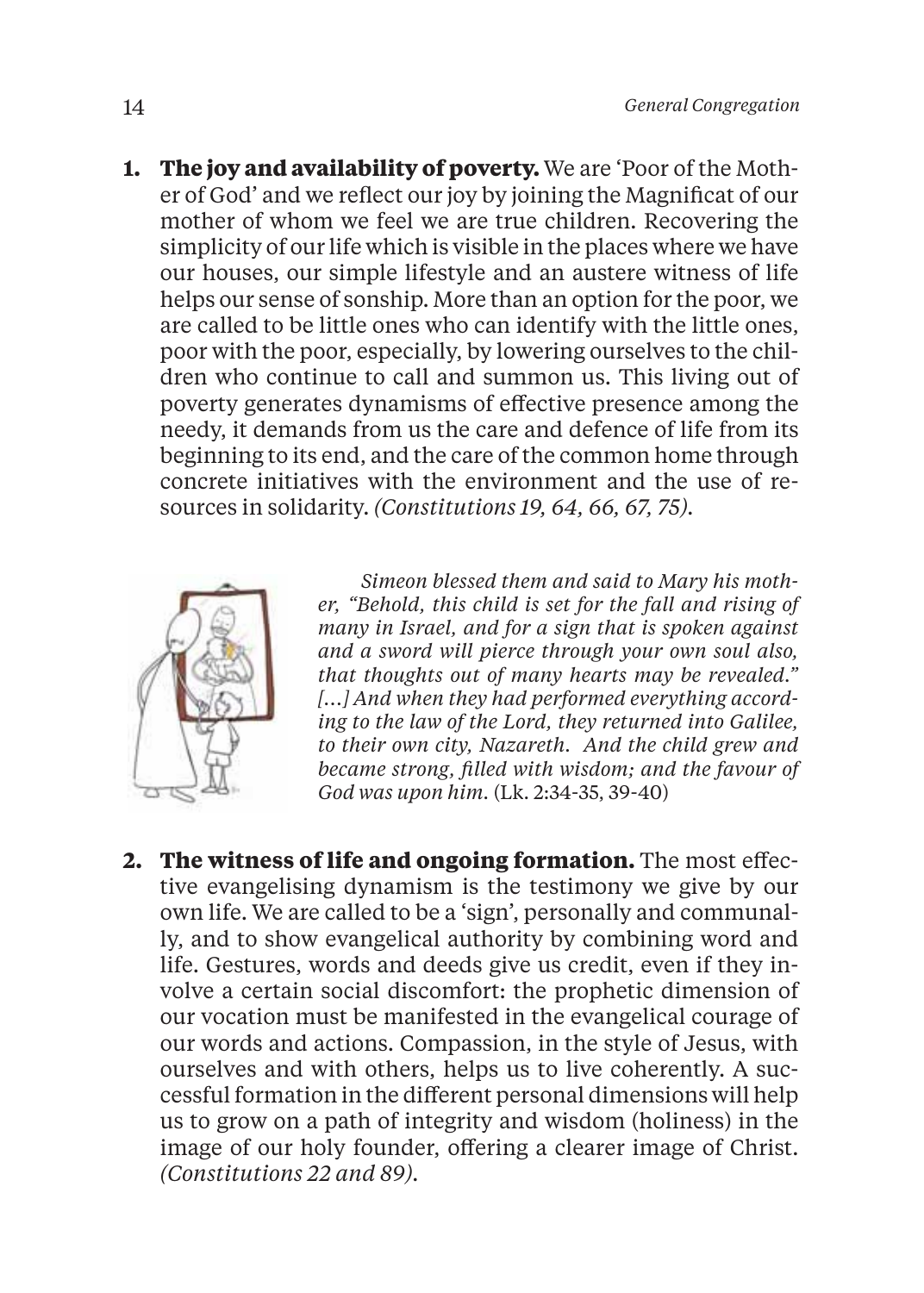*And when they saw him they were astonished; and his mother said to him, "Son, why have you treated us so? Behold, your father and I have been looking for you anxiously." And he said to them, "How is it that you sought me? Did you not know that I must be in my Father's house?" And they did not understand the saying which he spoke to them. And he went down with them and came to Nazareth, and was obedient to them; and his mother kept all these things in her heart. And Jesus increased in wisdom and in stature, and in favour with God and man.* (Lk. 2:48-52)

**3. Discernment and self-knowledge.** Both experiences are a way of life open to God's presence in us, in our history and in reality. To live the dynamism of discernment is to be open to the Holy Spirit in our lives. Personal and communal accompaniment, a faith-filled reading of reality, consensual decisions in community, and a cordial closeness to the Word of God and to the sacraments will be best ways for us to grow. The study of the writings of and spiritual empathy with our founder will be of decisive help. *(Constitutions 42, 77 and 121)* 

 *There was given to him the book of the prophet Isaiah. He opened the book and found the place where it was written, "The Spirit of the Lord is upon me, because he has anointed me to preach good news to the poor. He has sent me to proclaim release to the captives and recovering of sight to the blind, to set at liberty those who are oppressed, to proclaim the acceptable year of the Lord." And he closed the book, and gave it back to the attendant, and sat down; and the eyes of all in the synagogue were fi xed on him. And he began to say to them, "Today this scripture has been fulfi lled in your hearing."* (Lk. 4:17-21)

**4. Consecrated for the mission and a ministry of our own.** We live our consecrated life and all its dimensions according to the Piarist mission to which we have been called: to proclaim the Gospel to the little ones. We are in our environments the very memory of Christ. The living of the vows shows us to be available, united and centred on others; we offer a testimony of gratuity, assuming the logic of grace, deploying our talents in the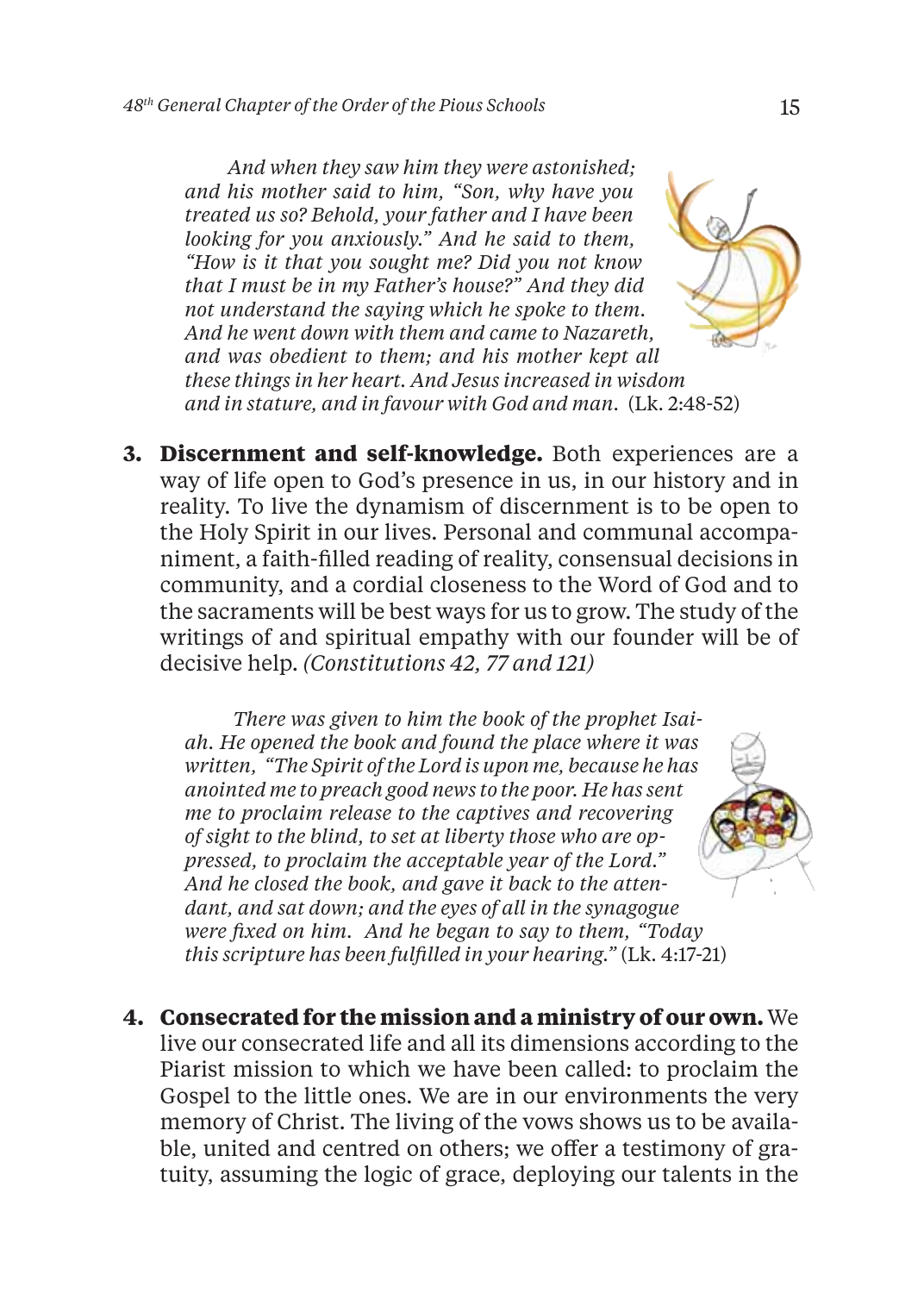service of our own ministry: to evangelise children and young people, especially in situations of various forms of poverty, by means of a liberating education (from ignorance and sin) that brings about personal and social transformation. The newness with which we face the mission and the correctness of placing each one according to his or her gifts will enable us to live a happy life. *(Constitutions 2, 3, 7, 18, 85, 90)*



*When he finished speaking, he said to Simon, "Put out into the deep and let down your nets for a catch." And Simon answered, "Master, we toiled all night and took nothing! But at your word I will let down the nets." […] And so also were James and John, sons of Zebedee, who were partners with Simon. And Jesus said to Simon, "Do not be afraid; henceforth you will be catching men." And when they had brought their boats to land, they left everything and followed him.* (Lk. 5:4-5.10-11)

**5. We renew our mission and we renew our response of vocation.** We are invited by Jesus to continue to cast our nets 'in his word', leaving aside the tiredness and logic of our projects. A renewed mission will necessarily lead us to go out and populate the existential peripheries with our charism; by updating our vocation we renew our response. We have to rediscover personal and community itineraries of renewal of our mission, taking into account the new reality of the communities (intergenerational, intercultural, 'inter-vocational', with few members…) and the new personal reality (large number of elderly or young people, unfinished formation processes, aspirations of vocations…). *(Constitutions 103).*



*As he drew near to the gate of the city, behold, a man who had died was being carried out, the only son of his mother, and she was a widow; and a large crowd from the city was with her. And when the Lord saw her, he had compassion on her and said to her, "Do not weep." And he came and touched the bier, and the bearers stood still. And he said, "Young man, I say to you, arise." And the dead man sat up, and began to speak. And he gave him to his mother.* (Lk. 7:12-15)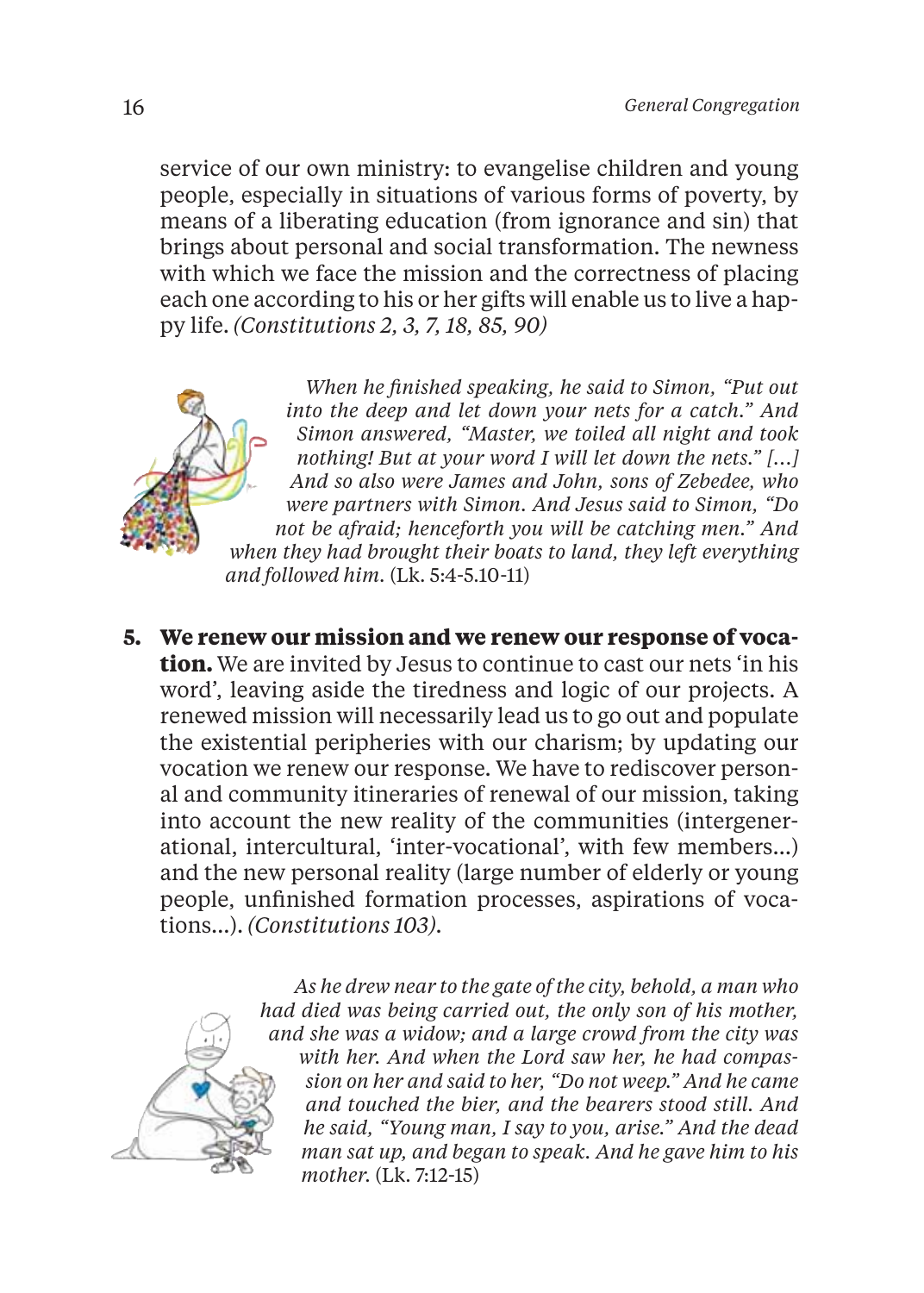**6. We exercise mercy and promote the health of children/ young people.** Our consecration has a healing dimension, we are chosen by grace to be instruments of grace. The more channels we provide to express and live mercy, the more our consecration takes root and grows. We are called to express this mercy, in the first place, in our own home, with our brothers and sisters in the community, being creative in living it every day. The second recipients are also the children, adolescents, and young people we serve. This closeness and compassion manifested in words, gestures, deeds and prayer mean that while death is at work in us, life grows in others. *(Constitutions 18, 26, 28, 93)* 

*Jesus went on through cities and villages, preaching and bringing the good news of the kingdom of God. And the twelve were* 

*with him, and also some women who had been healed of evil spirits and infirmities: Mary, called Magdalene, from whom seven demons had gone out, and Joanna, the wife of Chuza, Herod's steward, and Susanna, and many others, who provided for them out of their means.* (Lk. 8:1-3)



**7. We Piarists, religious and lay.** We have discovered that our charism belongs to the People of God, which is why we experience that the participation and experience of the laity at our side enriches and strengthens our consecrated life. Facilitating meetings and sharing of life, spirituality, and mission between the two vocations is a sign of the times that we must consider, care for, and foster for mutual enrichment, making possible a choral witness of the charism and fraternal correction. In this way, our communities are open to meetings and fraternal sharing with all those who come close to our charism, making the Piarist Christian Community visible. The Fraternity of the Pious Schools is a privileged space to live this communion. *(Constitutions 29, 36, 94).*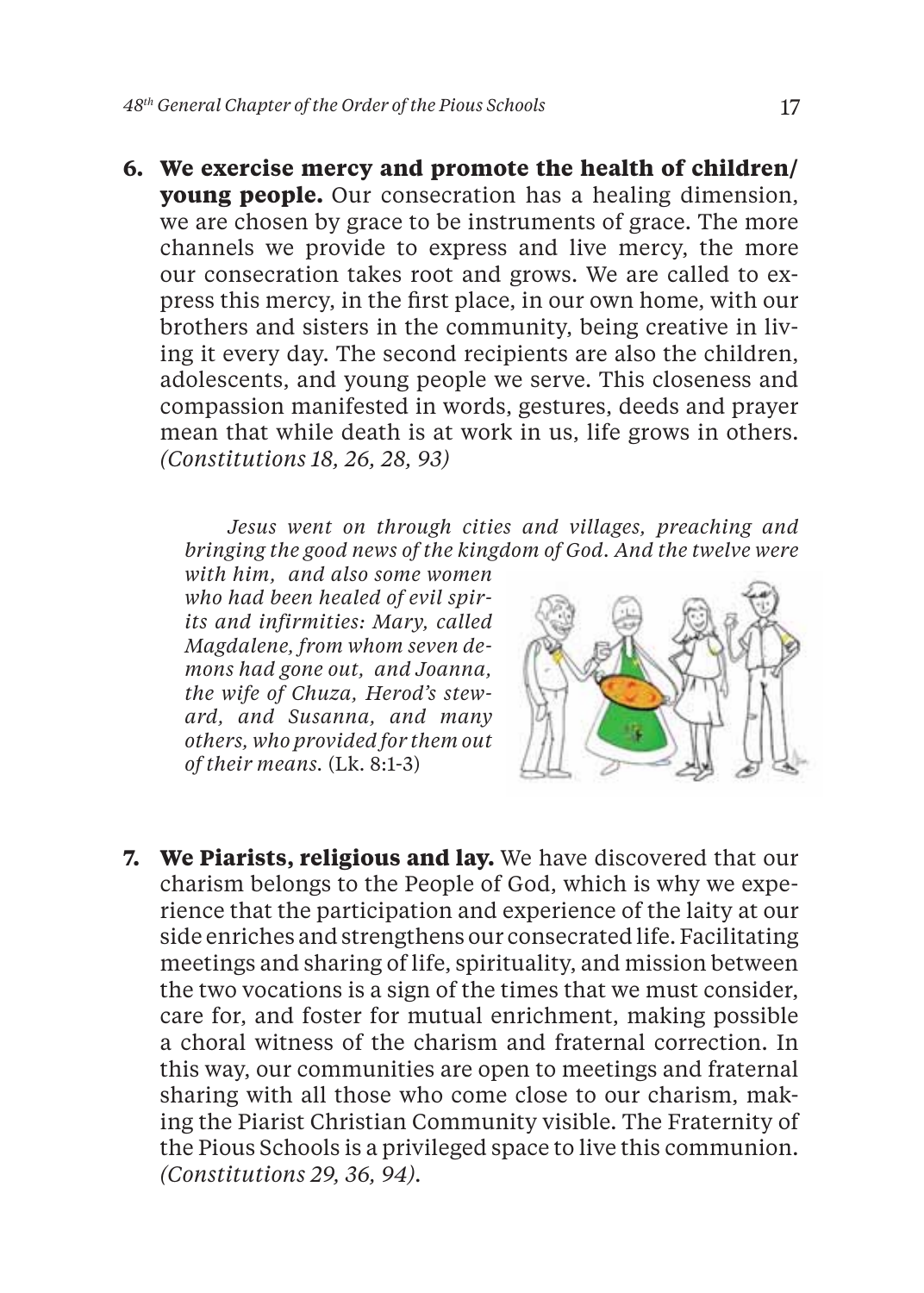

*Peter said to Jesus, "Master, it is well that we are here; let us make three booths, one for you and one for Moses and one for Elijah"—not knowing what he said. As he said this, a cloud came and overshadowed them; and they were afraid as they entered the cloud. 35 And a voice came out of the cloud, saying, "This is my Son, my Chosen; listen to him!" (Lk. 9:33b-35)*

**8. Mysticism and contemplation.** To be consecrated is to be called by a choice of love to make visible an aspect of God. Our baptism connects us to the experience of God's love, the source and goal of all we do. We increase and consolidate this experience by cultivating the intimate and personal relationship with God in prayer, in its mediations (poor, brothers, Church-community, sacraments, those who exercise the service of authority …) and in the contemplative gaze of a world filled with the seeds of the Word. Daily listening to and acceptance of the Word (in life and in scripture) gives us a mystical sense in our action by which we actualize the love of God in all creation*. (Constitutions 16, 40, 42, 48)*



*Now they were bringing even infants to him that he might touch them; and when the disciples saw it, they rebuked them. But Jesus called them to him, saying, "Let the children come to me, and do not hinder them; for to such belongs the kingdom of God. Truly, I say to you, whoever does not receive the kingdom of God like a child shall not enter it."* (Lk. 18:15-17)

**9. Blessing and spiritual childhood.** Our consecrated life is embedded in giving benediction (which literally means, 'saying good'): with our words and our deeds we speak well of God and those who are in contact with us also receive God's blessing (God's "saying good"). Not only do we impart blessing but in our condition as 'little ones' in the spiritual life, we are recipients of it. For this reason, we welcome the recommendation of Our Holy Father Calasanz to make us 'like two-year-old children who do not know how to take two steps without stumbling' (EC 912, August 4, 1628), accompanying the little ones in prayer and lowering ourselves to give them light, making our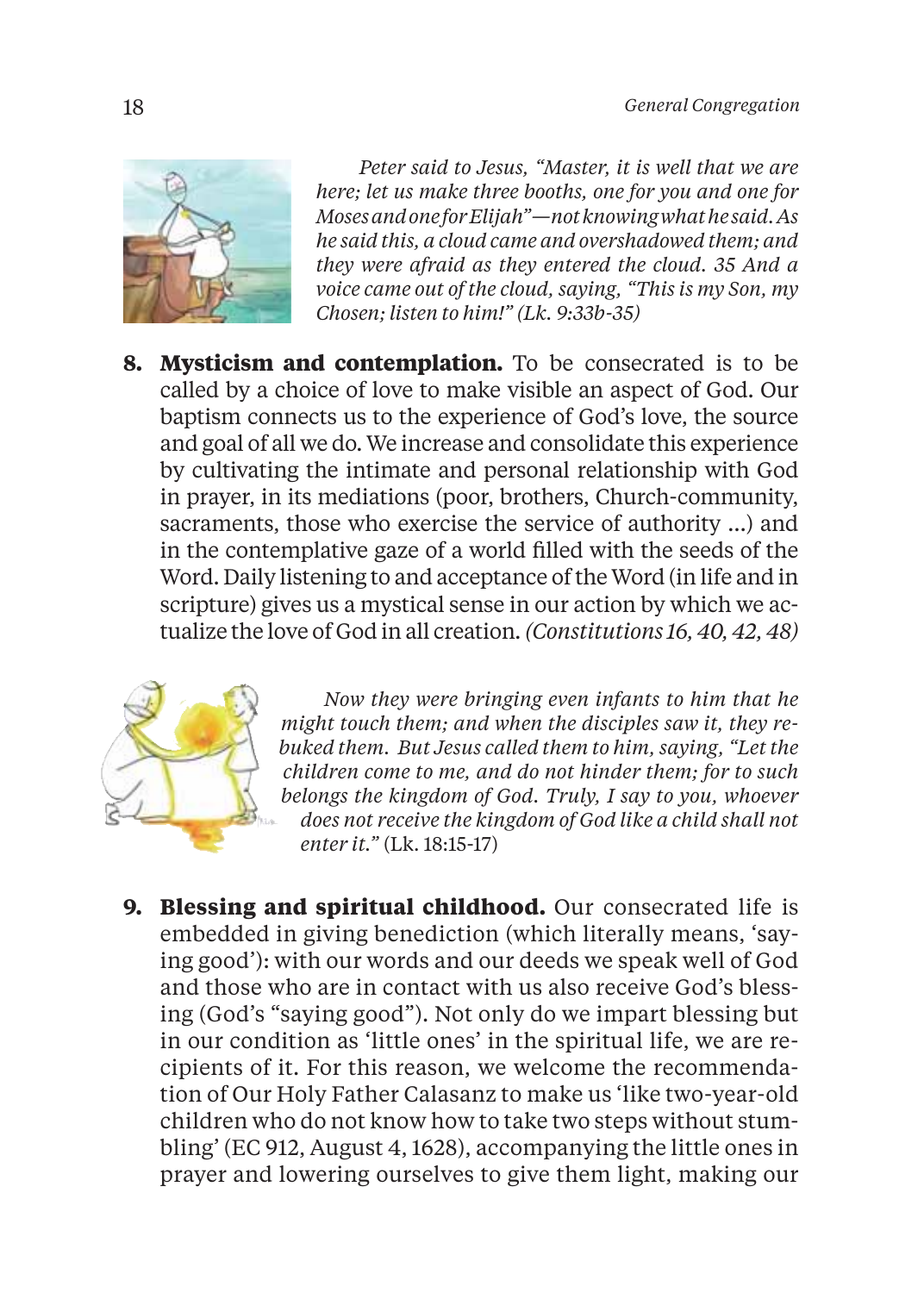prayer resemble the experience of the little ones. They are still the beacons of our path. *(Constitutions 18 and 19).* 

*"Pray that you may not enter into temptation." And he withdrew from them about a stone's throw, and knelt down and prayed, "Father, if thou art willing, remove this cup from me; nevertheless not my will, but thine, be done."* (Lk. 22:40b-42)

**10. Reality and God's will.** We accept reality as coming from the hand of God, for which we make the Passion of the Lord the constant object of our meditation, patiently waiting for the grace to be granted to us to live in hope all that happens. The Paschal Mystery is the event on the basis of which we interpret our world. We are therefore faithful to personal and communal discernment, to become ministers of future hope, and we open ourselves to all the people, experiences and realities that can offer us a clearer vision of God's will.*(Constitutions 24, 41, 42, 77).*

*"Stay with us, for it is toward evening and the day is now far spent." So he went in to stay with them. When he was at table with them, he took the bread and blessed, and broke it, and gave it to them. And their eyes were opened and they recognized him; and he vanished out of their sight. They said to each other, "Did not our hearts burn within us while he talked to us on the road, while he opened to us the scriptures?"* (Lk. 24:29b-32)



**11. Eucharist and lifestyle.** Our life is nourished by the Paschal Mystery that we daily realise in the Eucharist. Our celebrations are open to all who wish to be nourished, enabling, as far as possible, the participation of companions, families, and students, living it with them or serving as priests to the people entrusted to us. The celebration of the Eucharist is for us an itinerary of life, incorporating into our daily life what we ritually celebrate: welcome, forgiveness, listening to the Word, offering of our gifts, life given, thanksgiving and sending-mission. In this way, we try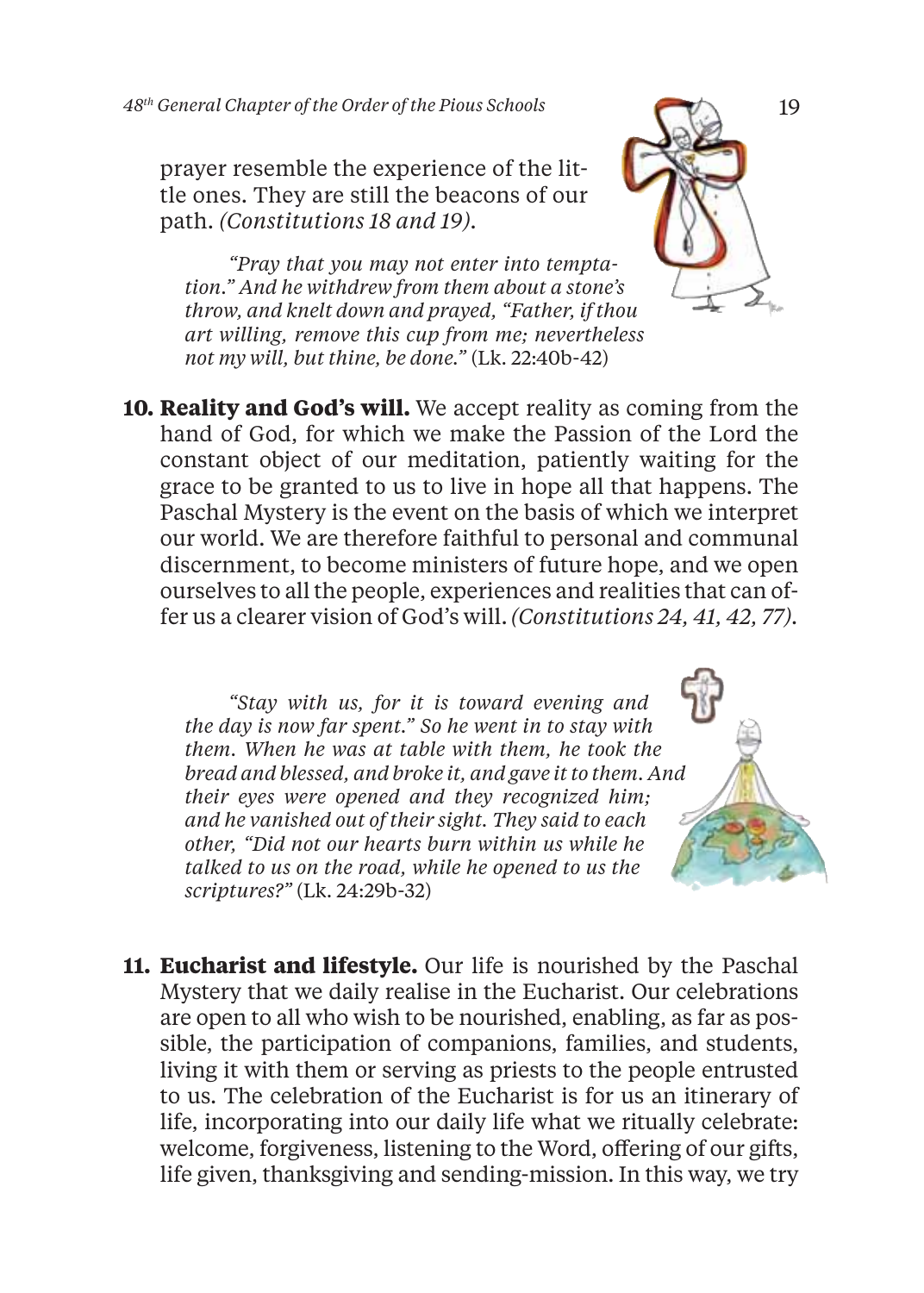

to live the experience of the Good Shepherd, distancing ourselves from any kind of clericalism. *(Constitutions 27, 28, 46).*

*All these with one accord devoted themselves to prayer, together with the women and Mary the mother of Jesus, and with his brethren.* (Acts 1:14)

**12. Fraternal life and the Virgin Mary.** Piarist fraternity is evident in the cordial acceptance of our way of life proposed in our Constitutions. We update it by making our own the proposals of the General and Provincial Chapters, and in this way, we build the Pious Schools and we grow in the mentality of the Order. We make our fraternal life grow in welcome, affection and closeness to the other communities of the demarcation; we express it through the witness of the local community united with the communities of the Fraternity of the Pious Schools and we feel that we are a body, united to the Virgin Mary, the protection of our Order. *(Constitutions 25, 36, 76).*



*Following this itinerary, at the pace of Jesus, we will be approached by young people with a deep desire for eternal life (Lk. 18, 18ff ) and it will be our opportunity to invite them to come and see. This mutual approach between young people and religious will awaken in many a desire to live what they discover in us. Open in this way to the new generations, we walk towards a new 'Pentecost of the Piarists' that creates in us the communion necessary to carry forward with strength the mission of the Piarists in the world, overcoming fears and barriers of all kinds.*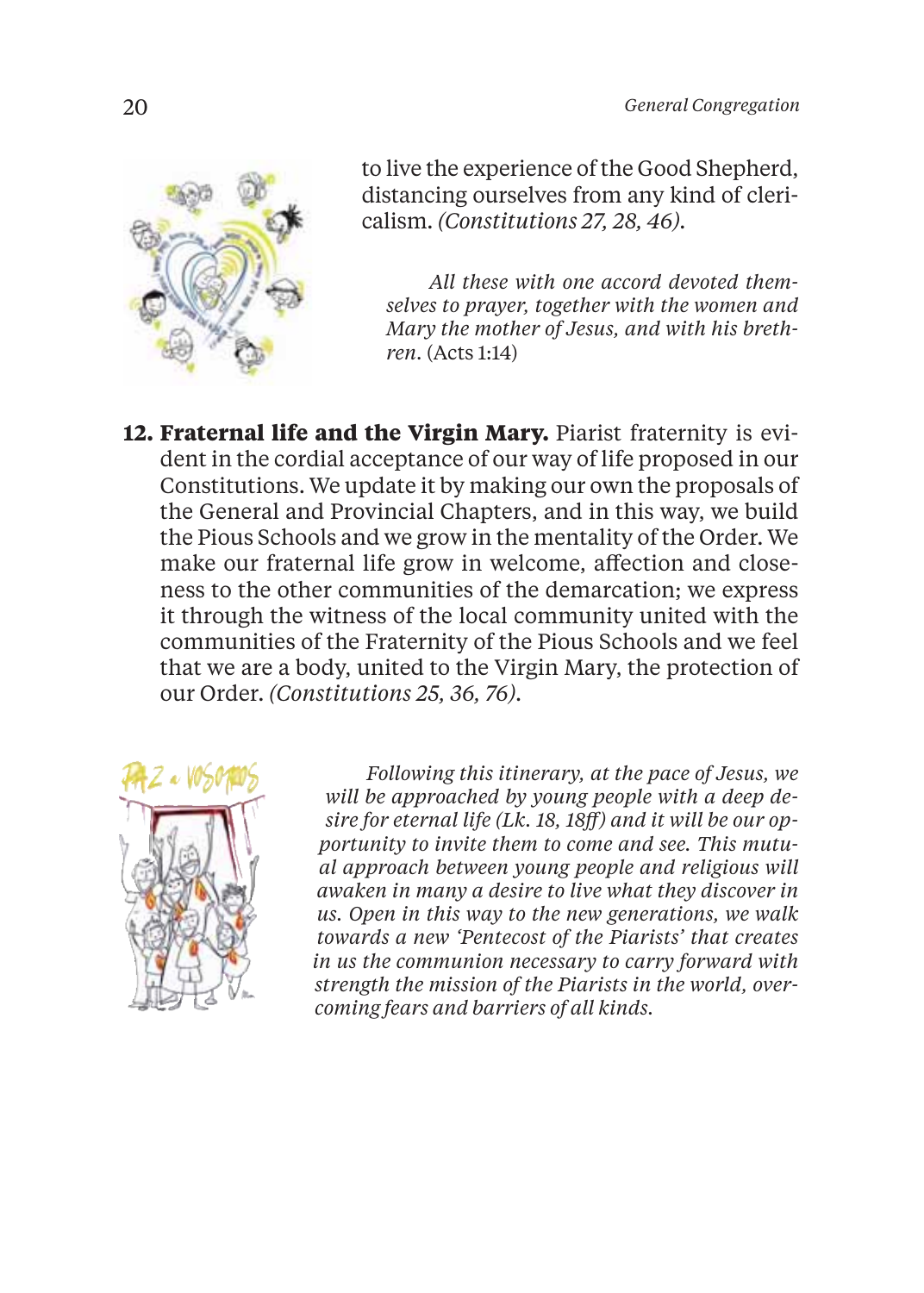## **1st key of life** *Piarist spirituality*

*"To delve deeper into the experience of our own spirituality, taking care of the most significant actions".* 

The lived experience of our Piarist identity depends on the deep and loving knowledge of our Holy Founder, Saint Joseph Calasanz. From the very bosom of his family he received the imprint that gave spiritual and human solidity to his whole life. He entered into intimacy with God and was so enriched that in the midst of the severe tribulations through which he and his Institute passed, he knew how to stand strong in faith and hope. In what way is his spiritual experience still relevant for the Piarists today?

We need to set out our spirituality in clear terms:

- **a. As** *a path of holiness***.** Our spirituality as a process of growth, integration and witness, a guarantee of a future of hope.
- **b. Cultivating** *the spirit of prayer* in the ordinariness of our life and ministry.
- **c. Grounded by** *synodality*, which implies a spirit of communion and attentive listening to the brothers, in order to welcome the gifts of the Holy Spirit.
- **d. With coherent projects, in lines of life and action** that respond to the needs of the Church and the world today.
- **e. A spirituality that values communion and solidarity** among men and women.
- **f. A spirituality shared** with the Fraternity and with the lay men and women who feel called to participate in the same charismatic reality.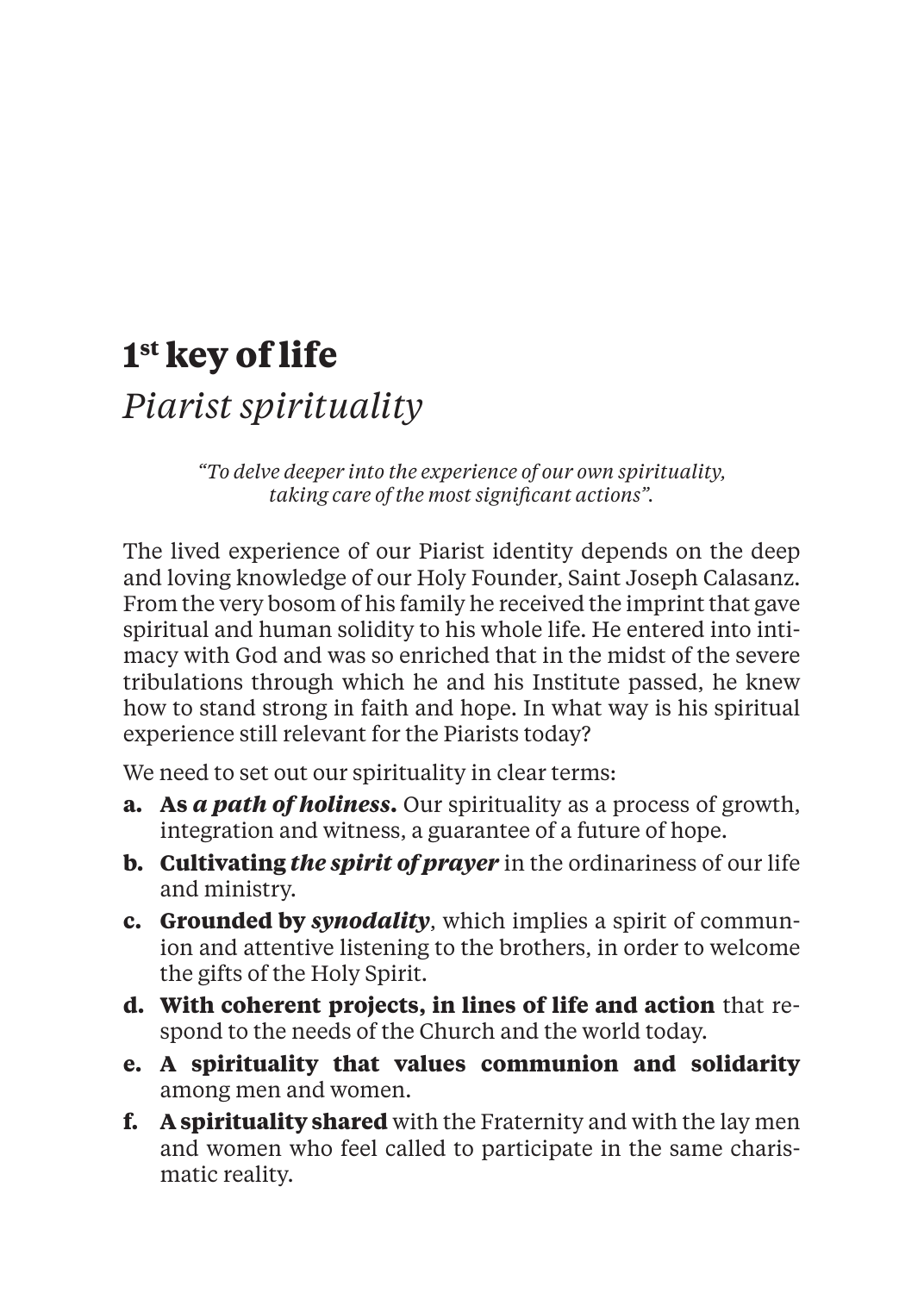- **g. A spirituality that calls the Piarist to be a prophet** in places where children suffer.
- **h. A spirituality that values nature –in terms of an integral ecology–,** respects it and teaches to respect it and take care of it.

We find in Saint Joseph Calasanz a process of "*kenosis*", of dispossession, in imitation of the Crucified Master, on the path of humility and poverty, emptied of himself, to be filled with love and dedication to God and to his neighbour. This "*kenosis*", applied to situations of interculturality, shows us that, in order to welcome a brother or sister from another culture, we must follow the same process of Jesus in his incarnation.

How to make the spiritual experience of Calasanz more enriching and creative in the new contexts of the Pious Schools? We need to delve into the following notes of our spirituality:

- a. A **Christ-centred spirituality,** giving special emphasis to the passion and death of Jesus, as the maximum expression of his love and dedication for all of us, for it is there that his love for us is manifested in its greatest intensity.
- b. A **spirituality attentive and docile to the promptings of the Spirit.**
- c. A **spirituality of listening to the Word of God** that comes to us through the Sacred Scriptures, the liturgy, meditation and personal reflection, always attentive to reality and the signs of the times.
- d. A **spirituality of service,** which lowers oneself to give light to children and young people, and from there, builds communion.
- e. A **spirituality of communion** with our brothers and sisters and with society.
- f. A **sacramental spirituality,** which highly values the celebration of the Eucharist and the Sacrament of Reconciliation, gifts of the Lord to his Church.
- g. A **Marian spirituality,** which sees Mary as both educator and disciple of Jesus.
- h. An **ecclesial spirituality,** connected with the evangelising mission of the Church.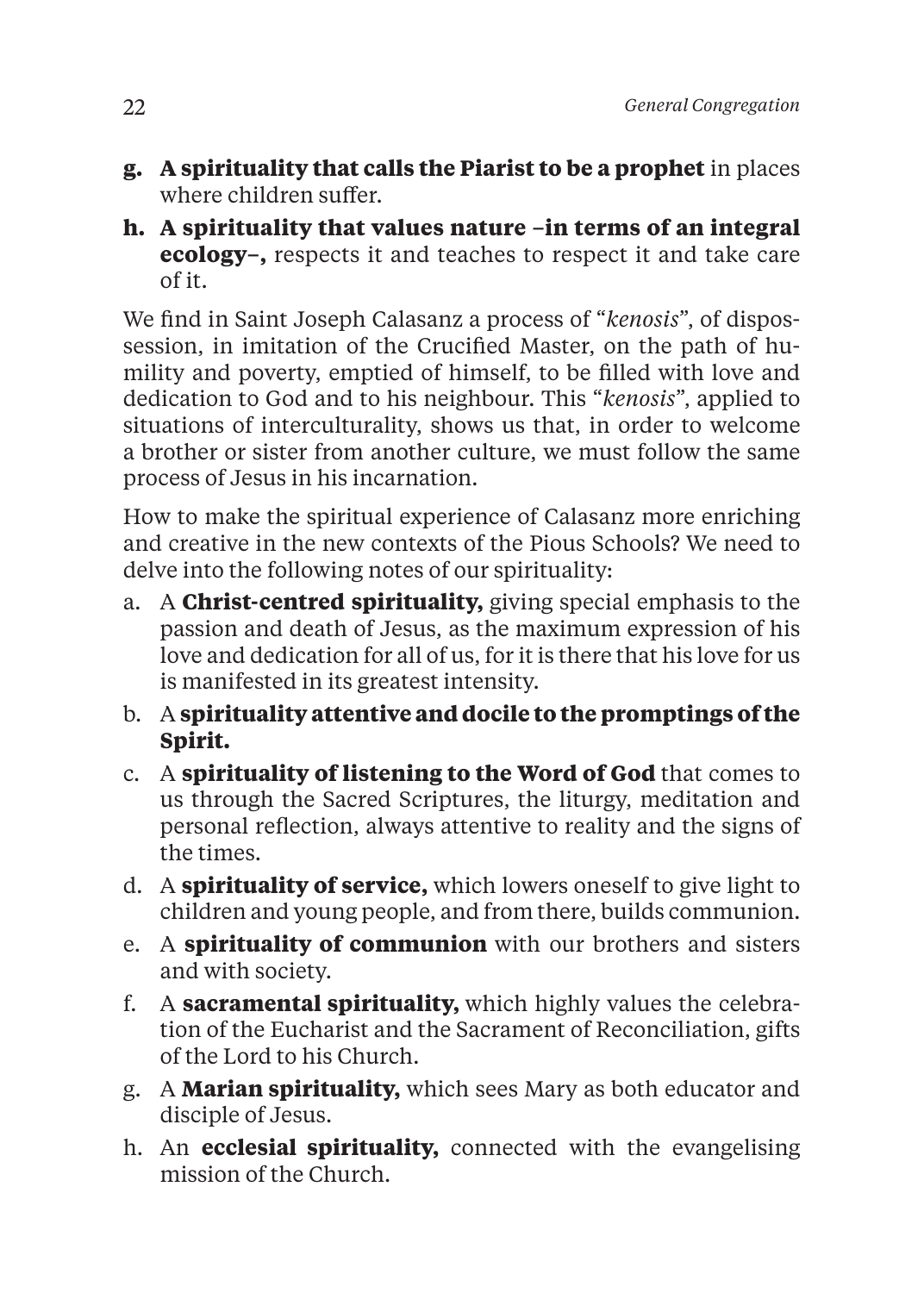- i. A **spirituality in which prayer and the spirit of prayer** are an essential part of the life of the Piarist.
- j. A spirituality connected with life, incarnated in mission, and rooted in the Gospel.
- k. A **spirituality that cultivates the pedagogical virtues:** love, patience, gentleness and respect in the dealing with others, and the humility of those who know they are at the service of the little ones.
- l. A **dynamic spirituality** that is nourished by self-knowledge and is enriched by community life.
- m. A **spirituality that sustains the mission** and is, in turn, **enriched by the mission.**

The revitalization of the Pious Schools will come through the continuous formation in Piarist spirituality of the religious and lay people. One thing is clear: a good knowledge of our spirituality is fundamental for the Piarists in the exercise of their mission.

As followers of Calasanz, we must delve deeper into the meaning of Piarist spirituality; bet on a spirituality lived in a real way and as a condition for good Pedagogy and Pastoral Care for Vocations; make known the life of our Holy Founder and go deeply into it through the original sources; revitalize the experience of community prayer and meditation in common; live a joyful spirituality among children that awakens the desire to be Piarists, for the greater glory of God and the benefit of our neighbours.

### *Lines of action*

- 1. To cultivate spiritual accompaniment for a better understanding of God's will in one's own life and a better knowledge of oneself.
- 2. To work on processes that facilitate and enrich personal prayer and community prayer.
- 3. To educate ourselves by meeting with children and young people, preferably the poor.
- 4. To live the Trinitarian experience of Calasanz, centred on Jesus Christ, attentive to the inspirations of the Holy Spirit and with a great sense of Church.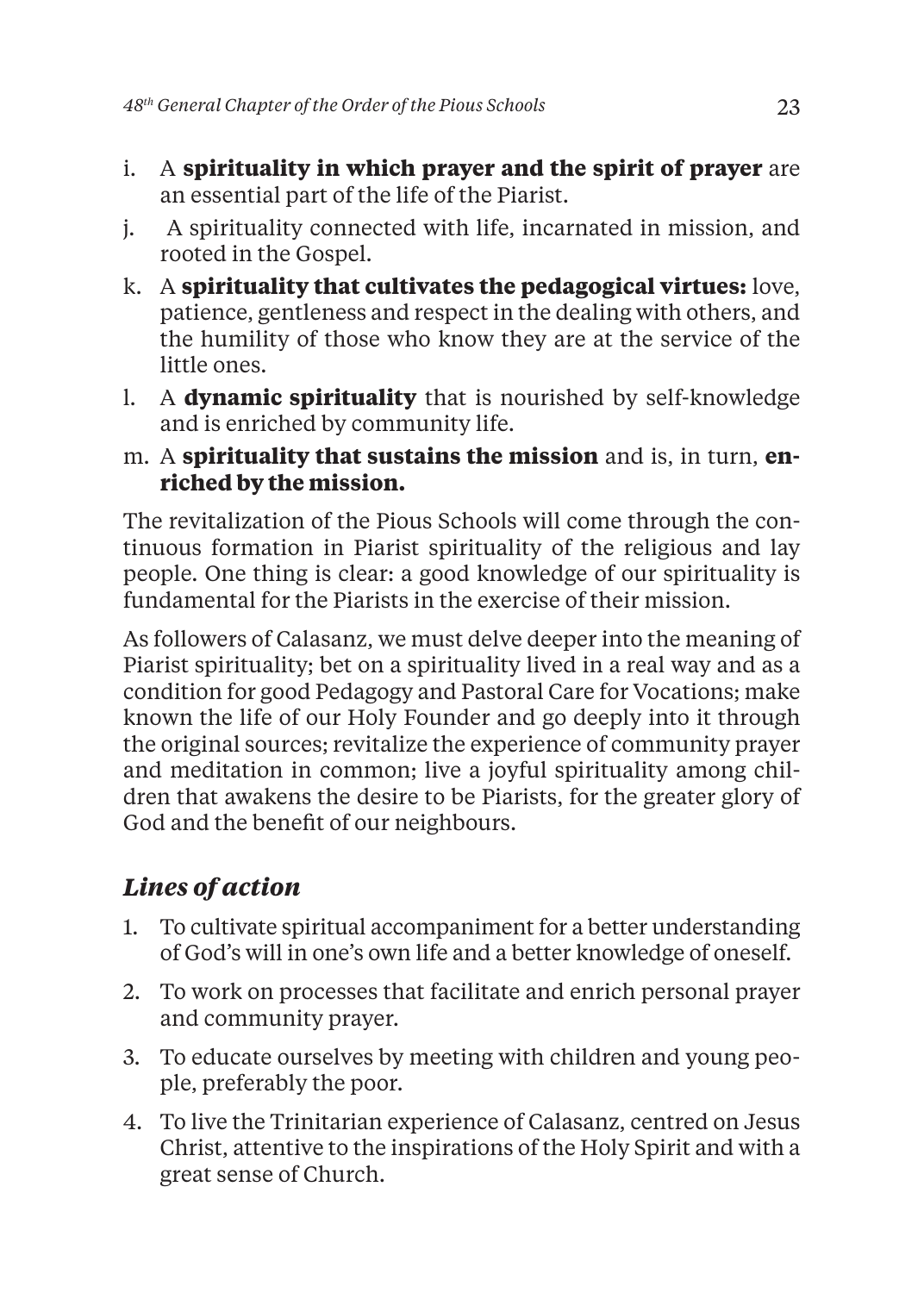- 5. To live the Marian dimension of our spirituality.
- 6. To take care of the liturgical and sacramental experience.
- 7. To embody spirituality in the process of expansion and consolidation of the Order.
-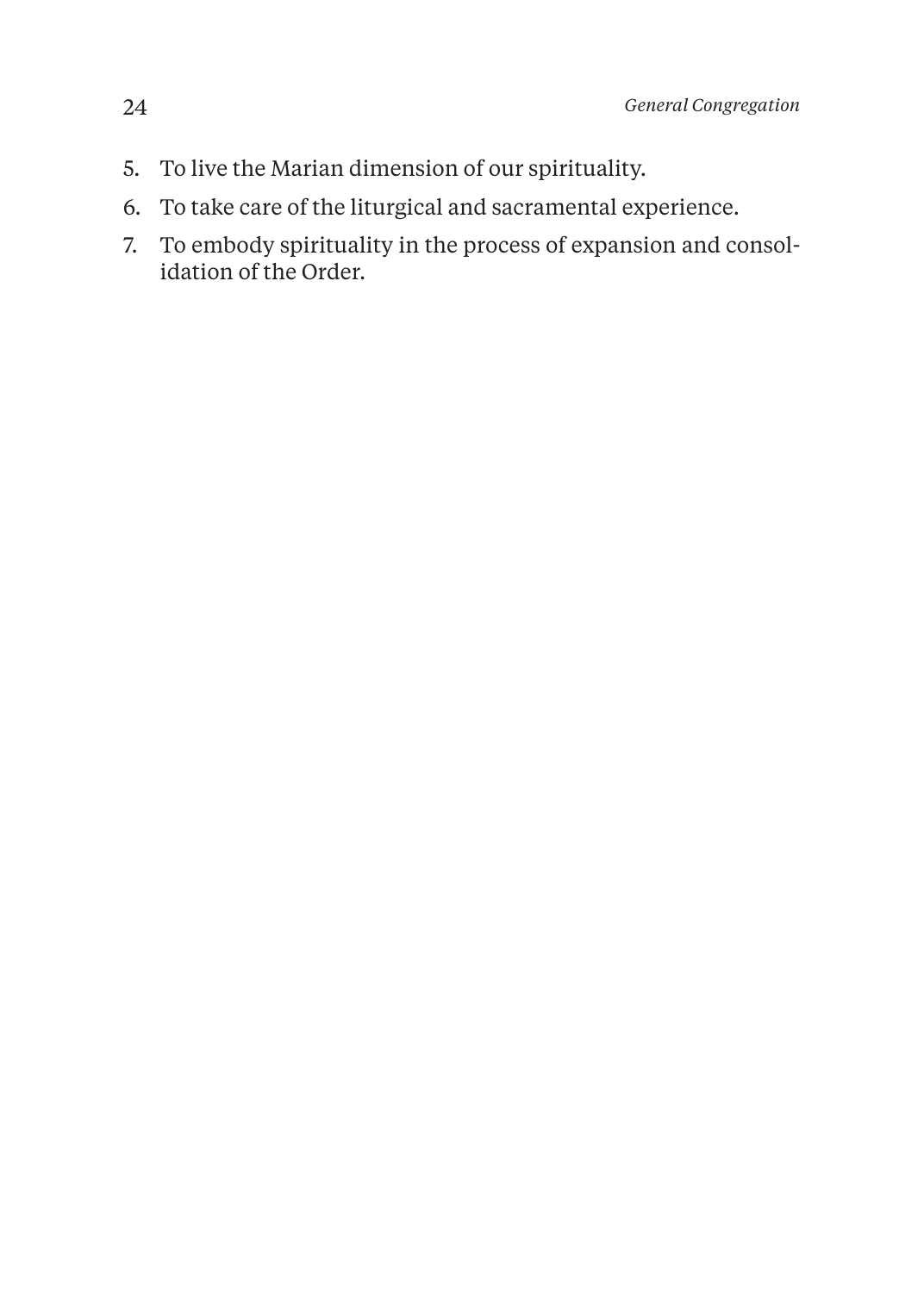## **2nd key of life** *Community Life*

*"To renew our Community Life and take special care of the central aspects underlined by our Constitutions".*

*Joined together by a bond of love which the Father gave us and by the same Piarist vocation into a community of faith imitating the way of life which Jesus carried out with His disciples and which the early Church together with Mary also followed, we become, in some way, ministers of hope of the kingdom to come and of fraternal union among all people.* (C25)

Today we Piarists, driven by the love of Christ according to the founding charism, live in families. Following the lifestyle of Christ with his disciples and of the early Church with Mary, we are a sign of fraternity in a fragmented world. Our community life makes our consecration visible and concrete: loving our brothers and sisters to the full, sharing everything, and joining together to discern the God's will.

Our mission, lived with passion and joy, enriches and renews community life. In the same way, our fraternal life strengthens and makes fruitful our ministry among children and young people. What we are and what we do as Piarists thrive and are strengthened in a healthy community environment. The Lines of Action that we propose are intended to help in the fostering of this community reality.

### *Lines of action*

- 1. To work in a special way on some keys that today are more urgent for the renewal of our community life. Including:
	- communities that are open and *capable of welcoming;*
	- communities that are *schools of prayer;*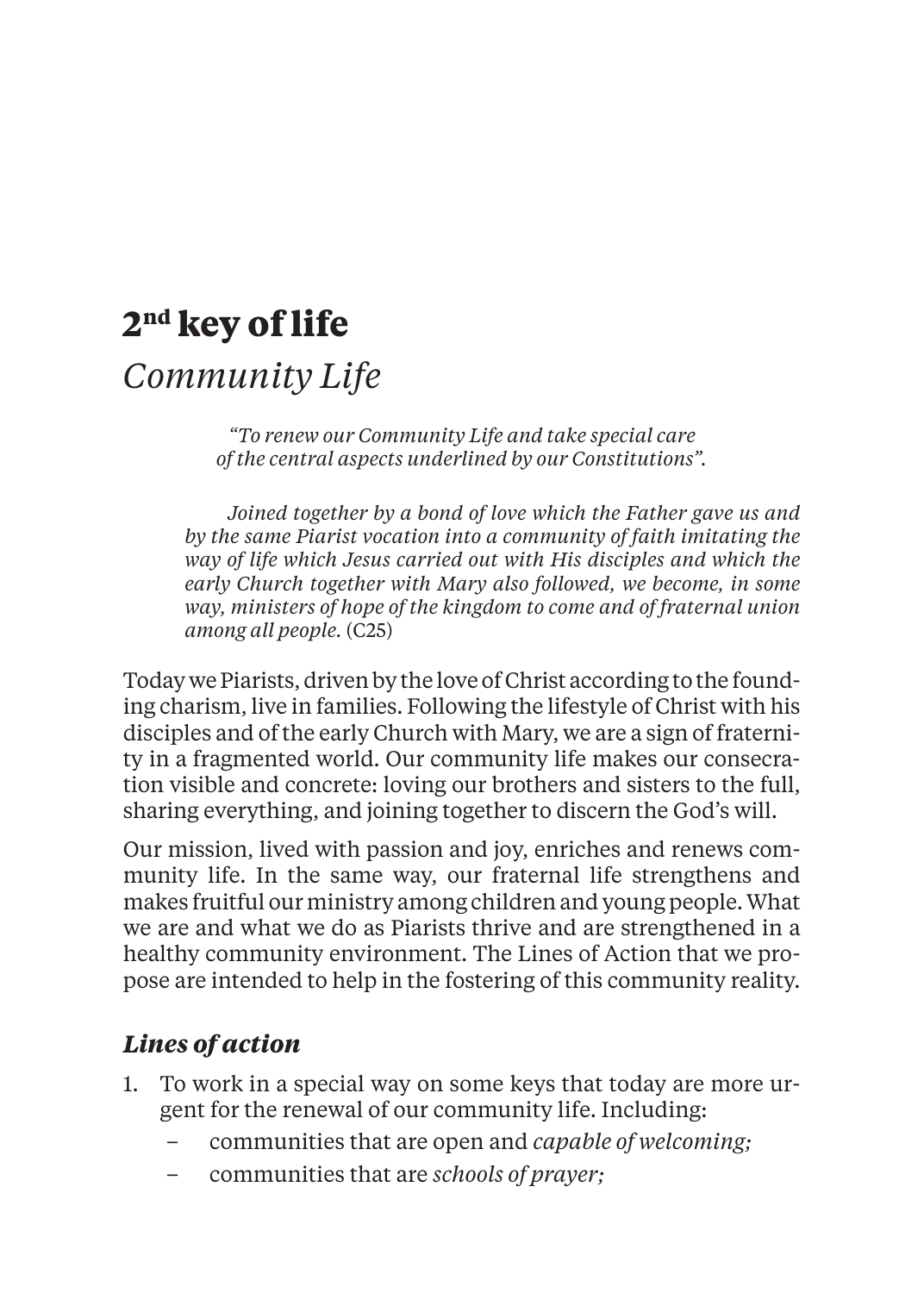- communities that are committed to the construction of a *new Piarist subject* formed by religious and laity;
- communities that care for and accompany the *vocation process* of each religious or lay Piarist.
- 2. To reaffirm the central role of the community Eucharist; and also the community meeting, prepared and shared. We must work to recover this dynamic in all communities, on the path of synodality that we wish to follow.
- 3. To take care of the pastoral leadership of the local superior in his mission and in the accompaniment of each of the religious.
- 4. To follow the Lord in community, as a place of sharing faith, vocation, life and mission.
- 5. To promote integration between the 3 projects: personal project (the call to be a Piarist), community project and presence project.
- 6. To facilitate a lifestyle of all communities in such a way that the fundamental keys we want to live are real in all of them (accompaniment, shared life and faith, community meetings, etc.)
- 7. To move towards "communities of communion", in which Piarists who live in different situations can share their life and vocation in new and creative ways.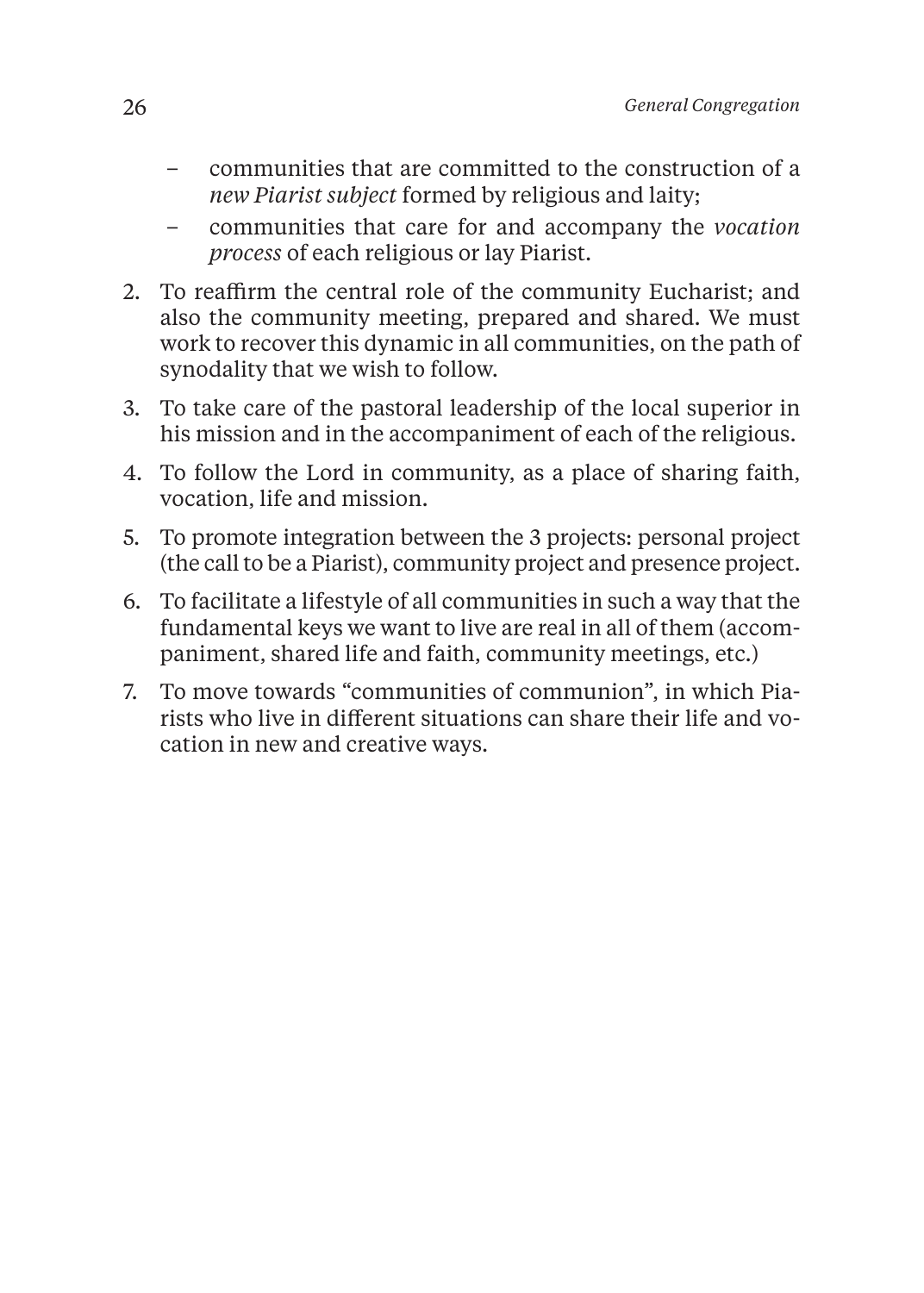## **CORE 2**

## *The construction of the Pious Schools*

Our Order and the Pious Schools as a whole live and walk in a context of profound changes and transformations that oblige us to a careful and attentive discernment of the signs of the times. The construction of the Pious Schools requires from us a special attention to the changes that are taking place in our "Piarist culture", in our processes and in our journey. Consequently, it will be good to discern the main processes of transformation that we are undergoing. By way of example, and without any desire to be exhaustive, the 48th General Chapter focused its attention on some of them. It will be important to bear them in mind, if we really want to contribute to a dynamism of construction of the Pious Schools faithful to the charism and to reality.

### *Our geographical and cultural change*

There is no doubt that we are in a rapid process of change, which will bring with it many consequences. In all aspects and at all levels. The Order is growing rapidly in Africa and Asia, is undergoing a process of maintenance in America, and is decreasing in Europe. This change in the centre of gravity has various consequences; interculturality is growing, the languages in which we communicate are changing, new horizons of mission are opening up, new ways of attending to the works of the Order are being sought. And in each place we are faced with specific challenges, which require specific strategies.

Among them, some emerge with special clarity: to impulse the knowledge of the real life of the Pious Schools in all continents; to reflect deeply and systematically on interculturality and inculturation in our world, our Church, and our Order; to favour the mis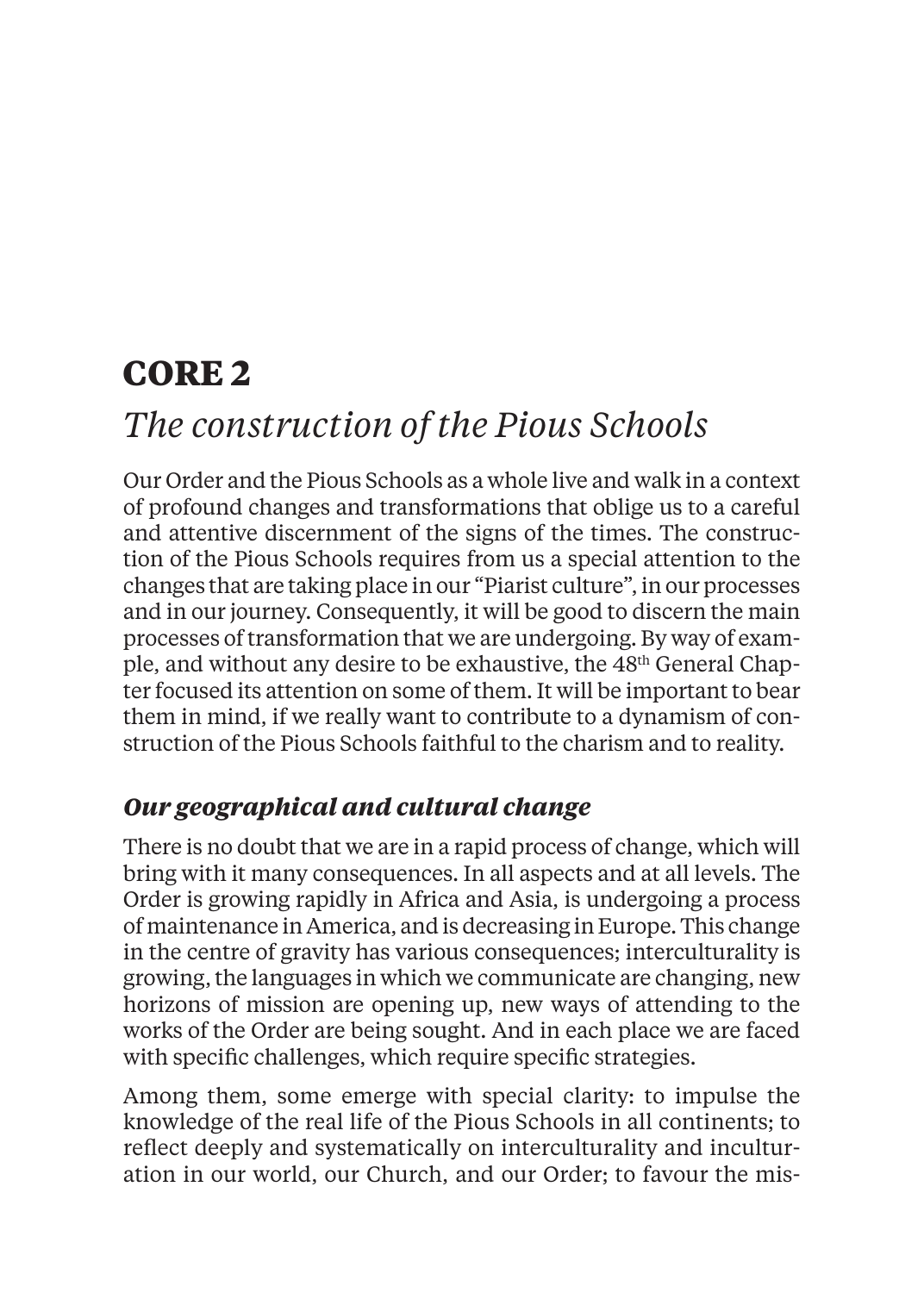sionary experience of those in Initial Formation; to guarantee the adequate Piarist identity shared in all the demarcations, especially in the newly established ones.

## *The path shared with lay people*

The process is proving to be very rich and creative. It is clear to us that the proper and orderly relationship between religious and laity as an institutional path is not something optional, but is a clear and unambiguous commitment of the Pious Schools, consolidated in the Directory of Participation approved by the 47th General Chapter.

Some particularly significant options emerge. Among them, we cite two: to advance in the implementation of the Piarist Presence model as one of the best strategies to renew our institutional culture in terms of Participation and to promote the creation of the Piarist Christian Community, in accordance with the Presence model.

## *Culture of accompaniment of people and communities*

The 48th General Chapter was very clear and decisive in its commitment to the promotion of accompaniment processes at every age and in every life cycle, with special emphasis on that of young adult religious. In this sense, it is especially important to take care of the formation processes of the rectors of our religious communities, highlighting this dimension of their service to the brothers.

## *Culture of projects*

To go forward in the development of the Piarist Presence Projects of each Demarcation and, based on them, the projects of the mission teams and communities will produce, step by step, a greater dynamic of co-responsibility among all the people and communities linked to the Pious Schools.

## *Living a life of poverty and the option for the poor*

The shared living of our Piarist vocation as "Poor of the Mother of God" has marked our history and our choices. Also the most recent when it comes to starting new paths and works. We are aware that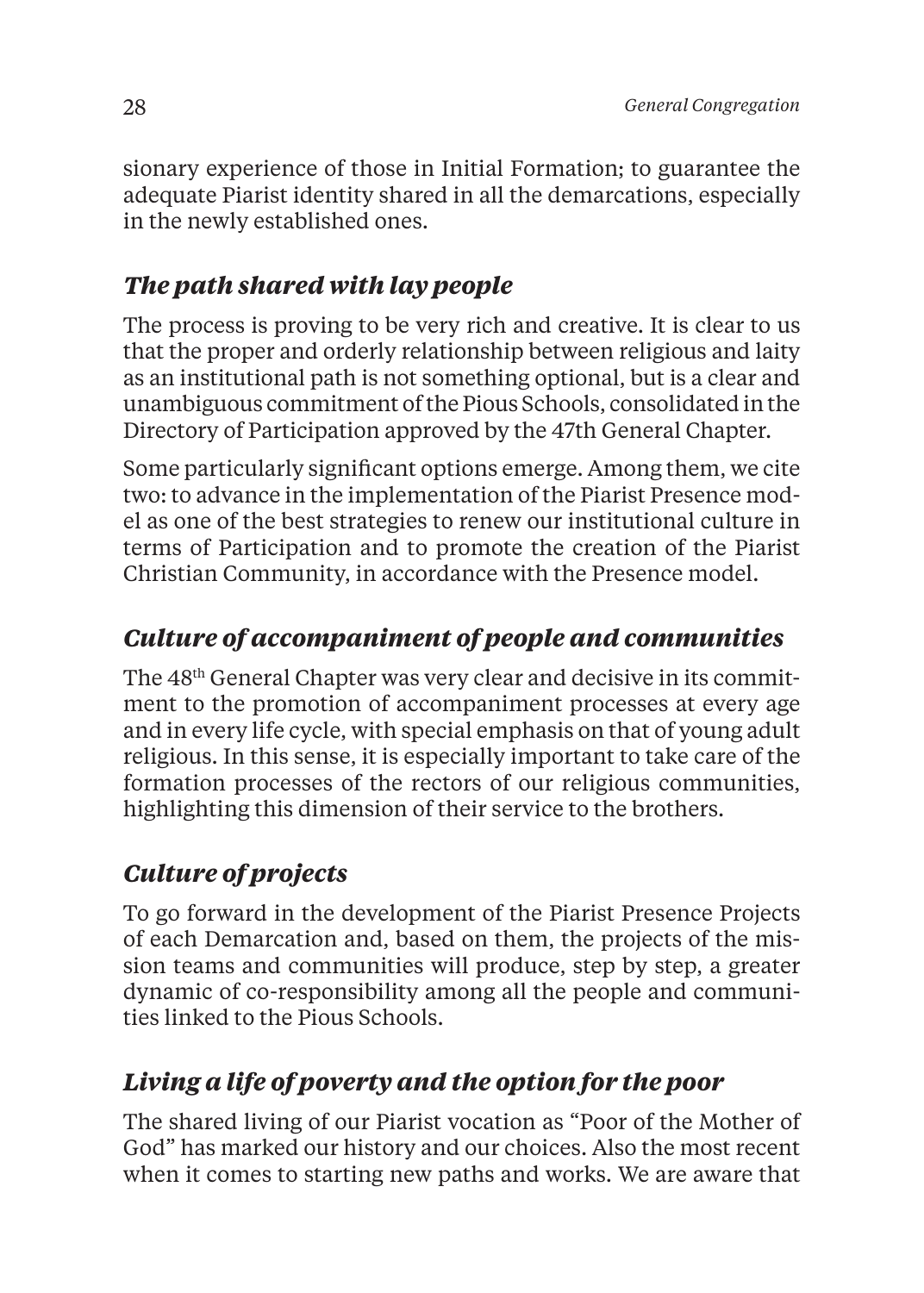this orientation is fundamental for our process of expansion and the consolidation of our demarcations, and a valuable evangelising witness in the societies in which we are inserted. Therefore, we wish to reaffirm this option, to feel ourselves instruments and agents of social change towards justice and peace as a key priority in our Culture of Order.

#### *Networking and communication*

These are central aspects of our transformation process. For this reason, we wish to promote the integration of every Piarist relationship and network in the great network that the Order and the Pious Schools as a whole represent: Network of Parishes, Calasanz Movement, ITAKA-Escolapios, and other networks that the demarcations can contribute.

#### **Permanent novelty of Calasanz**

We seek a constant re-reading of Calasanz, which helps us to move towards a new vision of his figure, options and charism, in order to better discover what we are called to today. We wish to make Calasanz known as the great promoter of social transformation and of the Church through education.

The 48th General Chapter of the Order worked on four major "Keys of Life" in the context of refl ection on the "*construction of the Pious Schools*": **Interculturality and Inculturation**; **Synodality; Integral Sustainability** and **Participation.**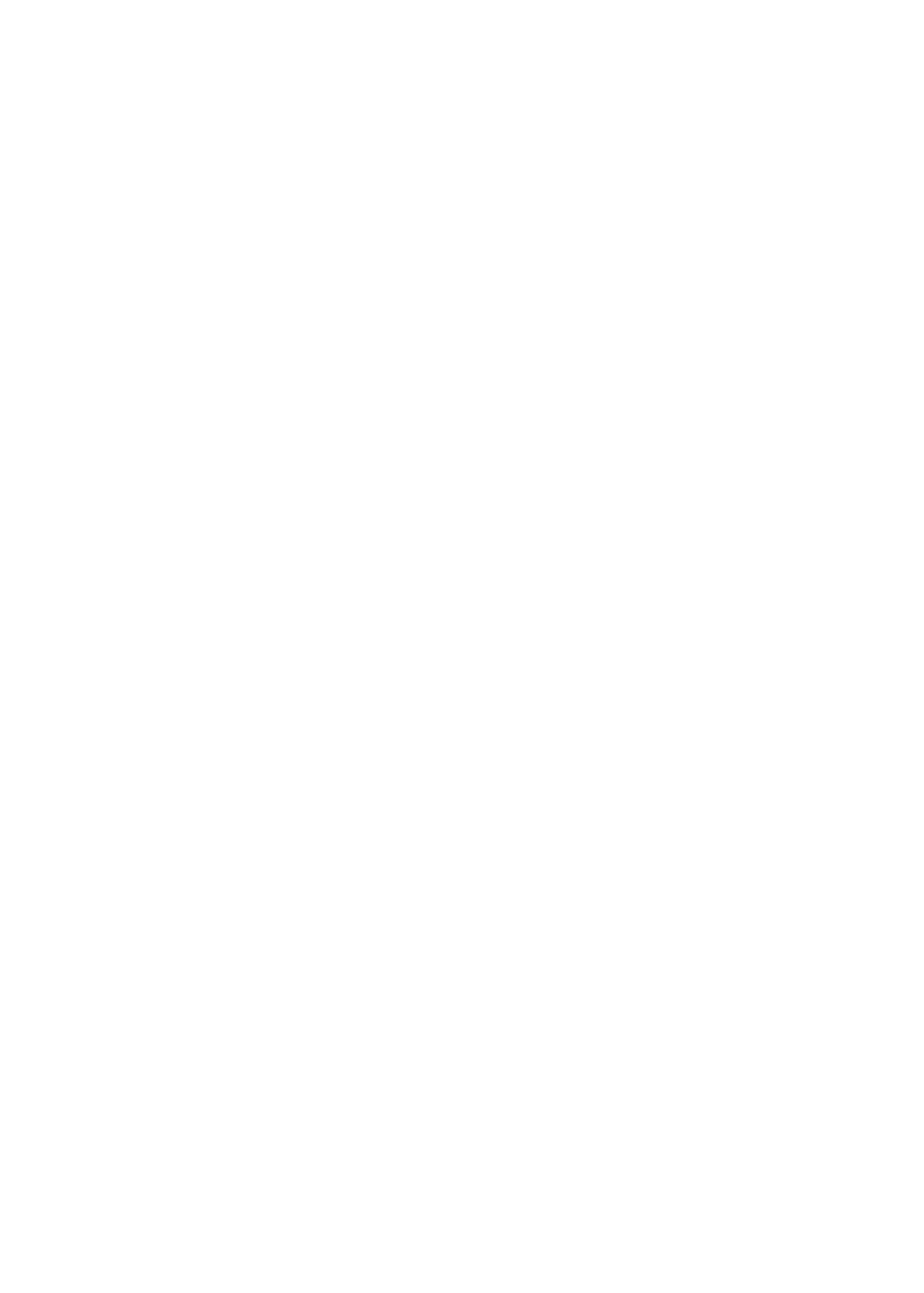## **3rd key of life**

## *Interculturality and Inculturation*

*"To make decisive progress in the dynamics of a Pious Schools Going Forth that are intercultural and missionary".*

Interculturality and inculturation are two simultaneous dynamisms that profoundly challenge the Church and the Order in their task of proclaiming the Gospel. Our reflection seeks to articulate some basic aspects that can help us understand how we, the members of the Pious Schools, can respond, personally and in community, to these challenges.

The approach taken by this document is marked by the conviction that interculturality is a theologically relevant issue, or something that is relevant for faith, for our relationship with God (in Latin languages, "teologal"). In other words, we are facing something that, if we understand it from faith, connects us with life, with reality, with history, with others, in such a way that it becomes something culturally enriching and that nourishes this same faith.

Connecting interculturality with the inculturation of the Gospel is, in itself, an interpretative act that expresses and confirms our vision of interculturality as a dynamism of theological relevance. To put it another way, the fundamental message that this document aims to convey is that interculturality calls the Pious Schools to a theological understanding of this fact, which inevitably leads to a renewed self-understanding.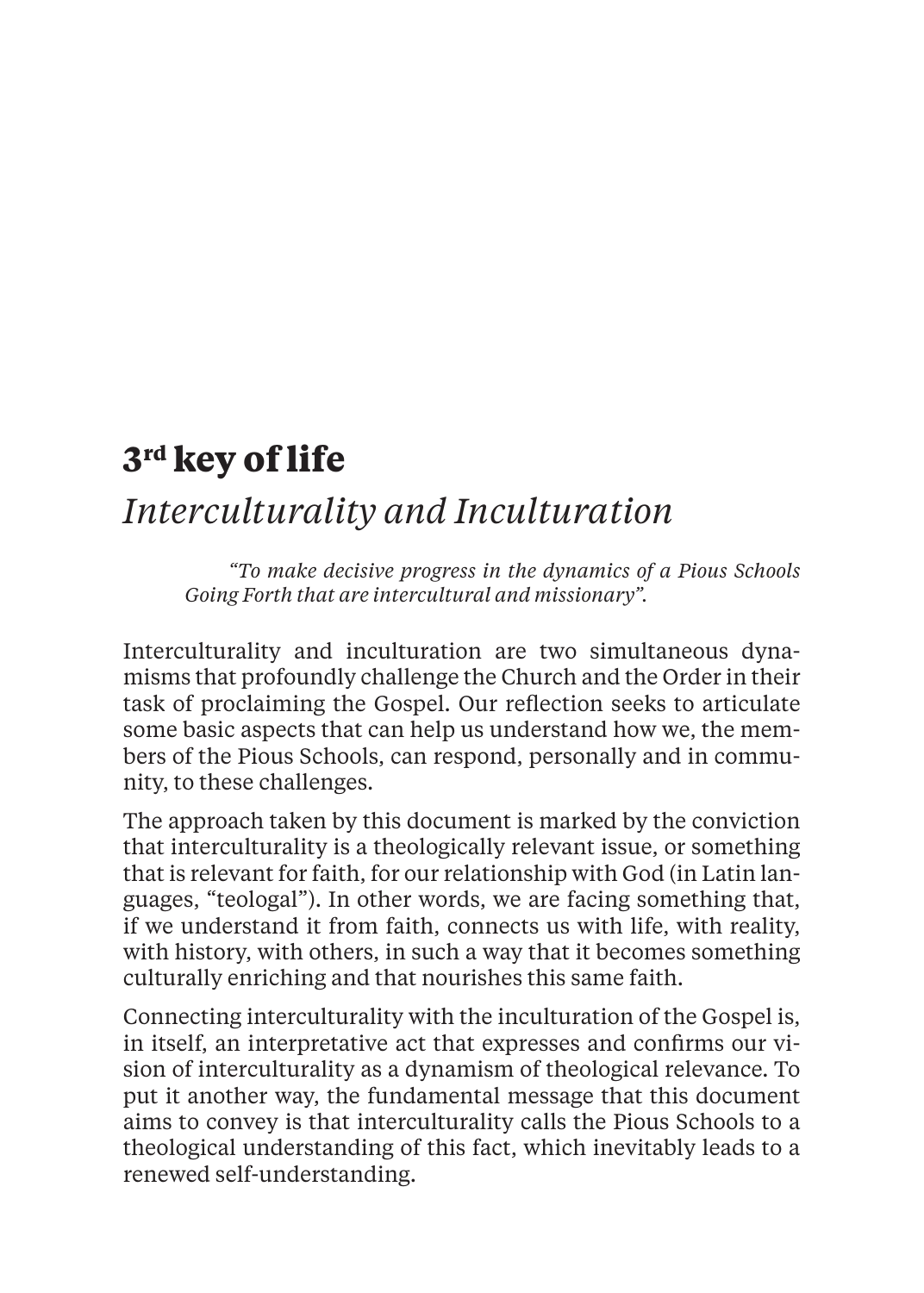Once we perceive the theological importance of interculturality, we cannot help but feel compelled to contemplate in a new way what Calasanz lived and what he called forth. It is a rereading of our charism. It is this re-reading of our charism that we, Piarists, are called to do.

#### *The intimate relationship between interculturality and inculturation*

Understanding Interculturality as something theologically relevant means looking at diversity as a blessing, learning to accept contingencies and indefiniteness, and embracing the invitation to create alliances and walk the path of incarnation.

The idea of somehow connecting interculturality and inculturation appeared already in the subsequent debates after the Second Vatican Council on the proper use of terms such as acculturation, the evangelization of cultures, the incarnation of the Gospel in indigenous cultures, inculturation or interculturality.

Significantly, it was suggested that to describe what is happening when the Gospel is proclaimed it is preferable to use the word "interculturality" rather than "inculturation", adding that interculturality is something typical of the original form of Christianity. Looking at Calasanz, we can reach the same conclusions, pregnant with theological relevance, regarding the relationship between interculturality and inculturation and their understanding. Opening himself – and creating an institution, a community that, too, constantly opens itself – to the reality of the poor and of children, Calasanz inserted his life in the dynamism that today we can recognize as the double dynamism of interculturality and inculturation.

#### *A Calasanctian reading of the theological relevance of interculturality*

Interculturality is to be understood and lived, within the logic of inculturation, as kenosis. In this way, it is more than multiculturality, because the people – and cultures – involved as well as their differences gain ultimate importance, become theologically (or "teologalmente") relevant.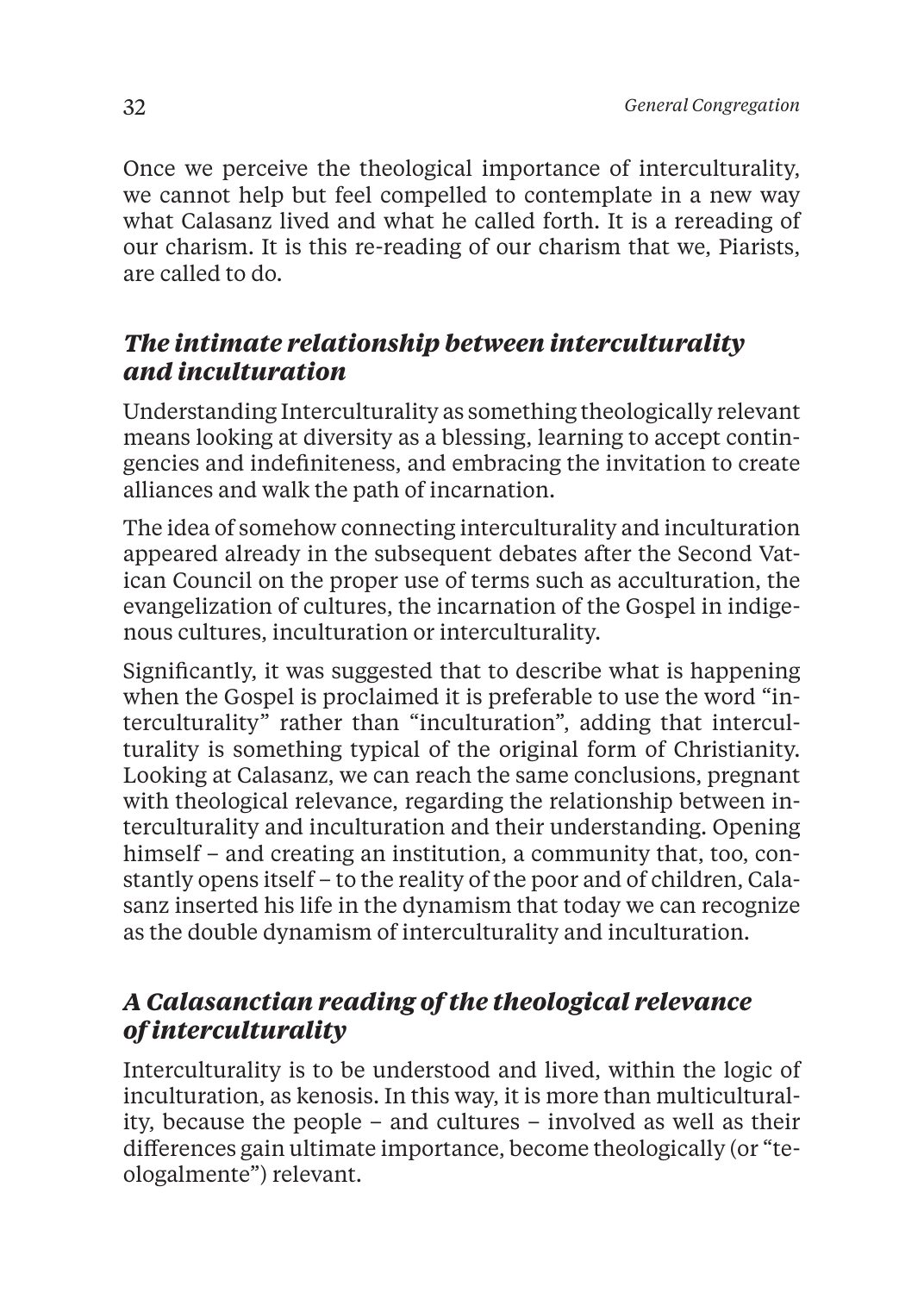Interculturality is a never-ending process, because the goal pursued by it is, in this theological understanding, eschatological. As such it is not only unattainable but, more importantly, constitutes a horizon that gives meaning to the cultural project of interculturality.

As a theologically motivated option, intercultural living - or the person living interculturally - accepts that there is only one path open: that of time and history. The acceptance of history implies the acceptance of contingencies, of diversities, including generational differences. It is important for us Piarists to see that the task of interculturality consists in transmitting to the next generation a culture that is open, a tradition that is a creative force, a way of living that opens spaces for the different, the new, the "other" that the new generations are.

In this horizon, the hardships of living interculturality become acceptable because they gain meaning. Among these hardships is the fundamental difficulty intrinsic to the task of overcoming the illusion that understanding the other is easy. This illusion is dangerous because it can inadvertently lead to integralism. The recognition of otherness is never to disappear if we really want to live interculturally. Important areas of this recognition are the safeguarding of the public or community character of our works and the effort we must make not to build fundamentalist systems or organizations, but to keep them open to others and the world.

Invited to pursue interculturality in this theological understanding, we are called to make a "mystical reading" of human reality or culture, but in such a way that it does not become a-historical: while experiencing the intimate connection between nature and grace, we are called to walk on earth, step by step, patiently, trusting in God, creating processes of time, not conquering spaces. In this way, we are liberated from the delusional thought that this process depends on us, while at the same time not eliminating the tensions or concerns necessary to enter into fellowship with our brothers and sisters and to commit ourselves to them.

The intimate connection between grace and nature, or in Calasanctian terms, between Spirit and Letters, invites us to discover and understand the principles to follow, the structures to be built, the paths to be travelled towards the construction of intercultural life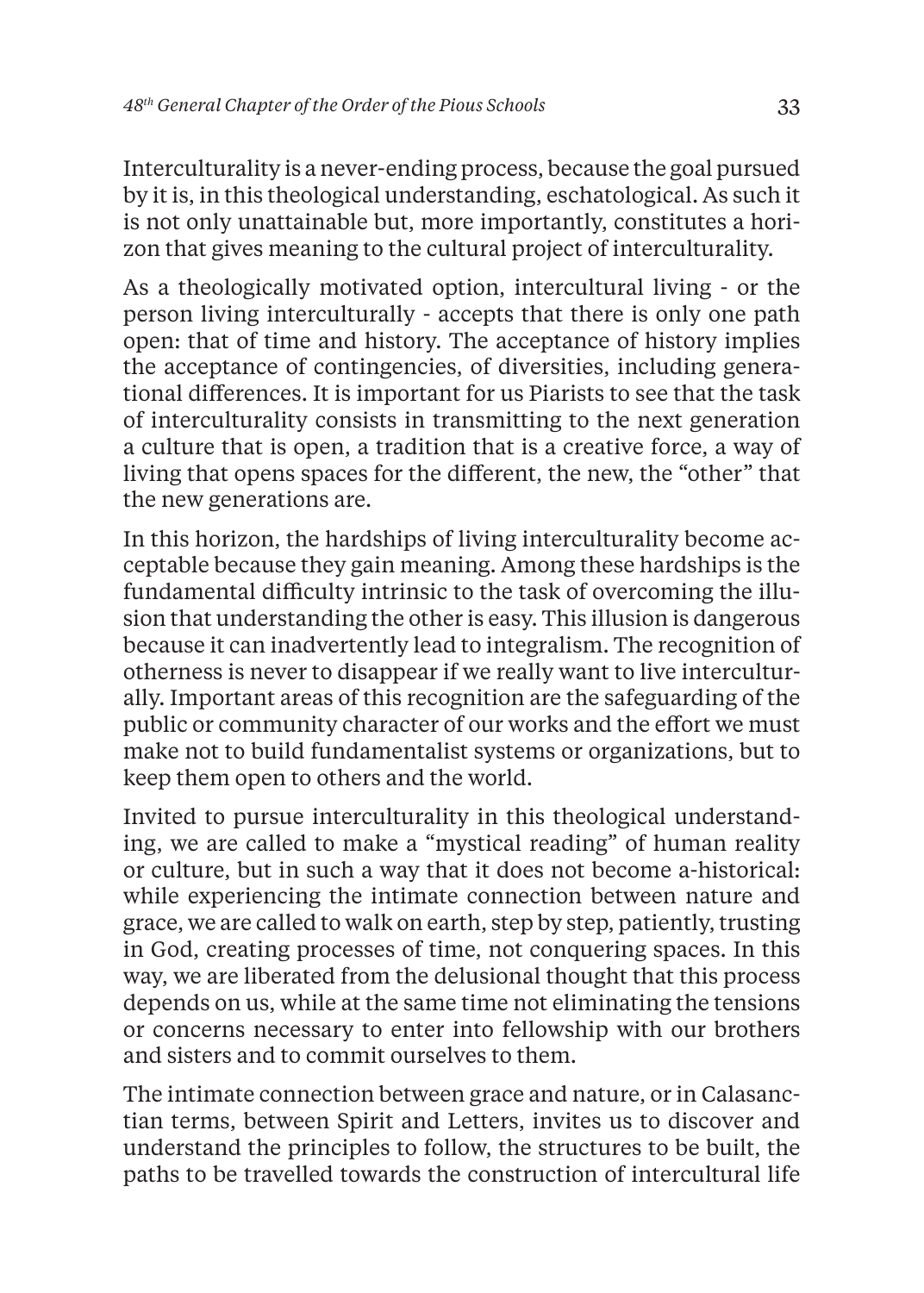in accordance with what the human family has understood so far in respect. Teaming up with others and joining forces with them, not only in the specific areas of our ministry, but also in the general understanding of our humanity, is part of interculturality.

#### *The Calasanctian "why" of Interculturality: "Reformatio"*

The General Chapter invites the Pious Schools to see, to discover that the "why" (the purpose, the cause) of interculturality is connected, even identical, with the goal that Calasanz set for his community and work, that is, the "*Reipublicae christanae reformatio*" (cf. Const. 5).

In other words, what we propose is that we connect and understand interculturality as the way in which the reform of the Church and of society is to be realized (to avoid uniformity and totalitarianism, including fundamentalist theocracies or integralism) and also as the humanly possible and achievable realization of this goal of reform, or of the unity of the Church and of humankind in general (which is the evangelization of all peoples).

In this way, we will understand interculturality –and all the tasks that it entails– as the path and the achievable objective of "*Reformatio*", which is our raison d'être. Moreover, we discover that a central Calasanctian or Piarist theme emerges here. It is the theme of learning: change through learning, renewal through learning.

It is a renewal that never ends, a reform of which we never reach the end. Often, we talk about the importance of a second conversion in life, which usually happens to the mature person. It is this conversion that we can discover at this point, and which, in fact, consists in realizing that what we need is a conversion that never ends, a conversion that continues throughout one's life.

Interestingly, in the history of the Church, the reform movements that ultimately proved to be unsuccessful were, as it were, impatient. They failed to cope with the tensions that renewal – reform – actually implies, in the sense that they assumed it would take place within the timeframe of their lives. Importantly, all these failed reforms broke with Rome. Those that did not, also maintained an "eschatological patience", that is, they knew that what is possible is a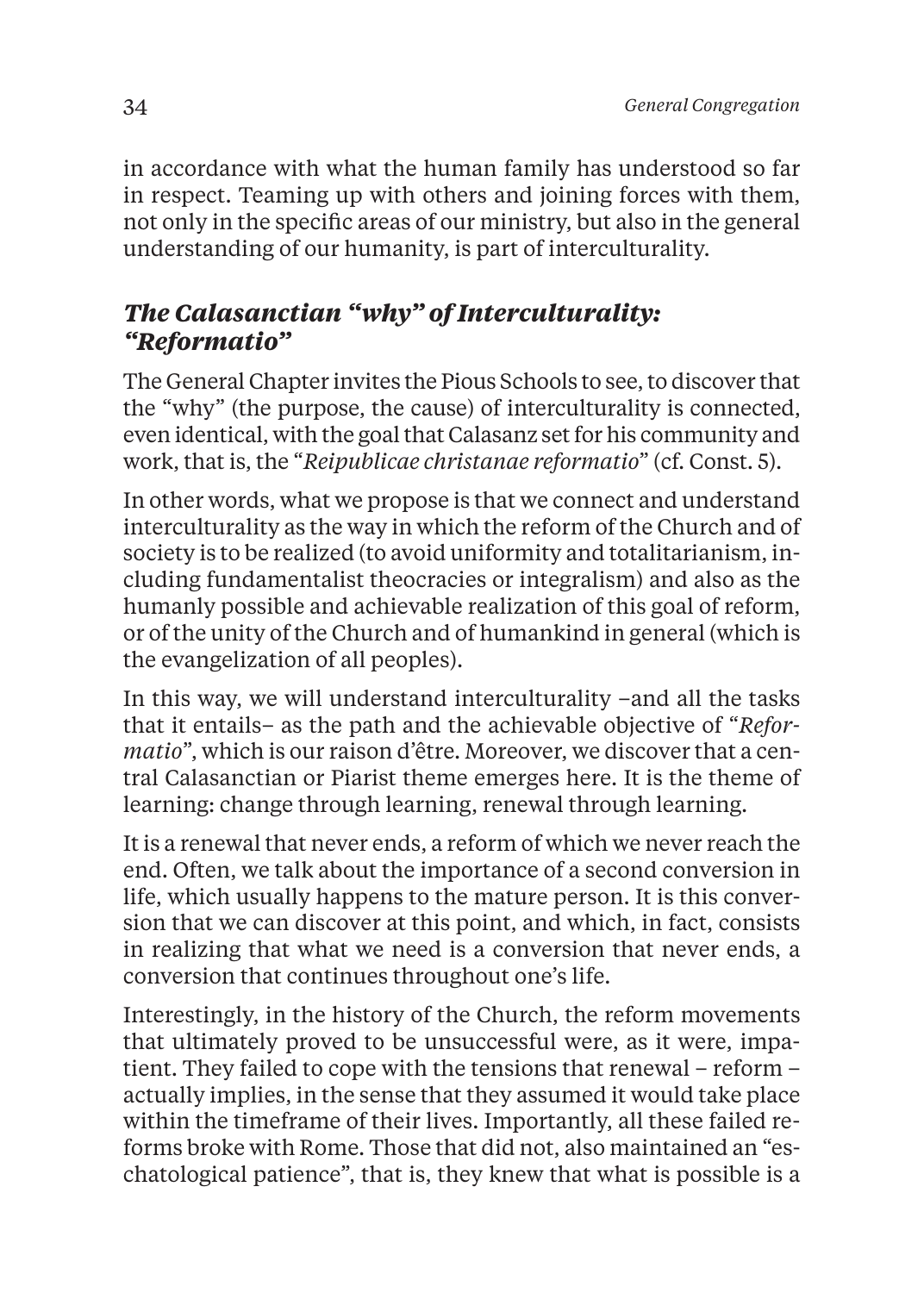continuous reform, a continuous rebirth. We are called to a continuous Passover. Something we confirm when we participate in the Passover of Jesus in the Eucharist.

This conversion, more than a purely theoretical study, presupposes intellectual efforts, since it is inseparable from the understanding of the meaning of what one is living and experiencing. It is this level of understanding and this kind of intellectual work that is really meant by study, by learning. And if study, learning, is understood and exercised in this way, we will also understand that we can only receive new truths intellectually –and the Truth spiritually– if we are open socially and institutionally. In other words, if the spaces we have created are open and characterized by the dynamism of otherness at the social and institutional level.

The reform to which Calasanz invites us is this: to convert continually, every day, day after day. To change, to learn, to learn to change and to convert, personally and communally, corporately, institutionally. To live in a continuous Passover with Jesus, to be continually reborn. Intercultural life belongs to this project, it is even identical to it. Perhaps a good synthesis of what we need is *"to inculturate the charism by means of intercultural communities".*

#### *Some paths that we are invited to travel*

Conceived as the realisation of the inculturation of the Gospel –which is also its inner impulse–, interculturality gives us the opportunity to revisit and thus better understand not only the dynamisms that were at play in what Calasanz called into being, but also his whole enterprise. In short, it helps us to reread our charism. Consequently, the theme of interculturality helps us in the discernment we need to take a new look at ourselves, at the culture we have, and to decide what needs to be changed and what directions to take.

We have a series of "options for reflection" below, which identify a number of important points. We point out some that seem to us to be the most significant, and which we will try to synthesise - at a later stage - in a proposal for Lines of Action.

1. The *"reformatio"* as Calasanz understands it in a holistic, integral sense, which implies **personal conversion, institu-**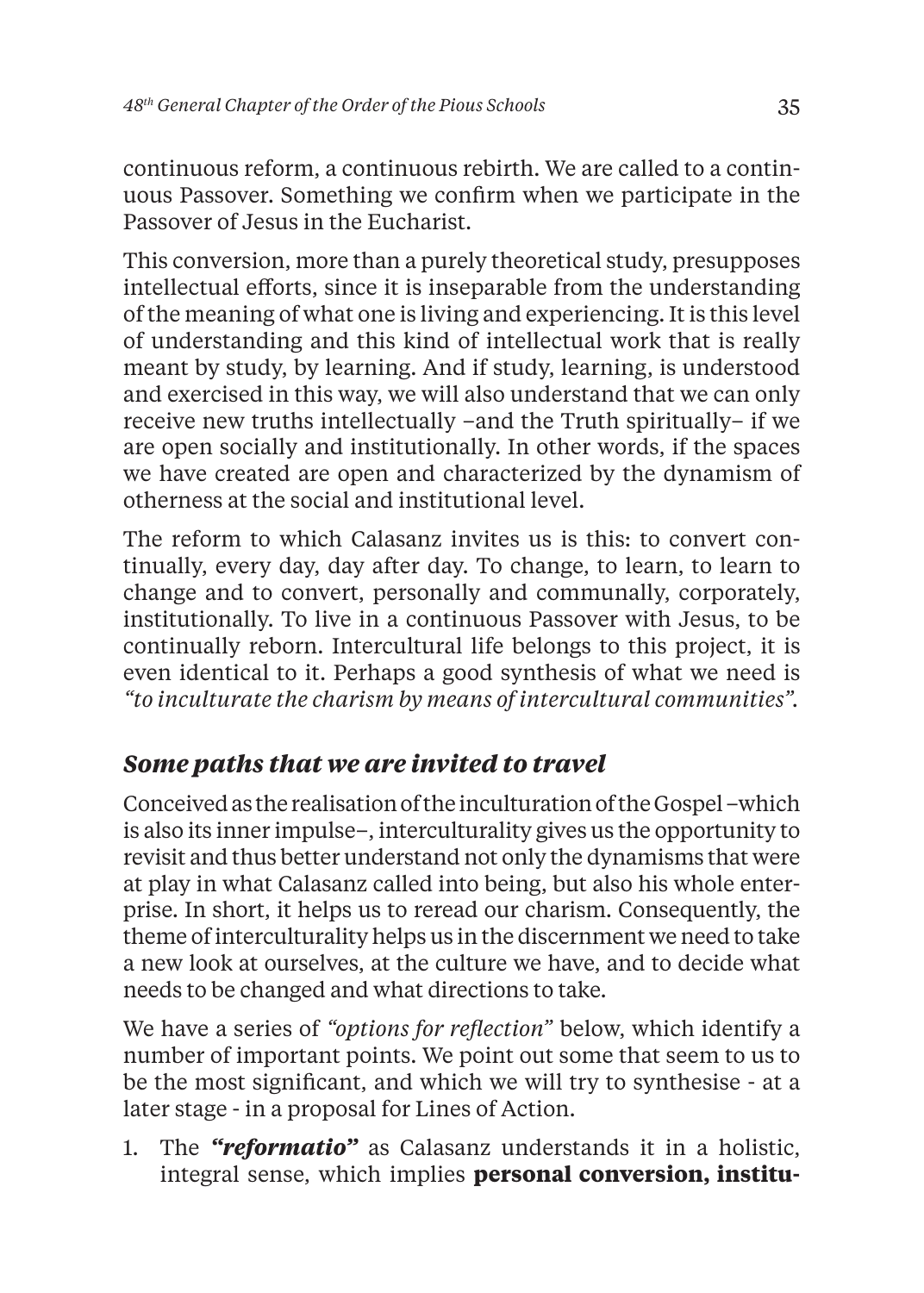**tional renewal, and conceptual development,** invariably occurs through interculturality. It comes about through "coming down" (*"abajarse",* "lowering oneself"), through "going forth" (*"en salida"*, living in "going out"). There is no other way. Or, to put it positively, this is the way. It is really a conversion, a "metanoia," because it is a certain way of thinking, seeing and functioning, and as such, it is cultural, in the broadest sense of the word. In short, "*reformatio*" comes about through entering into a relationship that is intercultural.

- 2. **"Conversion"** –or metanoia, as we have just mentioned– consists of a certain way of looking at our culture, a certain way of understanding it.
	- a. First, it asks us to understand our culture as something essentially unfinished, always in the process of construction. Our identity is not to be identified with the culture we have. **Calasanz calls us to recognize that we need to be open to the other, to be in constant construction of our culture, discerning the authentic in our charism, culture and history.**
	- b. This vision has far-reaching practical consequences that go beyond underlining the importance of openness, although, of course, openness remains a fundamental requirement. **We have to consider ourselves incomplete,** in need of the other; we need that look that recognizes the other as someone capable of making us what we are meant to be. We need to be in a **process of continuous learning,** in the process of learning (and re-learning) to be ourselves, relating to the other, to the different.
	- c. In this line, there are two important dynamisms in which we must enter. The first is to **"learn to learn".** We are probably facing a fundamental challenge that has to do with our options for Ongoing Formation. The second is to discern what we must **"unlearn",** because surely there are mechanisms and ways of functioning that are consolidated among us which we must be able to transform.
- 3. Interculturality as an expression and path of conversion, of metanoia, calls us to be in a **learning process that is essentially**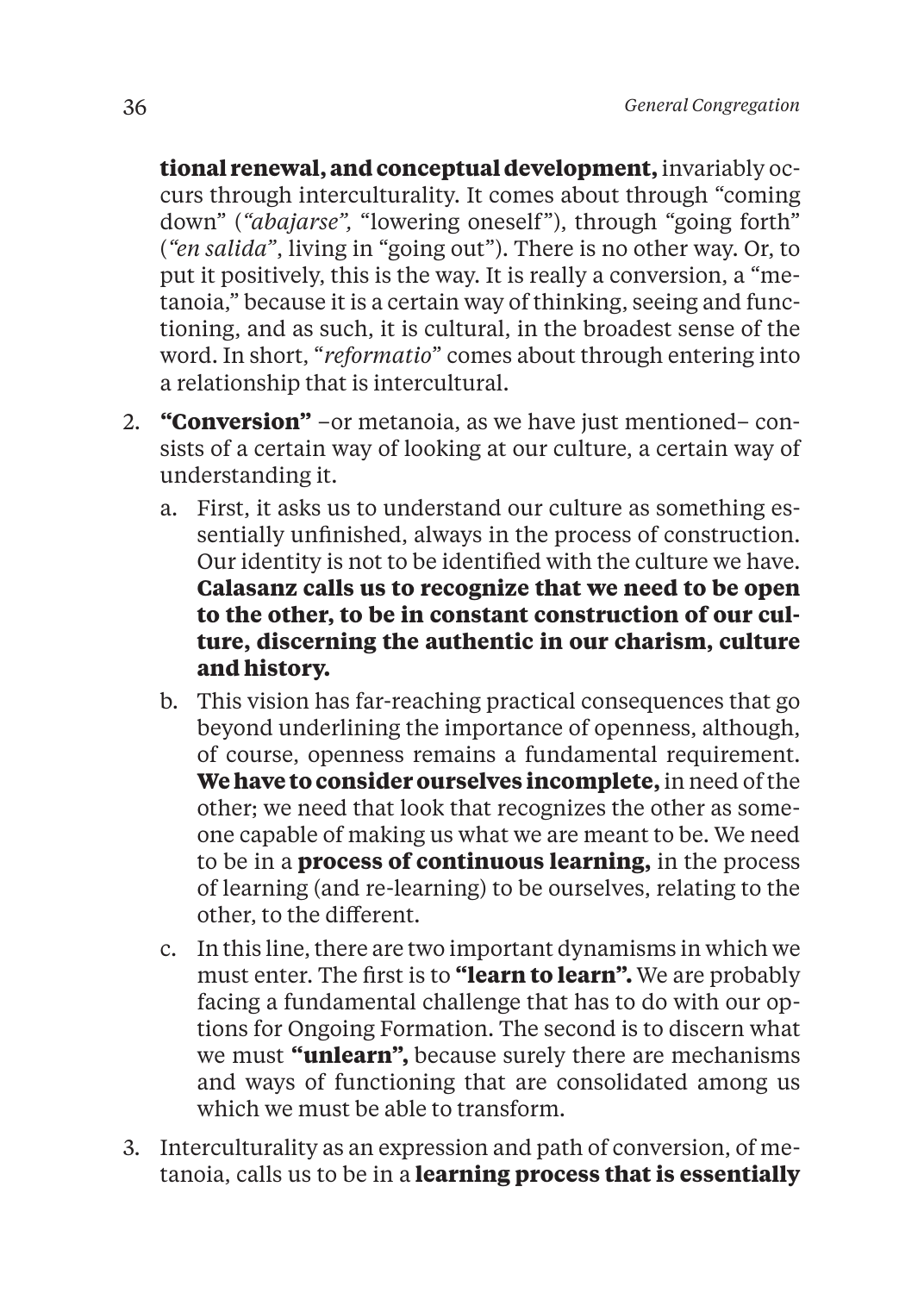**"experiential"** (that is, it happens through life, through living). We need to be in an "experiential" relationship with the other. This suggests that the two significant dynamisms that have recently appeared in our ecclesial consciousness, those of *"synodality"* and *"going forth"*, need to be connected to each other and to what we have learned about interculturality. In other words, it seems that we need to be in a process of continuous learning, in the process of building a culture where the other is recognized as someone we need. Therefore, synodality is not simply an internal ecclesial process, but a way of relating to the other, and "going forth" ("being on the way out") is not something external to our being Church.

- 4. Interculturality and inculturation are **different** but **complementary** dynamics. We can say that they are two sides of the same coin. Interculturality without inculturation produces "foreigners", and the latter without the former tends to forget the processes whereby it is produced and consolidated.
	- **a. Interculturality is not the same as plurality.** It is not enough to acknowledge plurality. What is important are the dynamisms that make it possible for this diversity to become shared responses, common life, fraternal approaches, a witness of communion and dedication to the mission. Inculturation is a kenotic dynamic that is realized and incarnated in an intercultural way.
	- b. Inculturation is not simply about adapting to new realities, but about **loving them to transform them.** The Gospel is inculturated when it is placed in the cultural roots, to transform them, humanise them and open them to God.
	- c. Both need **training processes.** They are not "learned" spontaneously. Initial and Ongoing Formation must take all this into account.
	- d. Interculturality and inculturation must **permeate the life and mission of the Order.** They must reach the life of the communities, the dynamisms of formation, spiritual proposals, the way of understanding and living the charism, etc. They must be thought thorough and incorporated in an intelligent, shared and Calasanctian way into the life of the Pious Schools.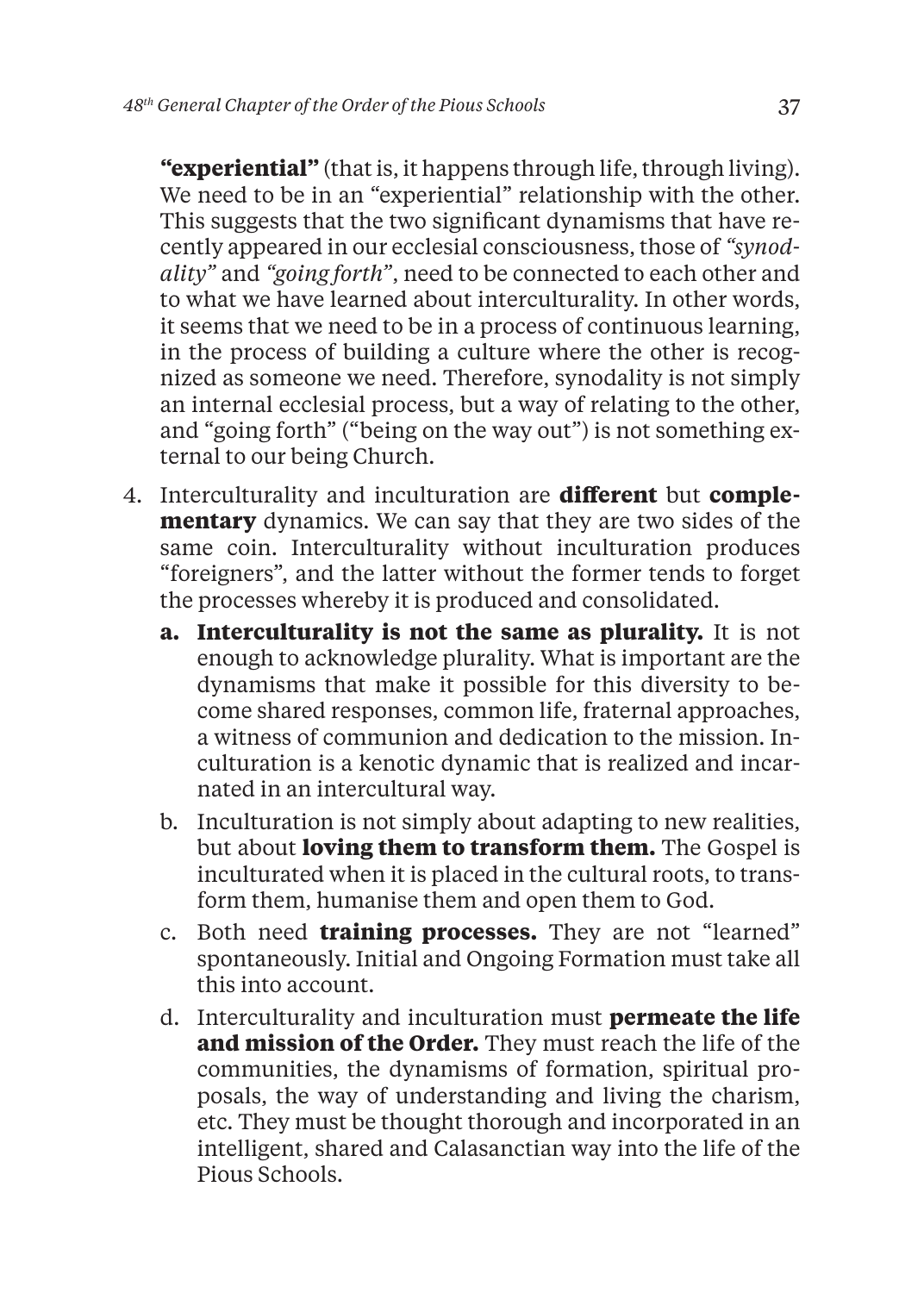- **e. The critical discernment** of what we do and live must also be something very clear among us, to avoid accepting dynamics, styles and customs that can and should be changed, and that are even different – and perhaps contrary – to what we want to live as Piarist religious. Attention to the style of priesthood, to the dynamisms too much influenced by belongings, to the economic functioning, etc.
- f. It follows that we are called to learn to listen –that is, to develop listening as an attitude– but also to learn it as something cultural: we need to **build a culture capable of listening to the other,** to the voices that we have not heard so far, that we have not been able to perceive.
- g. We are called to learn not to silence people, not to ignore or dismiss them, but to be able to recognize them and, once recognized and empowered, to let them speak to us and interact with us. In this sense, we also must look for relationships, situations and events of the past that call us –honestly– to reconciliation. We must learn what reconciliation is, how to reconcile, how to go on our way together, how to reconnect.

With these reflections in mind, the 48<sup>th</sup> General Chapter of our Order agreed on six specific Lines of Action to be pursued during the sexennium.

- 1. That the Order gives a strong impulse to the project "Pious Schools Going Forth" as one of the keys from which we can move forward.
- 2. That both the Initial Formation programmes of our young people and the community programmes of intercultural communities include these topics in their concrete development and that missionary experiences are contemplated.
- 3. To promote the creation of intercultural groups of formators in such a way that it helps the daily concretion of intercultural dynamics and inculturation in the daily life in the houses of formation.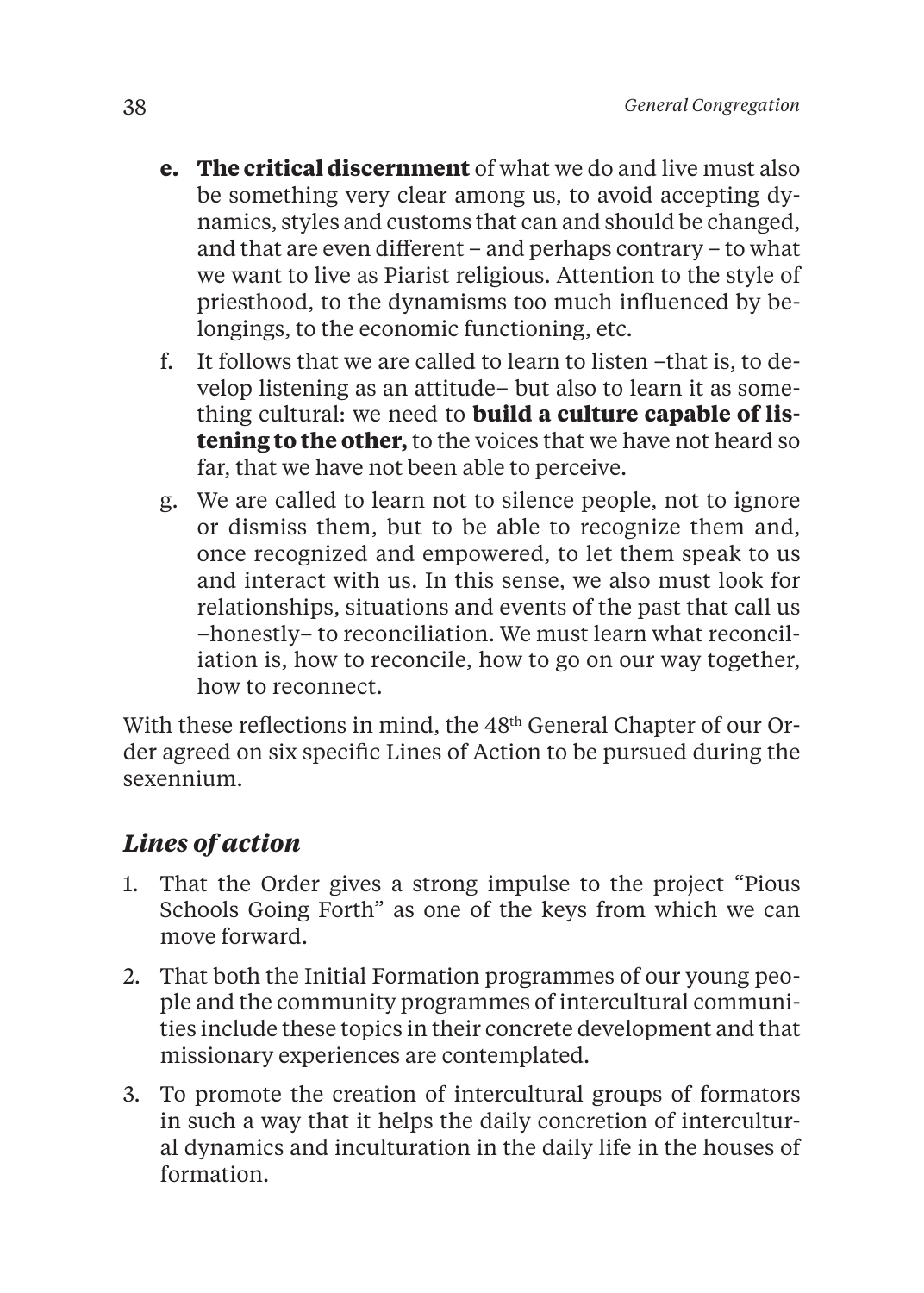- 4. Deep and systematic reflection on interculturality in our world, our Church and our Order in a way that generates a better knowledge of the real life of the Pious Schools on all continents.
- 5. To promote in the Order a systematic reflection on the challenge of moving forward in communion out of and between different cultures, strengthening our capacity for listening and reconciliation.
- 6. During the six-year period, may the encyclical "Fratelli tutti" be worked on in all the regions, and may the various reflections and contributions serve to enable the General Congregation to offer concrete paths from which to grow in this spirituality of universal fraternity.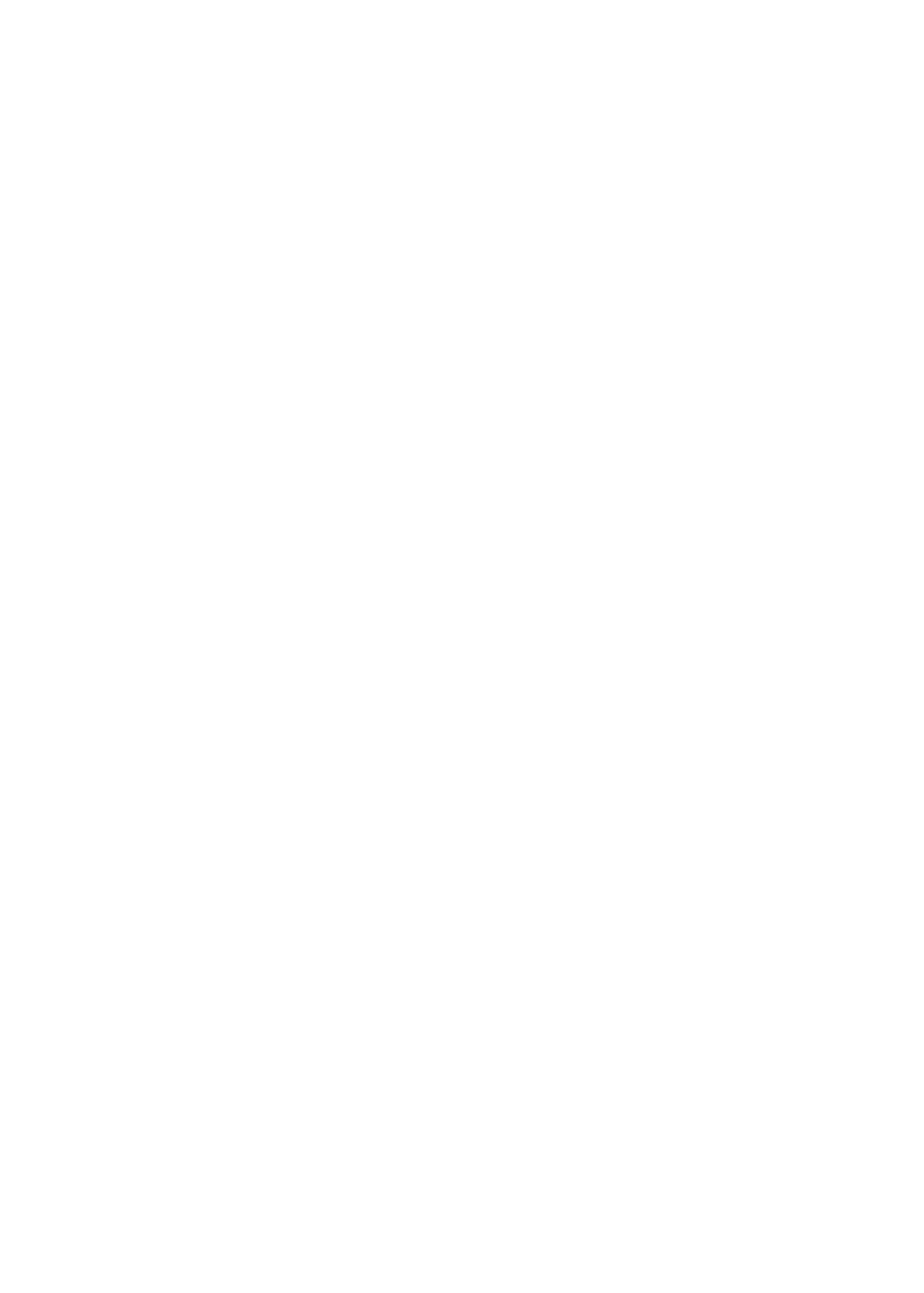# **4th key of life** *Synodality*

*"To live synodality as a path of renewal of our Culture of Order".*

"Synodality denotes the particular style that qualifies the life *and mission of the Church, expressing her nature as the People of God journeying together and gathering in assembly, summoned by the Lord Jesus in the power of the Holy Spirit to proclaim the Gospel"1 .*

The History of Salvation recounts, from the First Testament onwards, the experience of a People rescued and gathered by the Lord, always guided and accompanied by Him on their journey. This experience reaches its fullness in Jesus Christ who is Way, Truth and Life. In our time, the Pious Schools, an integral part of the same assembly, are called to this style of shared life and mission in a service especially meant for children, young people and the poor, for the construction of a world of justice and fraternity that God wants for all his children<sup>2</sup>.

All members of the Church are called to be agents of evangelisation. This is an indispensable precondition for a new missionary energy3 . In the same way, we in the Pious Schools want to grow in co-responsibility. We want to involve all the members of our great family more and more in a common and continuous discernment. In this way we can walk together in the light of the Lord and be able to manage a diversity that is real and positive in our communities, districts, in the Church itself and in society, mutually enriching each other with the gifts and charisms proper to each vocation.

<sup>1</sup> International Theological Commission, "Synodality in the life and mission of the Church", SVMI 70.

<sup>2</sup> C11.

<sup>3</sup> International Theological Commission, SVMI 9.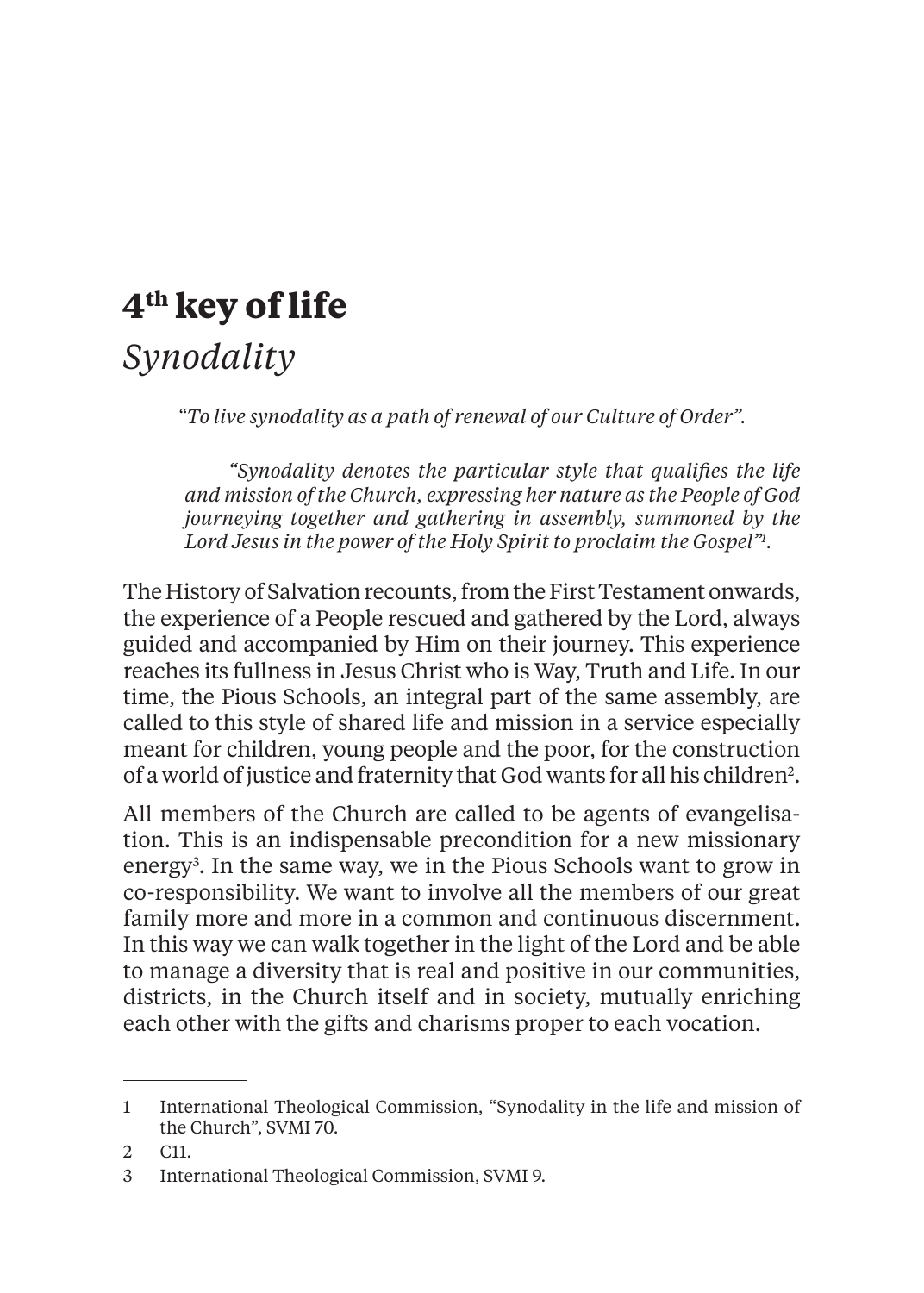### *Starting from Calasanz*

We value the decisions and orientations of our Holy Father who, in other names than the ones we use today, expressed his conviction about the need to live and function in synodality. It was clear for him that all members of the Order are needed according to their different specific vocations, a theme which has been especially valued in the recent Church document<sup>4</sup>:

*"Brothers are as necessary in our religion as are clerics and priests, for they all form one body. And one should not say to the other: I do not need your help. But in holy peace, with great merit, let each one work according to their aptitude for the pure love of God"5 .*

At different times, Calasanz exhorted them to listen to one another to discern together the voice of the Spirit, even at weekly meetings where they discussed everyday matters related to their ministry and to the common life at home:

*"I am sure that the Holy Spirit will always show his will through someone"6 .*

*"I would like that, at least once a week, you have a small meeting about school matters and how to improve them, listening to the opinion of all, because often the Holy Spirit speaks through the mouth of the one who is least expected"7 .*

In these exhortations on mutual listening, this conviction about the voice "of the one who is least expected", that is, of the "simple", the "naïve" as he also writes at other times, is remarkable:

*"And since the Lord does not show partiality and usually reveals his secrets to the simple, we desire that the local ministers themselves, at least once a month in the oratory after prayer, discuss, in the presence of all, the good government of the house, listening to the opinion* 

<sup>4</sup> International Theological Commission, SVMI 21: *"Everyone plays an active part, though with varied roles and contributions".*

<sup>5</sup> EP 3990, Cf. 1Cor 12,21.

<sup>6</sup> EP 3198.

<sup>7</sup> EP 132.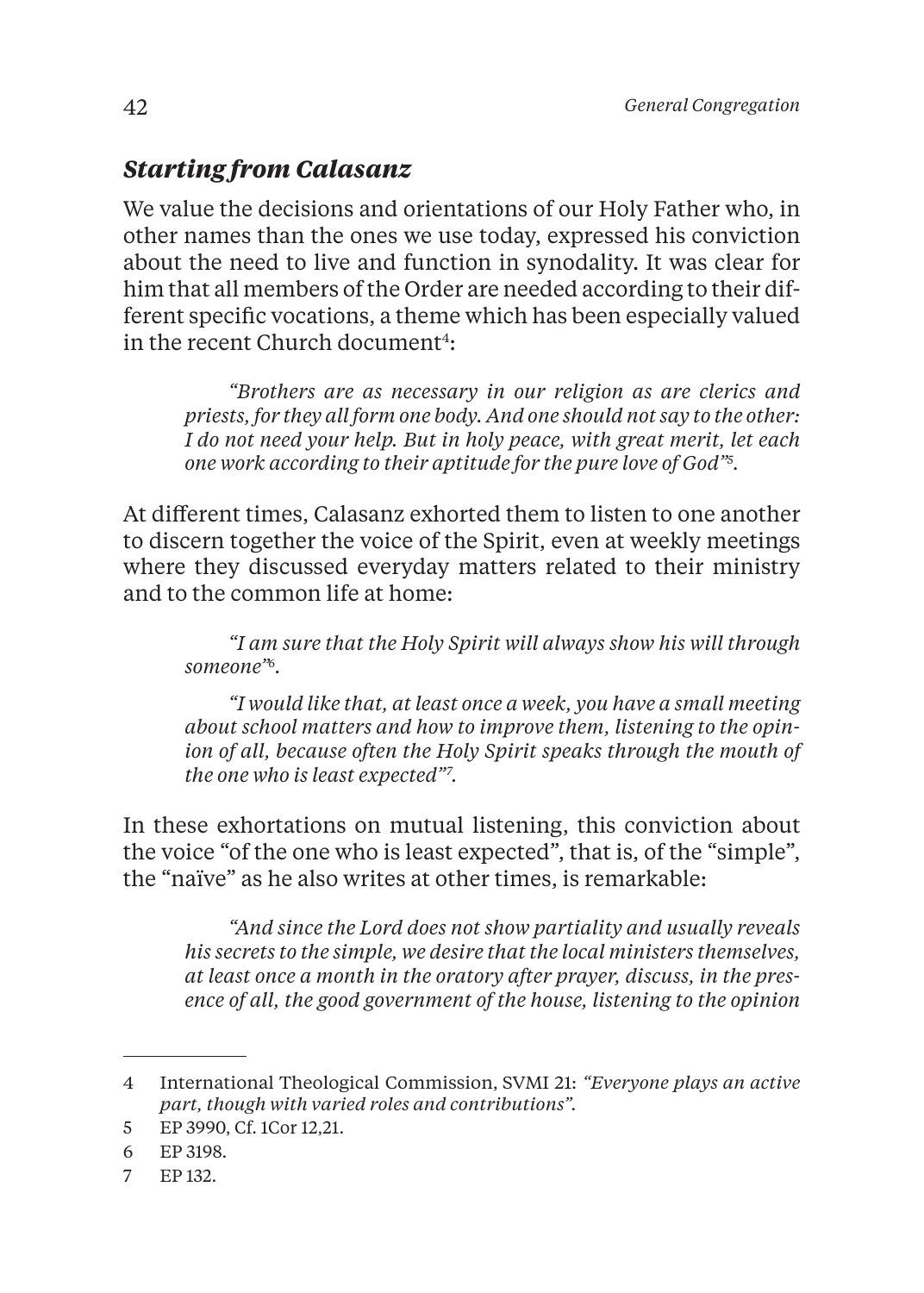*of each one to see what the Holy Spirit inspires8 . For four eyes see better than two, and an abundance of counsellors brings salvation"9 .*

*"Let all be there and let all know and participate, through the weekly meeting, in what is being done. The Holy Spirit often speaks through the mouth of a simple person, especially if he is a devout one"10.*

#### *Our current synodal practices*

*Religious community*

- a. The Local Community is a first and fundamental instance in the Piarist family; it is based on the communion of people and is strengthened by the co-responsibility, fidelity, and generous dedication of all in work and charity<sup>11</sup>.
- b. We can say that our Constitutions associate with the community meeting some rather important aspects for our life: building authentic communities; discernment of the great questions of our life and mission; the development of co-responsibility and common action and our ability to review what we live and to improve it. In other words, a Piarist community life worthy of the name is not possible without the properly prepared and systematically held community meeting12.
- c. The local superior has an important role to play, as do the other members, who help with specific tasks organised according to the realities of each place<sup>13</sup>.

#### *Dynamics at the level of the Province and the Order*

a. The demarcational assemblies, the Provincial Councils, the provincial teams that coordinate the various areas of life and mission of the Pious Schools, the Provincial Chapters, etc., are profoundly synodal dynamics that are central to what we are.

<sup>8</sup> Exhortation to Superiors RC 13, 47.

<sup>9</sup> EP 1331. Cf. Prov. 11,14.

<sup>10</sup> EP 2581.

<sup>11</sup> C138 157, 160, 165.

<sup>12</sup> C32, 134, 165 and 167.

<sup>13</sup> C162, 163.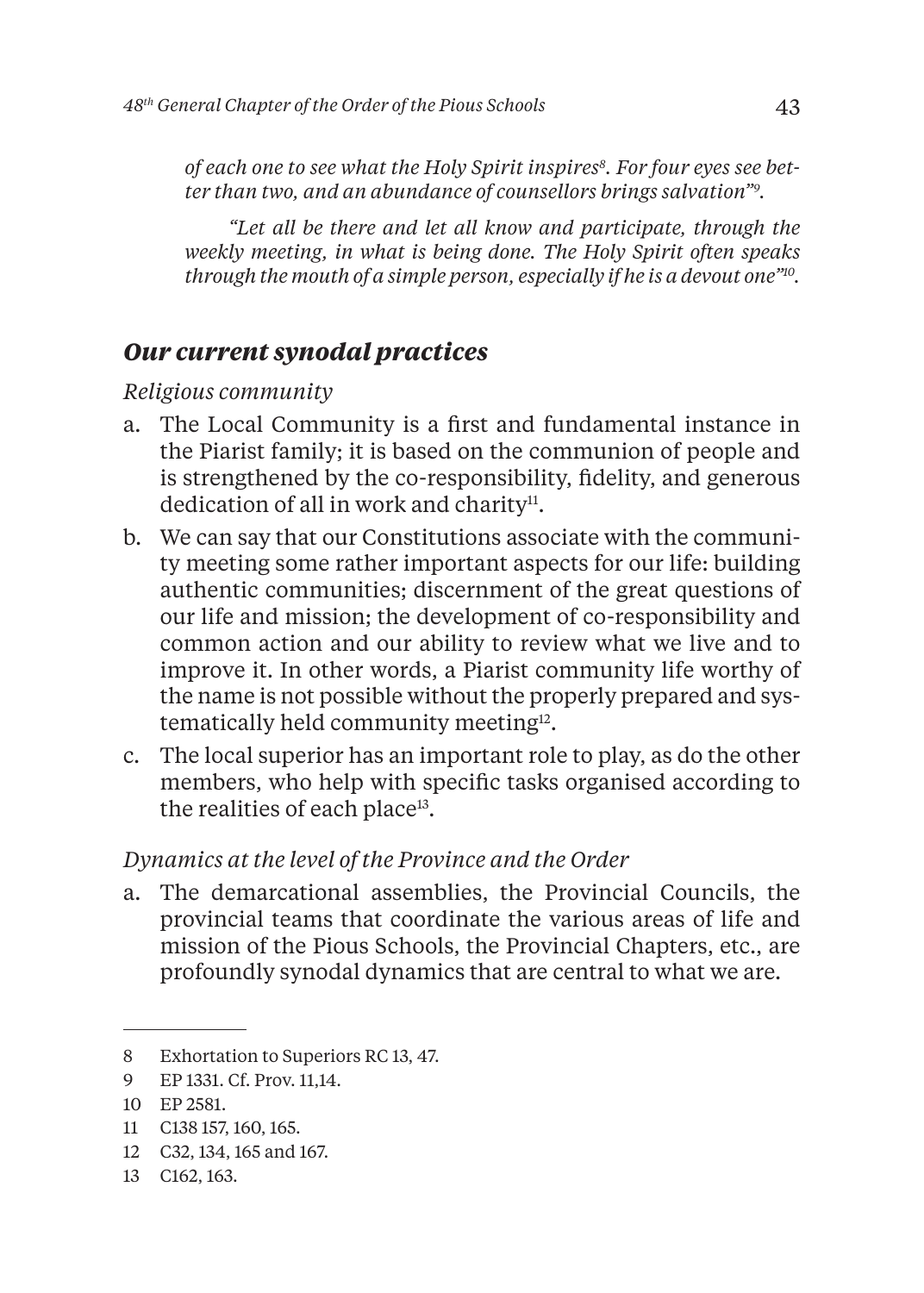- b. In recent years, the "Piarist presence" model has grown significantly, which makes it easier to live and work in a more coordinated and shared way.
- c. We continue to make great progress through meetings, seminars, forums, commissions, etc., which contribute decisively to the consolidation of an Order mentality based on co-responsible belonging and others that the synodal dynamic itself will generate in the future.

#### *Ministry*

- a. As far as our ministry is concerned, progress has been made in overcoming styles of management based on the individual. Teamwork is gradually making its way among us, and is acquiring the status of a "culture" in our works and demarcations.
- b. Just as Church documents value the importance of pastoral councils in discerning and making joint decisions, new styles based on co-responsibility have emerged in the Pious Schools: secretariats, teams endowed with their respective projects and programs.
- c. We value positively the collaborative work with other educational, social, and public instances, which is currently being developed and is to be increased in the future.

#### *Shared mission and participation*

*"Our religious will consider as brothers and co-operators all lay people who, with their pedagogical activity or any other kind of co-operation in our school community, participate in our educative apostolate. It is most important that we take mature care of them from the start"14.*

*"Always following the call of the Church, our Order will serve the missions "ad gentes" with its charism. Therefore, our religious and laity attached to us could be sent to help those peoples more in need of an evangelizing education"15.*

a. We are an ecosystem full of life, called to connect with the original sources of inspiration that enliven us, so that we can discern

<sup>14</sup> R134.

<sup>15</sup> R144.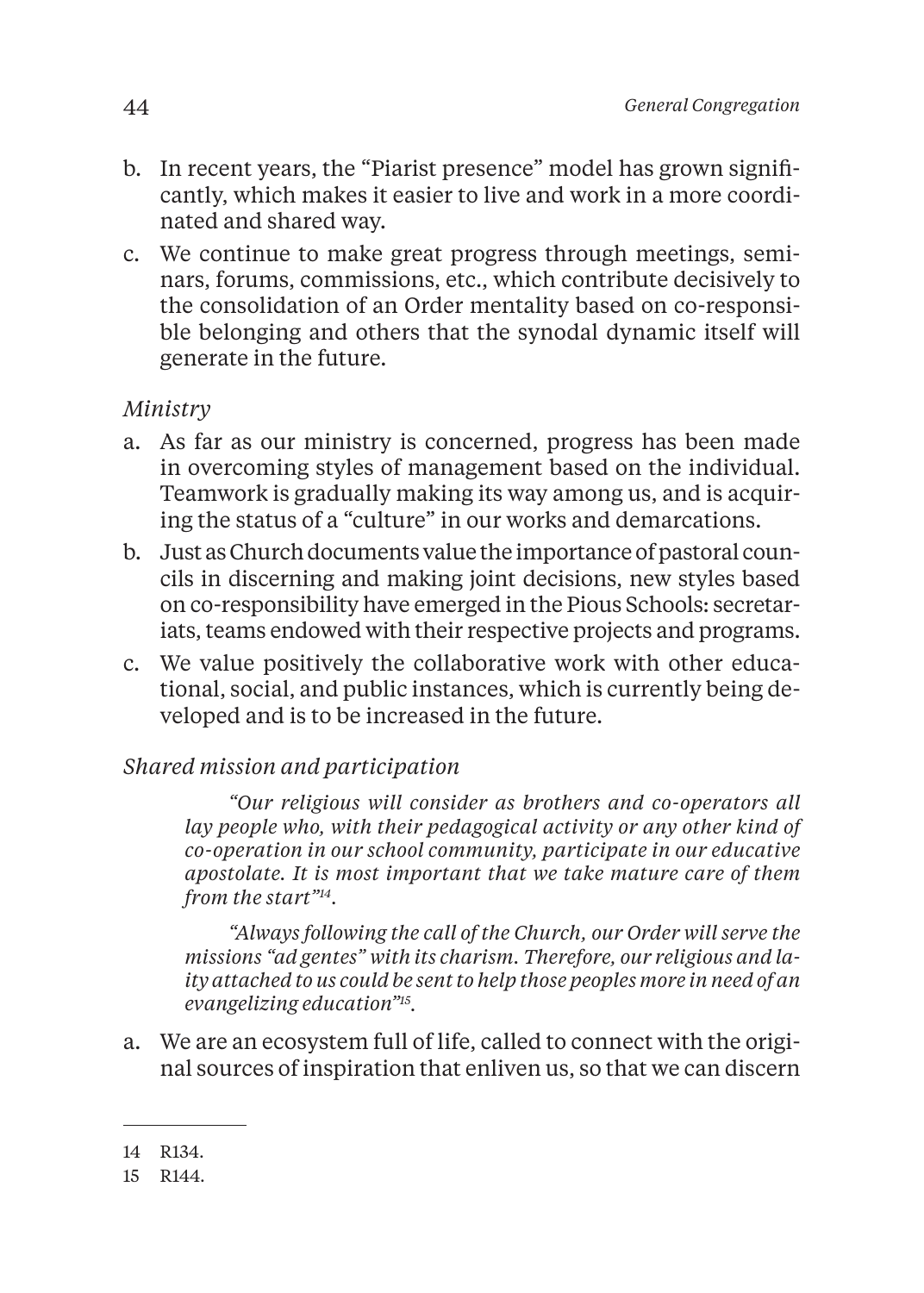while doing, be renewed while exercising, and discover while going out<sup>16</sup>.

- b. Thanks to the contribution of the generous work and creative reflection of so many people, lay and religious, the Calasanctian charism has been enriched over the years. Now there are different modalities of participation, new ways for each person to find their place in the Piarist mission according to their own specific vocations.
- c. We believe that our Order must reflect on the role of women in the Church, in society and in the Pious Schools. A word from the Order promoting a reflection on the participation of women in the life of the Pious Schools and a development of this perspective seem to be something important and necessary, recognizing the work and fundamental presence in the educational, social, and pastoral action of our works.
- d. The Piarist Fraternity has an important role in the chapter processes of several demarcations and we can certainly make further progress in the integration of lay men and women in this. The challenge we face is to find a way to get everyone's input in the chapter processes.
- e. The Piarist Christian Community is a nucleus of life and ministry that continues to develop and shows how the Piarist mission is enriched by the diversity of vocations. The Piarist Presence, a concrete example of synodality, already has place in our law<sup>17</sup>. Today we have a new Piarist agent, and this also makes us think that in the future we will take more steps in this direction to respond with creative fidelity to the challenges of the new circumstances.

#### *Initial and Ongoing Formation*

*"Through this integral education, we will collaborate with the Church and society in creating critical persons who will be able to distinguish earthly realities from a Christian perspective, to grasp the present social reality and to know how to accept and promote necessary change; to be open to a dialogue in the community, where the* 

<sup>16</sup> Group Angel Ruiz. *Log in the Sources, share the life.*

<sup>17</sup> R12.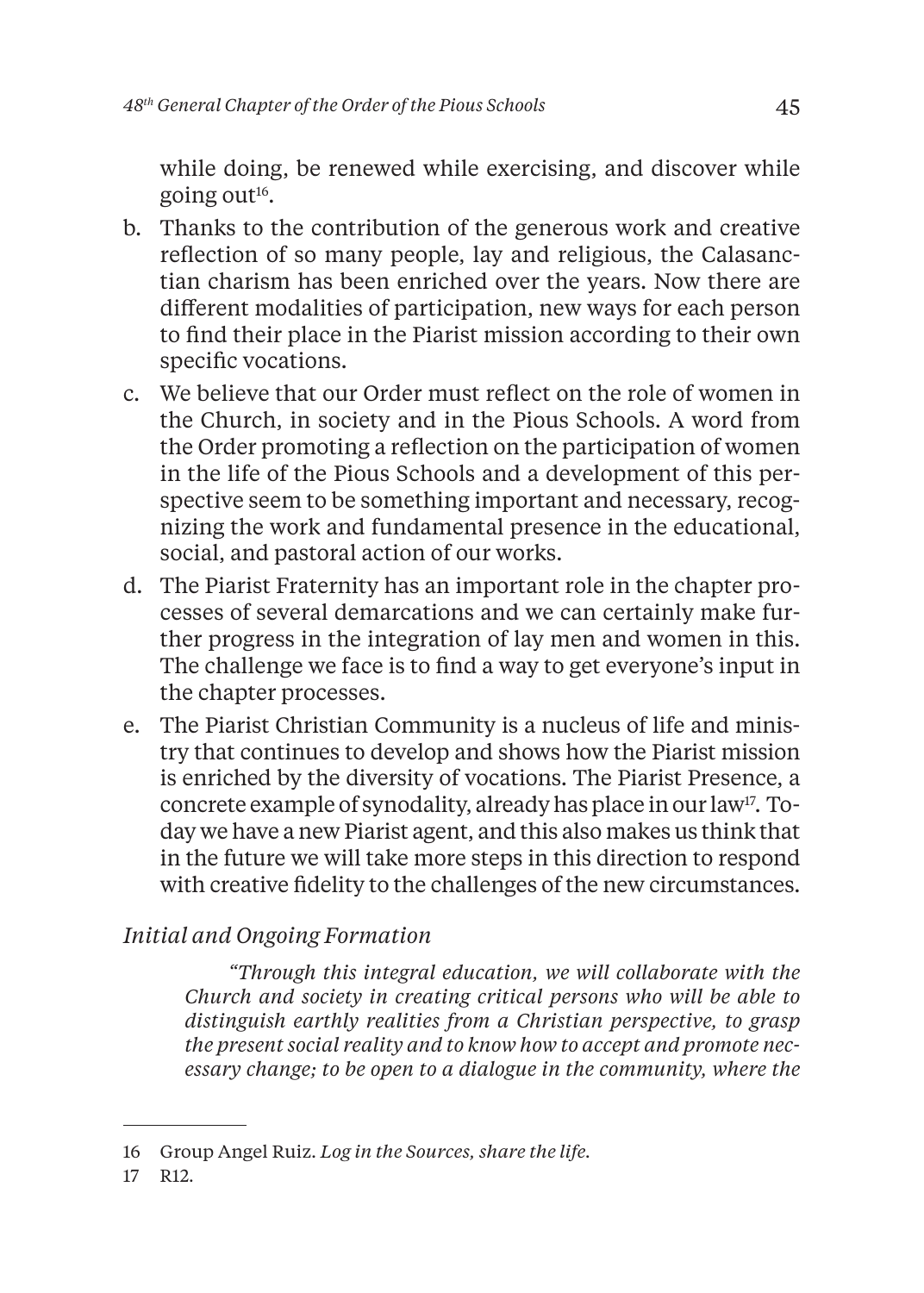*involved individuals, with mutual reverence, attentively listen to the opinions of others"18.*

- a. In the Directory of Initial Formation, emphasis is placed on the importance of working within the human area on the attitudes necessary for mutual respect, dialogue, teamwork, community experience<sup>19</sup>.
- b. In some demarcations there are houses of formation where young people from very different backgrounds live together<sup>20</sup>. There is also an interesting challenge in the demarcations made up of religious of different nationalities<sup>21</sup>. In addition, in those places where there seems to be more homogeneity, there are more and more international connections by virtual means, which are very useful to foster fraternal dialogue, language learning, cultural exchange and knowledge of the Order in various latitudes.
- c. These considerations for the formation of religious are equally important in the formation of lay people who share the Piarist mission.

#### *Learning from the Piarist Synod of Young People*

- a. The process of the Piarist Synod of Youth, during all its stages and levels, has helped us to value more the capacity for commitment and generosity of so many young people involved in the Piarist mission.
- b. Their perspectives, their closeness to other young people, their skills and their enthusiasm are key to the ministry of the Pious Schools if we know how to integrate it properly with the action of adults. Another quality that has caught our attention has been the ease with which they communicate and share in depth without linguistic or cultural differences being an impediment.

<sup>18</sup> R106.

<sup>19</sup> FEDE 68, 72, 76.

<sup>20</sup> An example of this is the Juniorate of the Province of West Africa where the candidates are from six different nationalities y twenty ethnicities.

<sup>21</sup> In the Province of Central America and the Caribbean there are religious of 11 nationalities and of 13 in the USA Puerto Rico.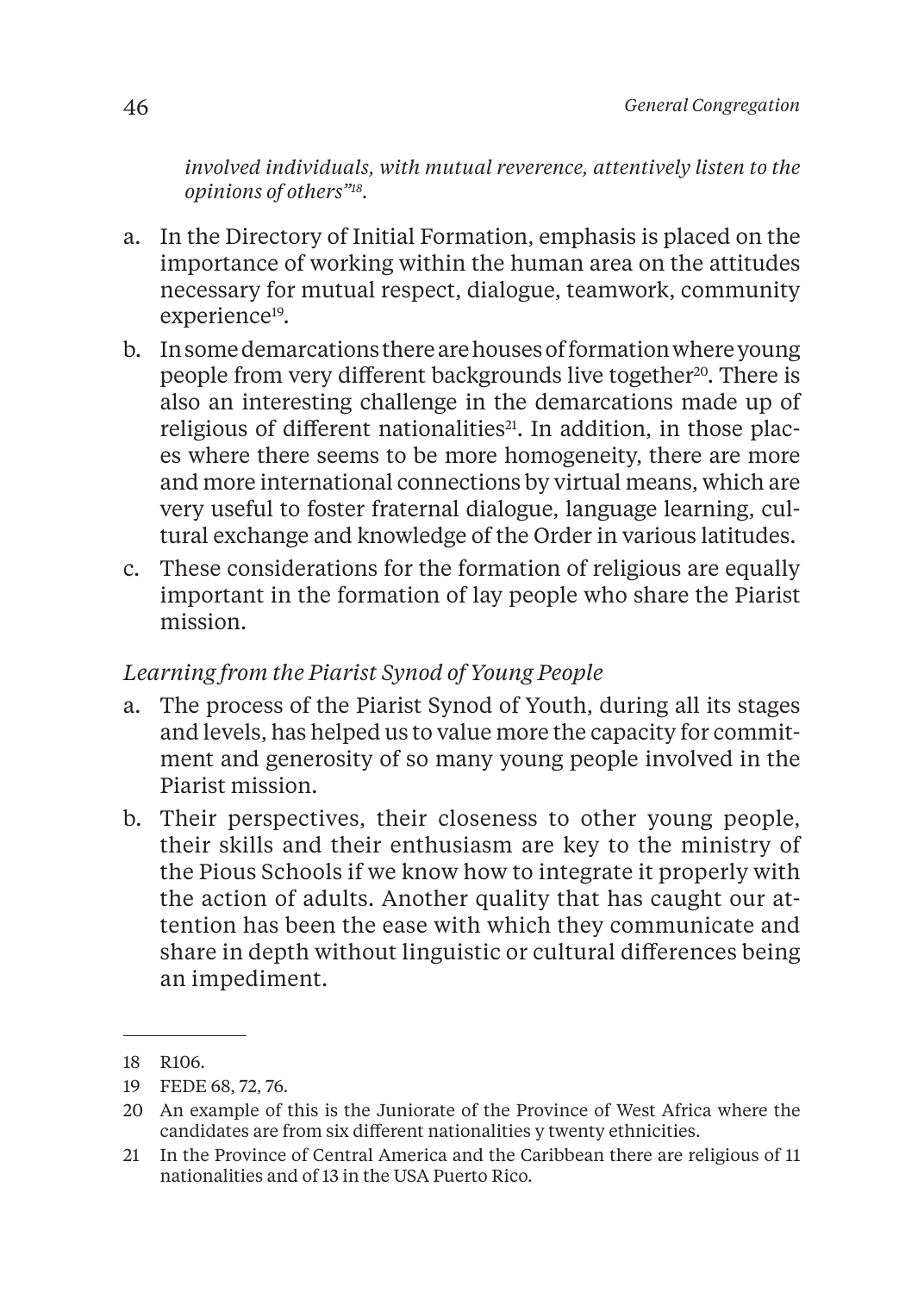c. Among the issues most worked on so far have been: the qualification of the pastoral processes with continuity and follow-up (Calasanz Movement), the great need to be accompanied in their discernment, the relationship with God, volunteering, special attention to the poorest, communications and the assiduous formation required for these topics.

#### *The synodal path proposed by Pope Francis*

- a. Our Order welcomes as a gift of the Holy Spirit the synodal process opened by Pope Francis, a process which will be central to the life of the Church in the coming years.
- b. For this reason, the General Chapter exhorts the Order and all those who are part of our presences to participate in this process, bringing a Piarist outlook to the ongoing synodal process.

- 1. To renew our community life according to this synodal perspective, paying special attention to aspects such as: the shared Word, the care of the Eucharist and community discernment, frequent community meetings, the openness of our communities to the laity and especially to young people, and the linking of the community to the Piarist presence.
- 2. To establish mechanisms of reflection, decision, and shared action with young people, inspired by the synodal process that we have lived with them, that help us to walk more in common and to be closer to their aspirations and searches.
- 3. To design learning processes especially in relation to discernment, decision-making, fight against clericalism, etc. proposing mechanisms to guarantee synodality through the participation of the laity in the chapter processes in secretaries, mission teams, among others, so that this is not something optional, but real in all demarcations.
- 4. To encourage the participation of Piarists, religious and lay, in entities of the Church or civil society related to our mission (educational, social, pastoral…) where we can give our contribution.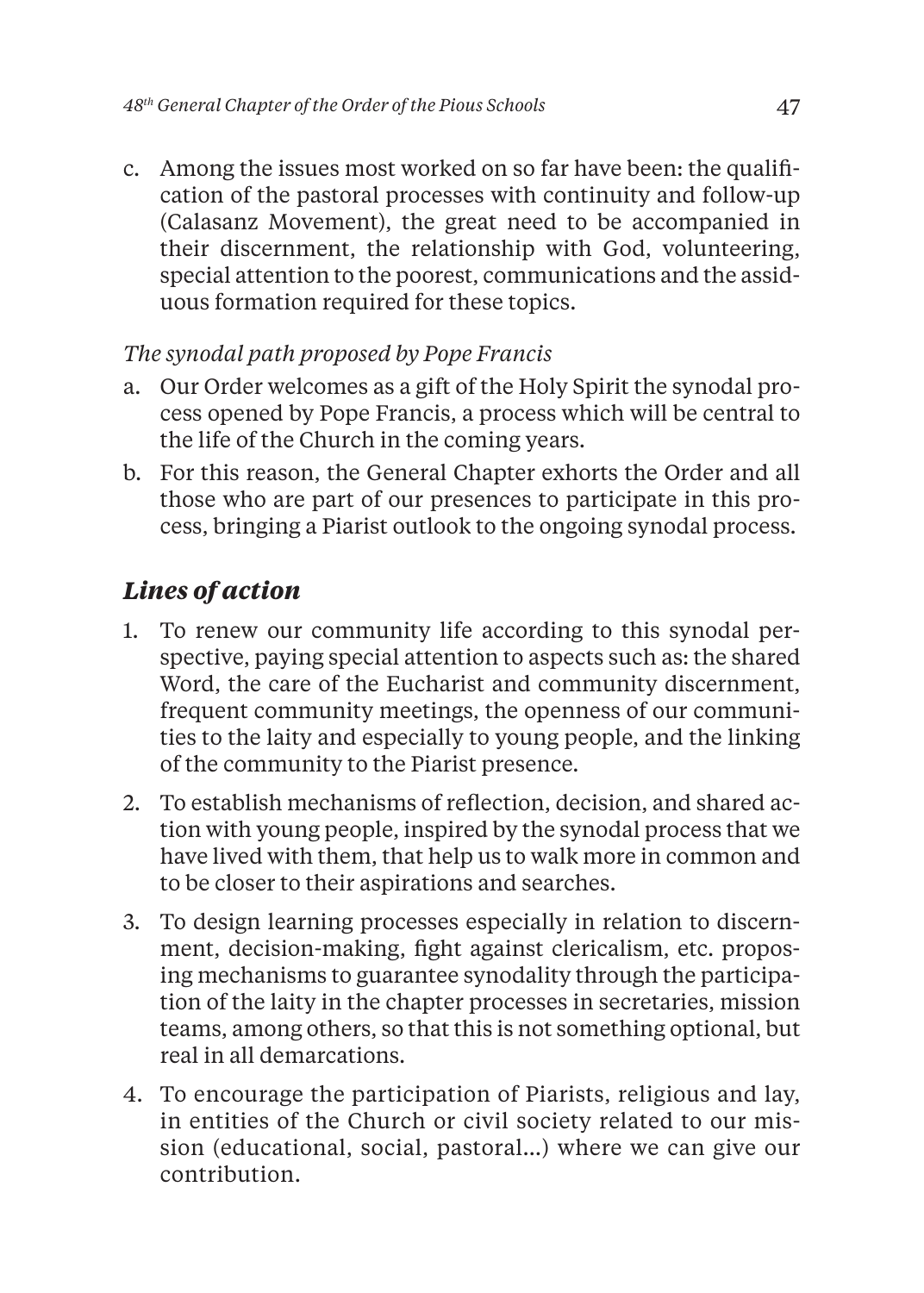- 5. To share between demarcations the formation experiences in which the Piarist identity of all the people involved in the mission is fostered.
- 6. To ensure authentic synodal processes in the study of common projects between demarcations, circumscriptions and other groupings.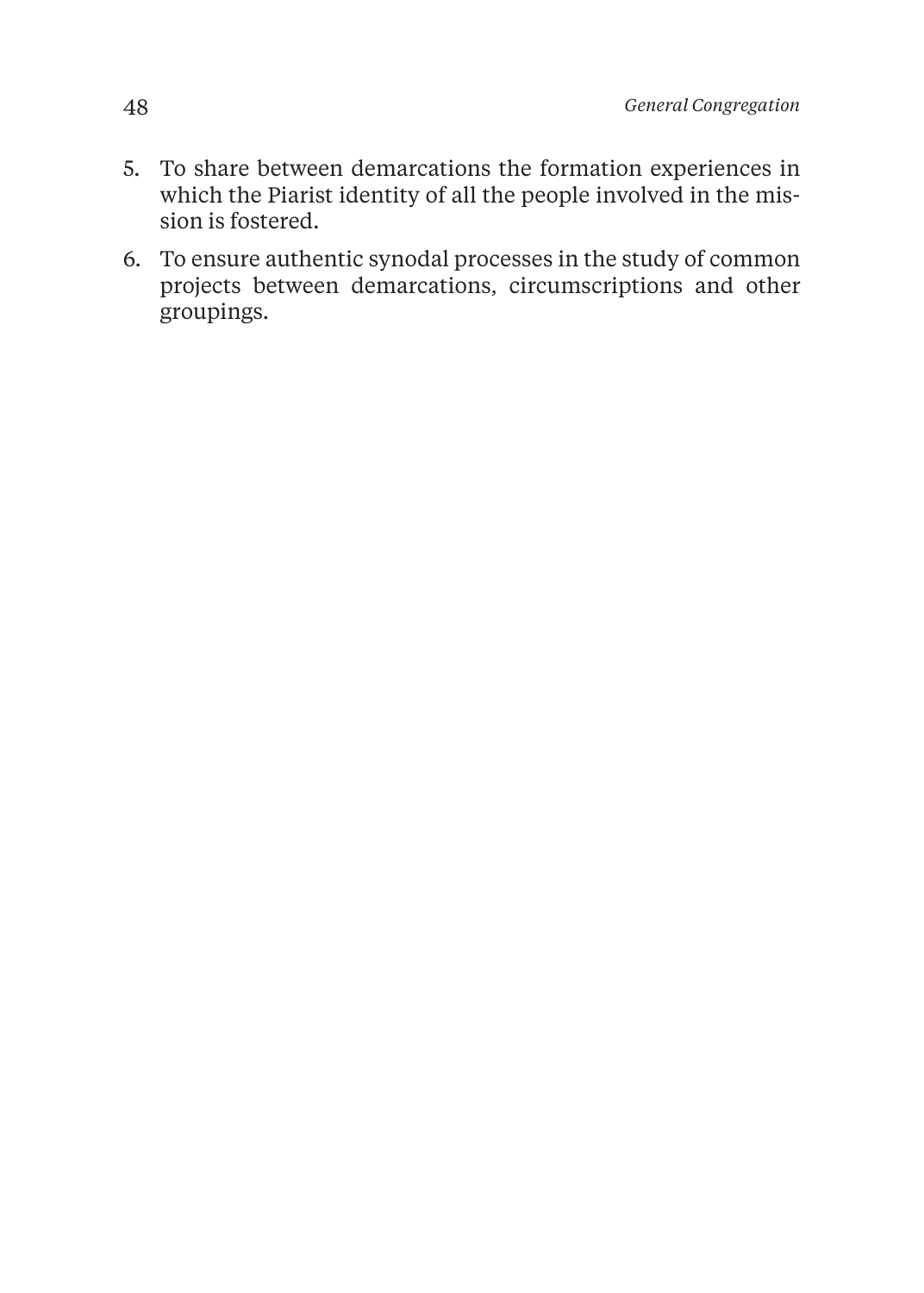# **5th key of life**

## *Integral sustainability*

*"To advance signifi cantly in the objective of achieving the integral sustainability of the Pious Schools".*

When we speak of sustainability in the Pious Schools, we not only mean an economic question, but the set of dynamics that contribute to the continuity in time of our mission in a Piarist presence. This is what we call integral sustainability, and it necessarily has to be based on a discernment that responds to these questions: Why? For what? For whom? Who? How?

We can define the integral sustainability of the Pious Schools *as the way in which it responds to its vocation within the Church, renew*ing its charismatic fidelity in the light of the signs of the times, guaranteeing the continuity of its specific mission, generating the struc*tures, equipment, means and resources necessary for its survival in the most autonomous way possible.*

From this definition are derived the main elements that determine the sustainability of the Pious Schools:

- **1. The human factor** that is a fundamental element to ensure the sustainability of a presence, for which reason other fundamental issues are important: vocation, formation, evangelical leadership, teamwork, Piarist subject, etc.
- **2. Shared identity and a common subject** that guarantees co-responsibility, given that we share a common vocation and  $micro<sub>n</sub>$
- 3. Responsibility of all in the use of the **economic resources** necessary for the development of each presence.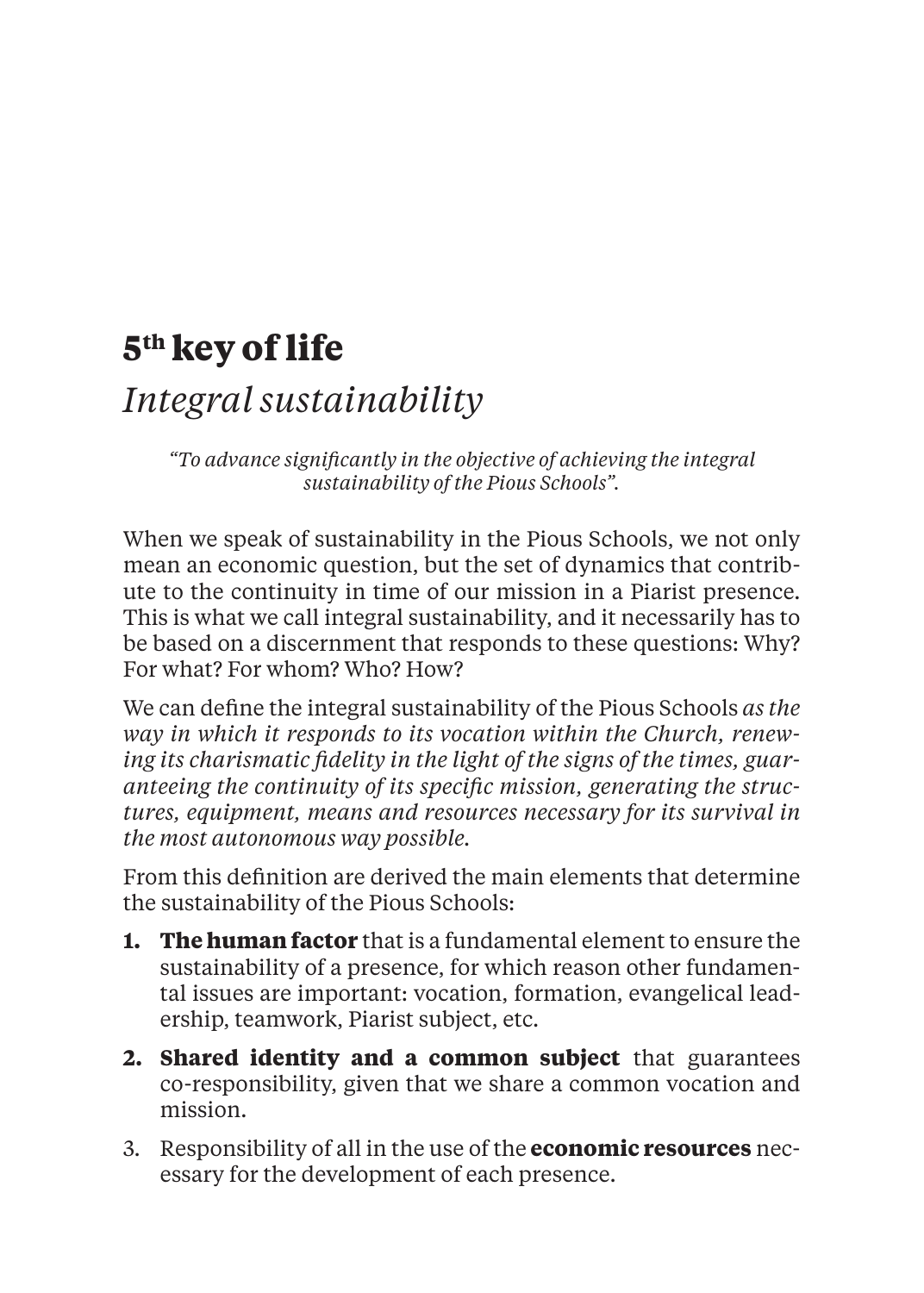Today the Church and society, children and young people, call us to respond with greater generosity, and for this we need to be able to sustain our mission along these three lines: *economic, personal/leadership and charismatic*. This implies making an effort of discernment in terms of charismatic fidelity of our works, elaborating clear projects, shared, accepted and assumed by all, starting from an analysis of our reality to identify what we want and what possibilities we have. And with a global, interrelated, networked, transnational, inter-demarcational (and even inter-congregational) vision, which favours growth in the sense of Order and Church.

For the Pious Schools, to be sustainable means to assume an inherent risk, since there is no such thing as an absolute and total security. To live is risky and to live evangelically is even more so. We are called to be on the frontier and this means that, on many occasions, we must make courageous and risky decisions in the present that help us to manage the unforeseen and the realities of the future, in order to continue with our mission of educating and evangelising children and young people, especially those most in need.

#### *Sustainability in leadership/people and teams*

Our mission, guided and protected by the Holy Spirit, is realized through people, religious and laity, who have been called to give their lives among children and young people. The Pious Schools not only need the shared subject to live this mission, but also leaders who are able to animate each of the presences of the Order.

However, on the one hand, we detect the need to take care of the sense of demarcation and of the Order, given that the interest of many religious is reduced to that which affects the place, the Piarist presence in which they live. This, together with the fact that, in some areas, there is a lack of vocations, whether religious or lay, often means that there are presences that cannot be maintained in the future due to lack of people and leaders who are capable to carry on our identity.

On the other hand, we observe with enthusiasm and hope that there is a growing sensitivity among young religious to perceive the peripheries and to feel available to carry out their mission there, even if they are located outside their respective demarcations. This same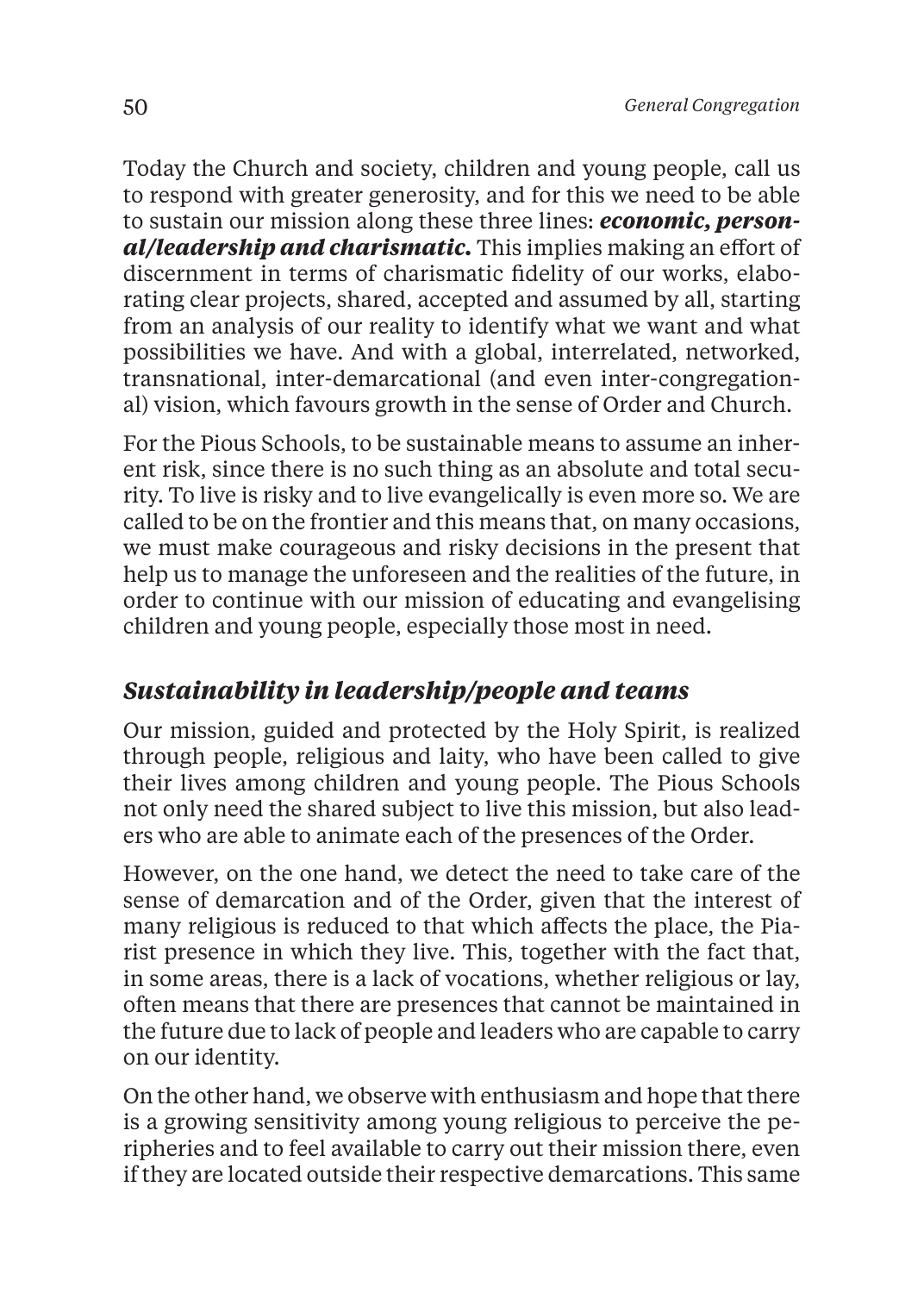feeling has moved several lay people to form part of other presences outside their demarcation, in some cases of recent foundation, making the shared subject of the Piarist mission a reality.

We consider it essential for the future of the Order:

- a. To train charismatically identified leaders, so that they are capable of enabling other leaders through teamwork, who believe in what they propose, with a global mind and capable of caring for people with evangelical criteria.
- b. To set up inter-demarcational teams that can lead the projects of new presences, creating strong, significant community nuclei (religious, mixed or Fraternity communities) responsible for the mission in each presence.
- c. To create alliances with social, educational and ecclesial entities and to encourage all types of volunteering, growing in a culture of co-responsibility in the mission through assignments and entrustments to members of the Fraternity, members of Shared Mission Teams, etc.

#### *Charismatic sustainability in mission*

One of the great challenges of the Pious Schools is to maintain our charismatic identity in all our works, being aware that the works make the mission visible, but they neither exhaust nor define it, since the works can change, but our mission does not. Therefore, the Pious Schools are called to grow in identity, and to rediscover through the signs of the times, how to respond charismatically to the needs that arise in the present moment.

We sometimes come across educators who do not identify with us and works that are far removed from the criteria proper to a Calasanctian school. Sometimes we tend to put the emphasis on need and urgency, and not so much on our identity, and although the claim is evangelical, the processes and steps do not always respect this principle.

It is also good to highlight how the *presence model* is being an effective work proposal to guarantee our identity in the works of each presence, and how the increasingly greater efforts in participation are generating people with a great identification with our charism,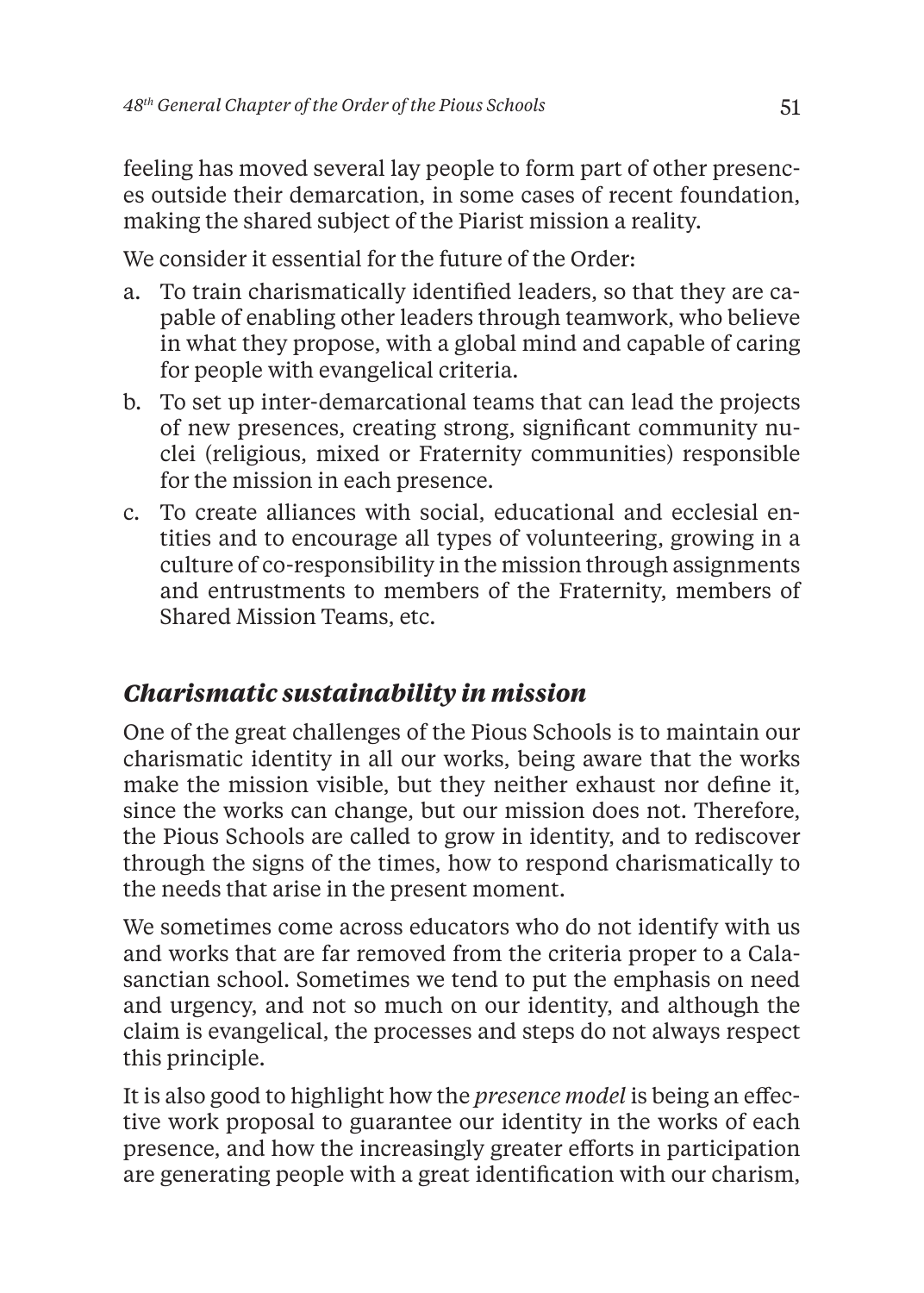open to other types of participation more committed to the faith, life and charism of Calasanz. We believe that this dynamic is fundamental to guarantee our future.

These situations call us to a discernment in terms of charismatic fidelity of our current presences and future foundations, designing and elaborating mission projects incarnated in reality, redefining our works in a presence model and in a dynamic of teamwork and networking.

We consider it essential for the future of the Order.

- a. To create inter-demarcational teams of charismatic identity, encouraging the formation and identification of religious and lay people.
- b. To strengthen and promote the new Piarist subject, the participation in the Pious Schools, the growth in Calasanctian identity, the consolidation of the Piarist Christian community, fostering the elements that allow us to grow in identity: Calasanz Movement, Shared Mission Teams, etc.
- c. To work more as a network, with well-planned projects in charismatic fidelity, with quality models and evaluation indicators, seeking a synergy of people, projects and resources, as a means to grow in our educational, evangelizing and transforming mission.

#### *Economic sustainability*

We are aware that the richness and plurality of the Order is vast and that the situation of the various demarcations is different, but we believe that it is important to realise that the economic factor is fundamental in the development of our mission and the future of the Order, and that it will determine the decisions to be taken in the development of our mission. It is essential to open a period of reflection that will allow us to determine what decisions we need to take at the economic level in order to guarantee the development of our mission and to ensure the identity of our works.

We note that the expenses of the religious, as well as the maintenance of the communities, tend to exceed the income generated by our work, especially in the older demarcations, while in the emerging presences there are many houses of formation and formandi,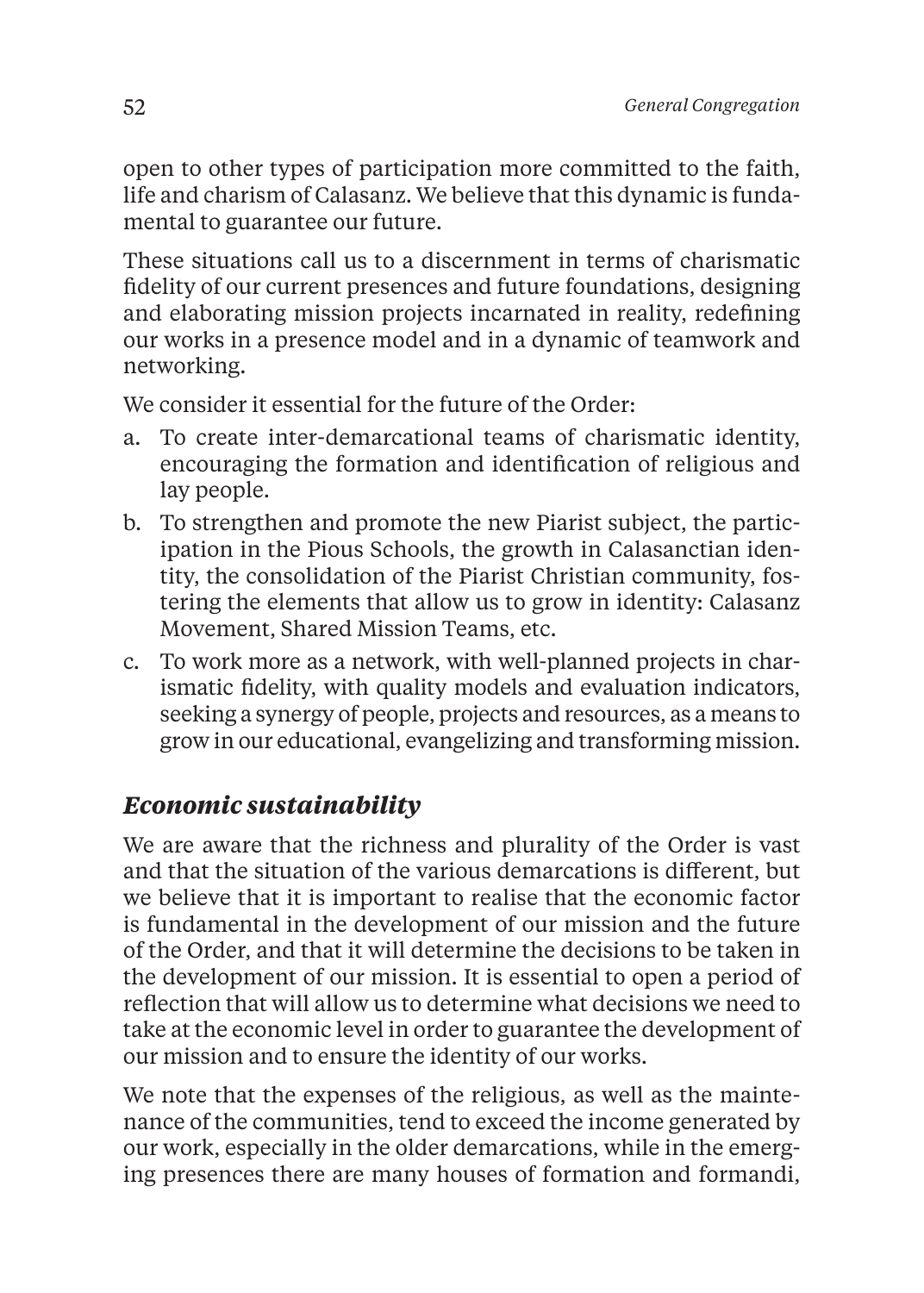with works that often do not generate the necessary income to maintain the economy of the demarcation.

On the other hand, educational and social demands require greater investment in the modernisation of facilities and buildings, which increases costs, while the reduction of students in some parts of the world, as well as the lower number of students who opt for our schools in crisis situations, make it more difficult to financially support these centres.

We highlight with joy and hope the expansion of the Order, in works among the poorest, as well as a greater commitment of the demarcations opting for the neediest students and for educational proposals that respond to the needs of this profile of students. as well as non-formal education works that aim to provide our service to the most vulnerable children and young people, which undoubtedly increases expenses and reduces profits.

We detect that in some cases our economic management models do not respond to the current criteria of efficiency, viability, and profitability, so we need to review this type of management models, as well as the lack of mentality in terms of projects/budgets, which are essential to seek a more efficient economic management of the new foundations.

All these elements have created doubts as to whether in the future the demarcations that have traditionally contributed more to the Treasury of the Order will be able to continue to maintain this contribution, which has led us to rethink the economic issue at the level of Order and study ways of generating sustainability in this sense.

We consider it essential for the future of the Order:

- a. To make use/profit from the use of spaces and structures that could be used for other purposes and benefits (renting of spaces, construction of facilities on empty or underused land, management of facilities for other purposes, etc.).
- b. To promote financial audits that help us be more efficient in our financial policies or investments.
- c. To guarantee corporate social responsibility, acting responsibly towards employees, towards those to whom our activity is addressed, towards society in general and towards the environment.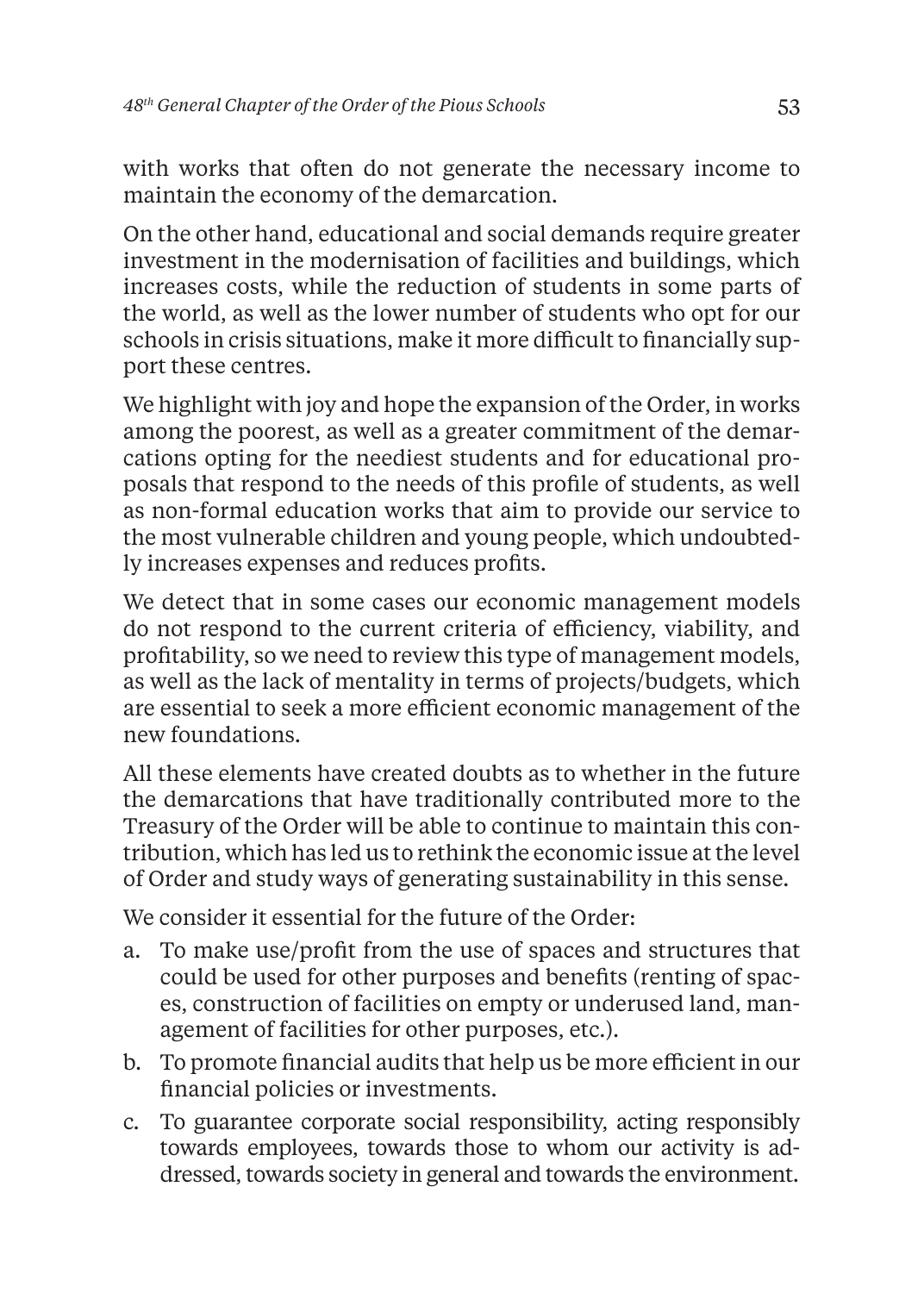- 1. To carry out an economic and financial review organised by the corresponding circumscription throughout the sexennium, with the aim of supporting each other and sharing experiences that will help us to improve economic management. Both in the Order and in the demarcations, to work with non-deficit budgets.
- 2. To accompany all the demarcations, especially the emerging and newly founded ones, to help them discern possible paths to integral sustainability.
- 3. To move forward so that each demarcation has a good team of economic and financial advisors to help them with investments, the resource generation and budget control.
- 4. To carry out a reflection that allows the Order to obtain criteria to discern the growth (expansion) of the Pious Schools for the next sexennium, considering integral sustainability.
- 5. To enhance the possibilities of the Itaka–Escolapios network, Fundación Educación Solidaria, and others, as a means to grow in our educational, evangelizing and transformative mission; favouring participation in the mission of the Order.
- 6. To create in the demarcations offices to obtain resources dedicated to seeking aid and subsidies, developing projects that are made known and raise awareness through communication teams.
- 7. To continue to promote transparency, communication of goods in solidarity and joint decision-making in economic matters
- 8. To promote in the demarcations a renewal of our schools both in their infrastructures and in their pedagogical development. To promoting new trends and educational innovations to generate resources for the mission.
- 9. To prepare and sensitise the new Piarist generations about the economy according to the keys of the Order.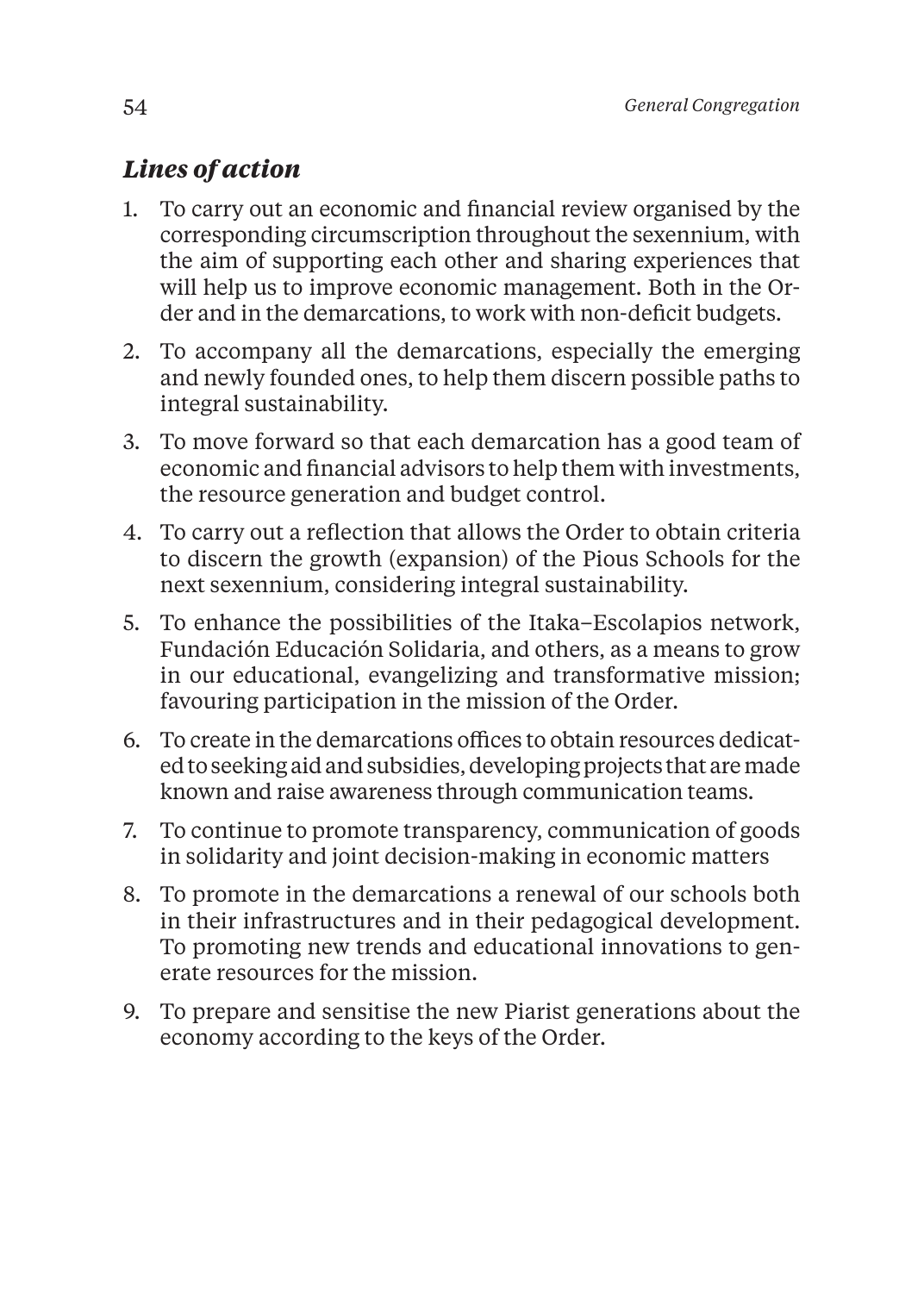# **6th key of life**

# *Participation*

*"To continue to advance in all the modalities that are part of the process of Participation in the Pious Schools".*

- 1. The Piarist charism is a gift of the Holy Spirit for the life and mission of the Church. This charism has remained alive and present until today in the Order of the Pious Schools, and now we can recognise it as becoming also visible and palpable in the life and vocation of many lay people who embody it and who seek ecclesial spaces and institutions to live it.
- 2. Participation in the Pious Schools is also called to be participation and communion in the Life and Mission of the Church, under the inspiration of the Holy Spirit, who proceeds from communion in the Trinity.
- 3. The Order has been confirming, in successive General Chapters, the path shared with lay people. The option for Participation and its consolidation in the General Directory of Participation of 2015 is not an optional path, but an institutional one, in the Pious Schools.
- 4. Participation in the Pious Schools is participation in the Piarist Charism (Spirituality, Fraternal Life and Mission). This Charism aff ects the life and vocation of lay people, with its various elements and nuances, in different ways:
	- a. By identifying with Piarist **spirituality**, finding the path of relationship with God in their becoming aware of their own gifts and limitations.
	- b. By joining together in different experiences of life and growth in **community,** which tend towards a greater service to those most in need.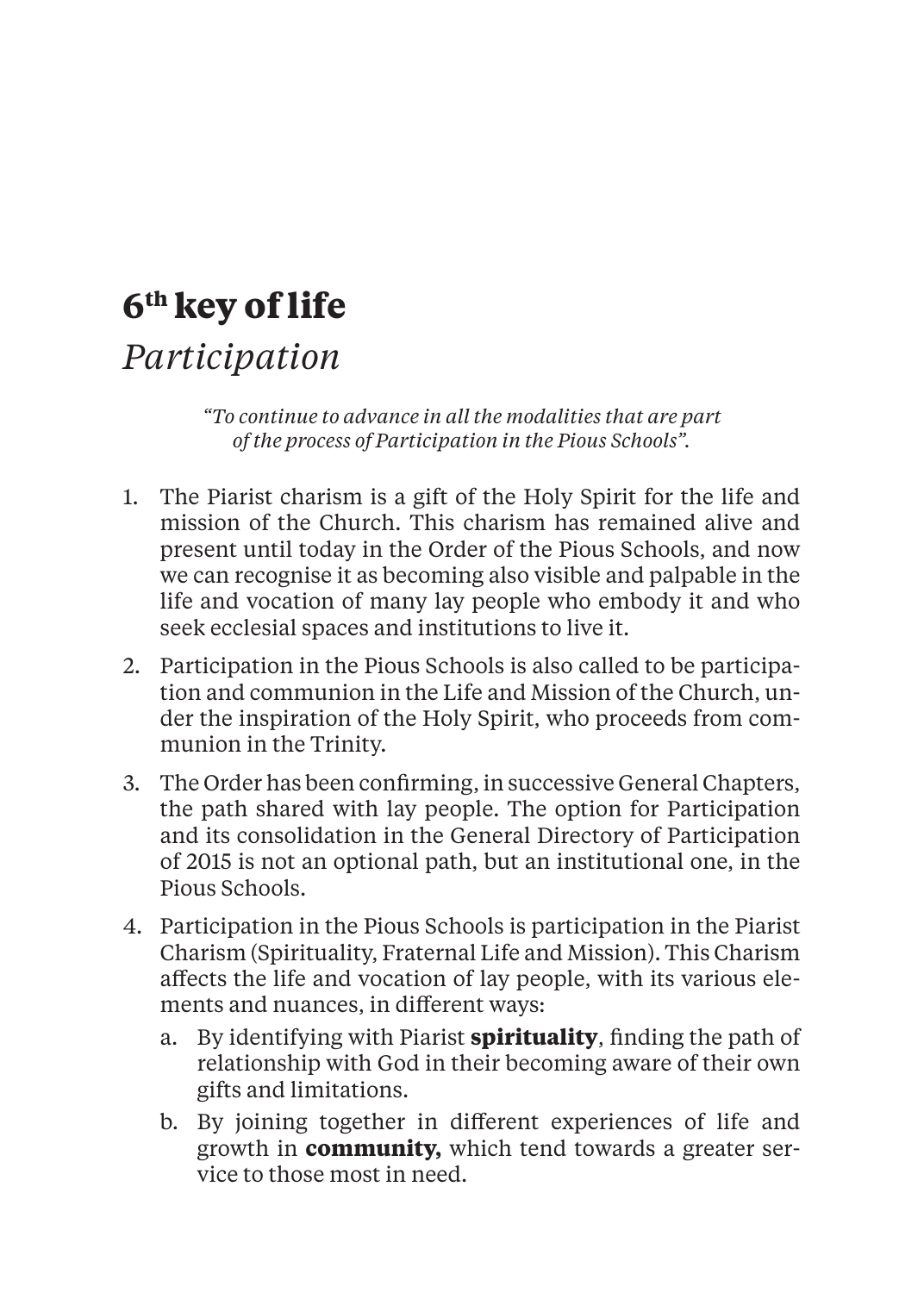- c. By engaging in an integral **mission** that proclaims Jesus as teacher and embraces education as the clue to a new world.
- 5. Participation in the Pious Schools is realised in various ways, according to the identity and vocation of each one, that is to say, according to the creation of the Father in each one. No form of Participation is better than another. Each one participates in a different way, according to one's own call or vocation.
- 6. Nowadays, both Cooperation and Shared Mission are realities that allow us to maintain all our works and promote new ones. We assume the need to care for, accompany and promote all forms of Participation.
- 7. Participation in the Pious Schools seeks to be lived within a Piarist Christian Community<sup>22</sup>. This Community manifests, shows and celebrates Participation in the Divine Life and in the Church. Likewise, this community is a place of discernment and making choices for the promotion of our life and mission. The development of a true Participation in the Pious Schools is favoured and enriched from belonging, according to the gift of each one, to this community.
- 8. Within this community, the dynamism of Participation collaborates in the discernment of one's vocation and translates into sending and entrustment $23$ , in shared commitment and mission, and sometimes in ecclesial ministries defined and assumed in an institutional way. Charism provokes sending.
- 9. Participation in the Pious Schools is lived in communion and in a network with other instances, areas, sectors of the Pious Schools at the local, provincial, and general levels.

<sup>22</sup> The Fraternity of the Pious Schools. Clarification of concepts. "The Piarist Chris*tian community is the group of Christians who live their faith linked to a Piarist work or presence, being this their immediate reference of faith. In this community there are Piarist religious and members of the Fraternity of the Pious Schools, as well as other Christians linked to our presences or works".*

<sup>23</sup> We understand as entrustment the service that is provided to respond to a need that arises from the Order, Province or Piarist Christian Community. It provokes a mutual and co-responsible agreement, lived from the personal or community vocation.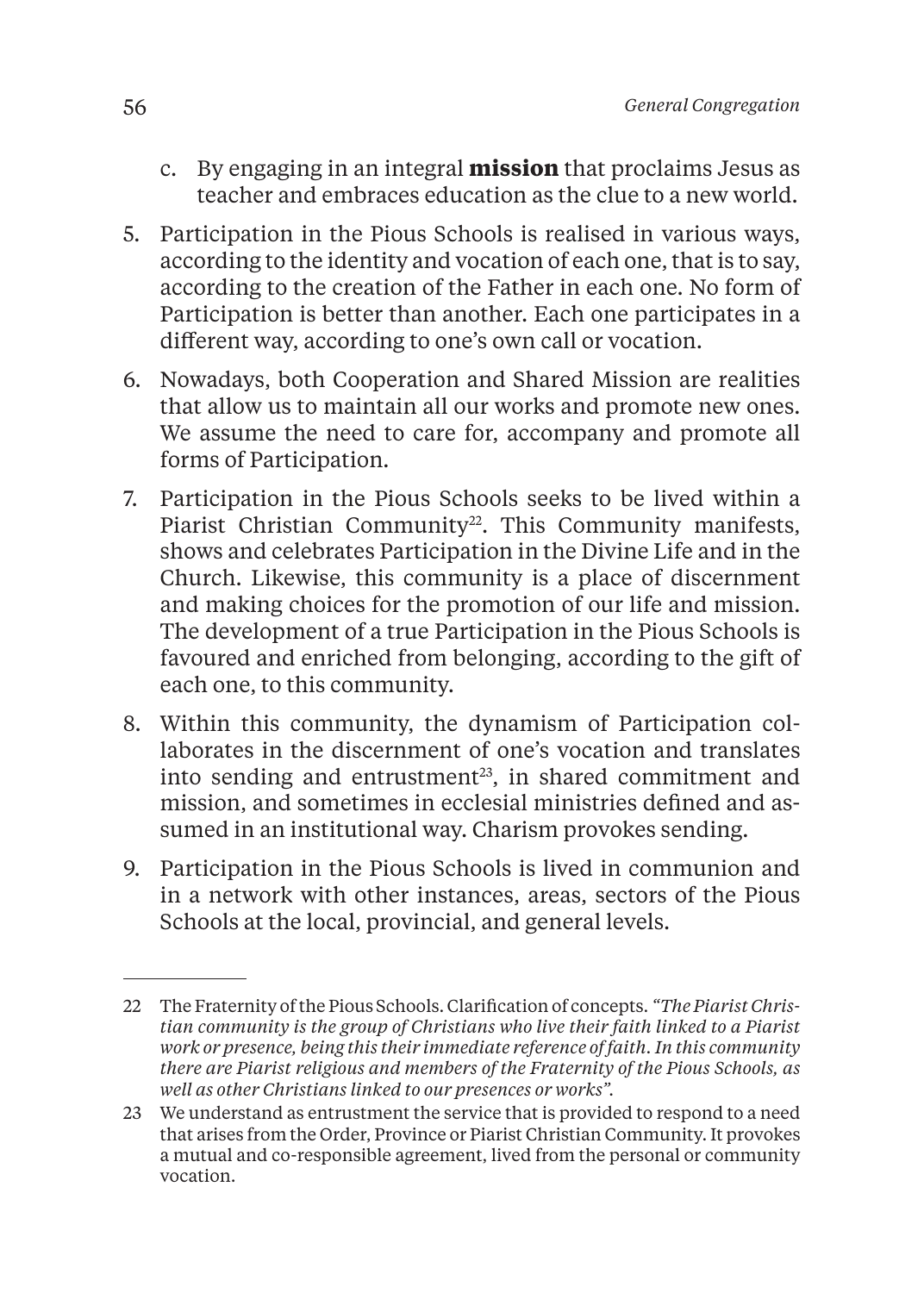- 10. The Fraternity of the Pious Schools, understood as a new Piarist subject (agent), represents a qualitative leap and a contribution for the Church in the construction of an ecclesiology of communion and participation, of discipleship and mission. Therefore, it must be cared for and constantly accompanied. It must be promoted as central to creative fidelity to the gift of God received by Calasanz, to the service of especially the poorest.
- 11. The Order recognizes the Fraternity as a new Piarist subject, that is, the Fraternity is also the bearer of the Piarist charism, together with the Order. Both subjects share life, mission and spirituality, with autonomy and co-responsibility.
- 12. It is essential that the Fraternity reach the maturity of a new Piarist subject with its own identity, capable of enriching the mission, life, and Piarist spirituality. If it matures properly, it will promote the development of all modalities and in a short time it will be able to help multiply the possibilities of mission in the Pious Schools.
- 13. The Order and the Fraternity share the mission in various ways. Some demarcations and fraternities choose to structure this co-responsibility through a network of shared mission such as Itaka-Escolapios. Through a network like this, resources, talents, and projects are shared, opening paths of evangelization and education in the most vulnerable contexts, addressing difficulties together and celebrating together the fruits and joys. In this way too, we can, on the basis of two vocations, build and live the same mission.
- 14. Participation is also promoted and developed from especially significant options of the Order and the Fraternity. Among them, we highlight:
	- a. The Calasanz Movement, which is a proposal of complete pastoral process called to accompany the development of vocation of children, young people and adults.
	- b. Continuous Prayer, which strengthens and educates the prayer life of children, young people, educators and Piarist presences.
	- c. The training processes in Calasanctian Identity, which enrich and consolidate the growth in belonging and co-responsibility.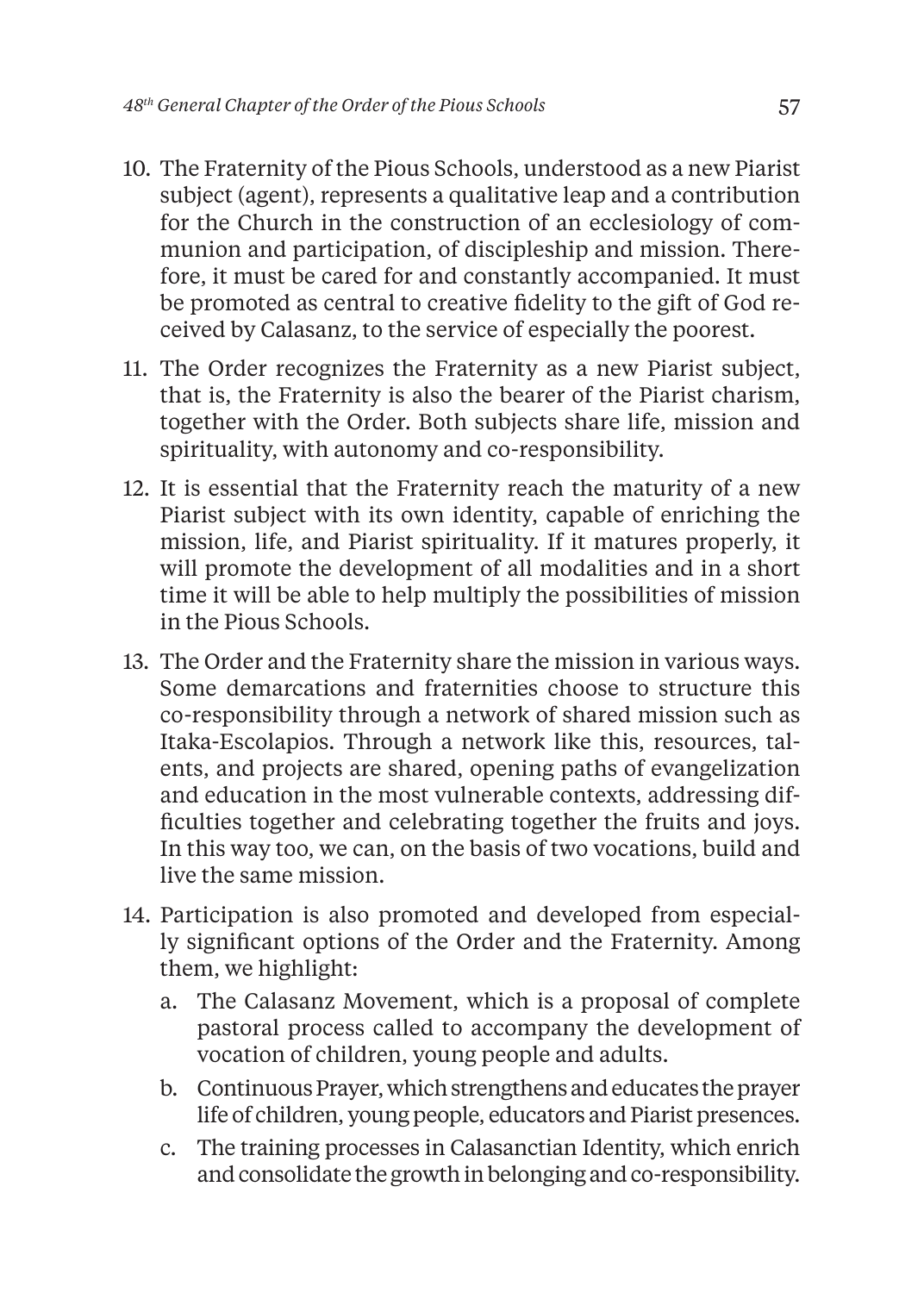All this developed through the usual areas in the ministry: schools, parishes, works of non-formal education, etc.

15. The Piarist Presence Project<sup>24</sup> promotes the development of the Christian Community. This model favours the linking of the different works on the basis of common objectives and helps to clarify and order the modalities of Participation. Thus, it offers us a look at a Church and Pious Schools "on the way out" (or "going forth").

- 1. To walk towards a Piarist Christian Community, which is at the core of the Presence model, taking care of this ecclesial place as a priority.
	- To make the most of offers of training in Calasanctian Identity.
	- To promote the discovery and experience of one's own vocation for all the collaborators of our works.
	- To make the most of synergies with: network of parishes, Itaka-Escolapios, Calasanz Movement, other demarcations with works and experiences already carried out…
- 2. To encourage and help all the demarcations to advance in the field of Participation, on the basis of the key of the vocation culture of religious and lay people, and starting from the existing concrete realities:
	- To develop plans or itineraries.
	- To define and evaluate experiences that occur or can be favored.
	- To walk in each Presence with the horizon of the Statute of Participation of the Demarcation (after having gained adequate knowledge of and having worked on the Directory of Participation of 2015).

<sup>24</sup> In addition to the 2015 General Directory of Participation and the different provincial Presence Projects, this concept is referred to in number 12 of the Rules.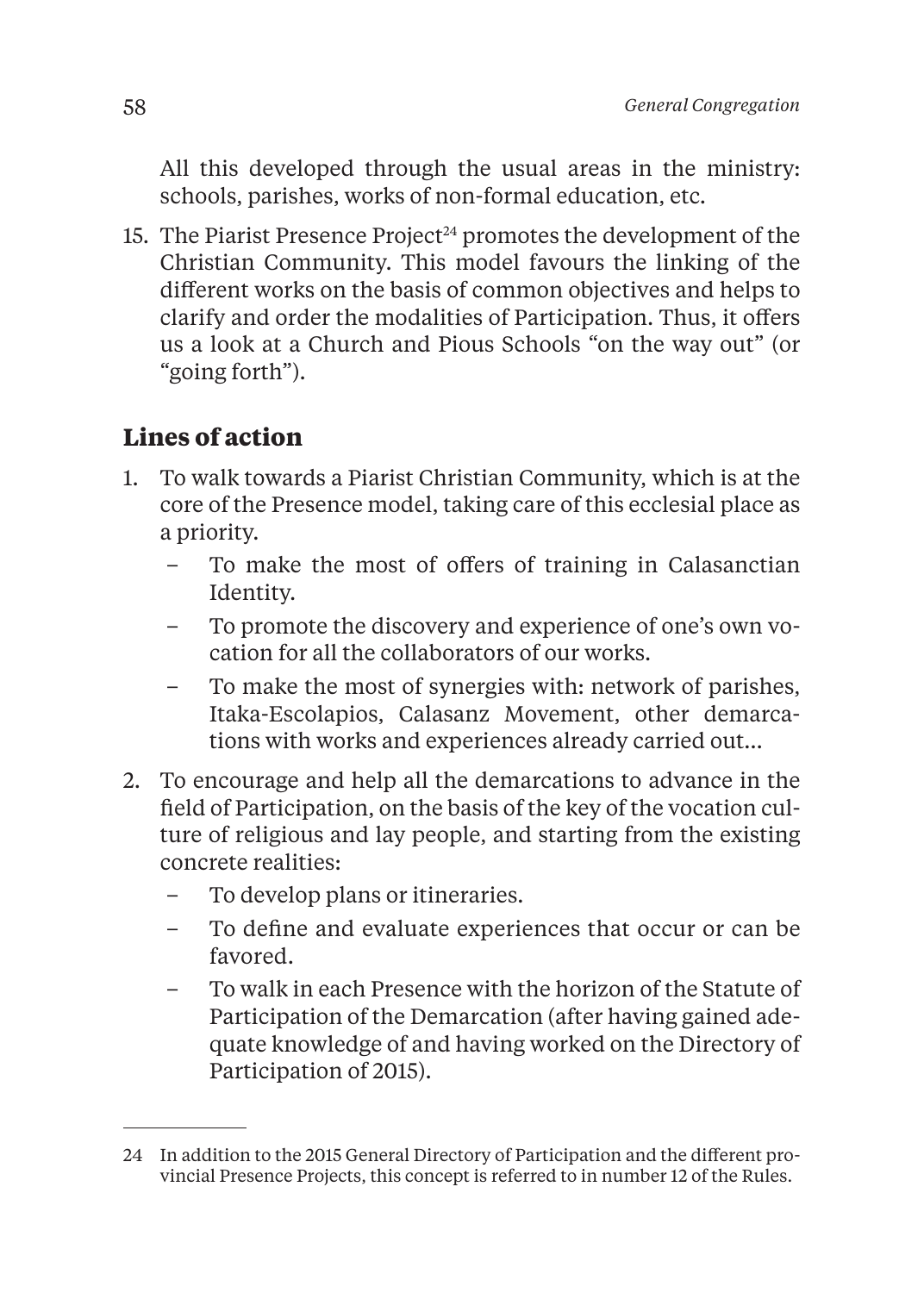- 3. To enrich the various aspects of the Cooperation modality, designing training processes for educators, teachers, catechists, monitors of the Calasanz Movement, volunteers, former students, etc.
- 4. To promote everything that favors the maturity and growth of the Piarist Fraternity, which start from joint approaches with the Order, although they are not exclusive to the Fraternity.
	- Periodic meetings between the Congregation and the Council of the Fraternity.
	- Presence Model.
	- Shared moments and teams.
	- Ministries and sending.
	- Joint communities.
	- Legal integration.
	- Co-responsibility in the mission, making most of Itaka-Escolapios.
	- Communication and relationship between religious and laity, taking care of personal dialogue and listening.
- 5. To involve religious through concrete formation projects (which can be joint with the laity) in initial and ongoing formation, in all areas of Participation, growing in synodality.
- 6. To advance in the modality of Shared Mission, clarifying, elaborating, and publishing various itineraries that are carried out in the Demarcations and new ones that are convenient.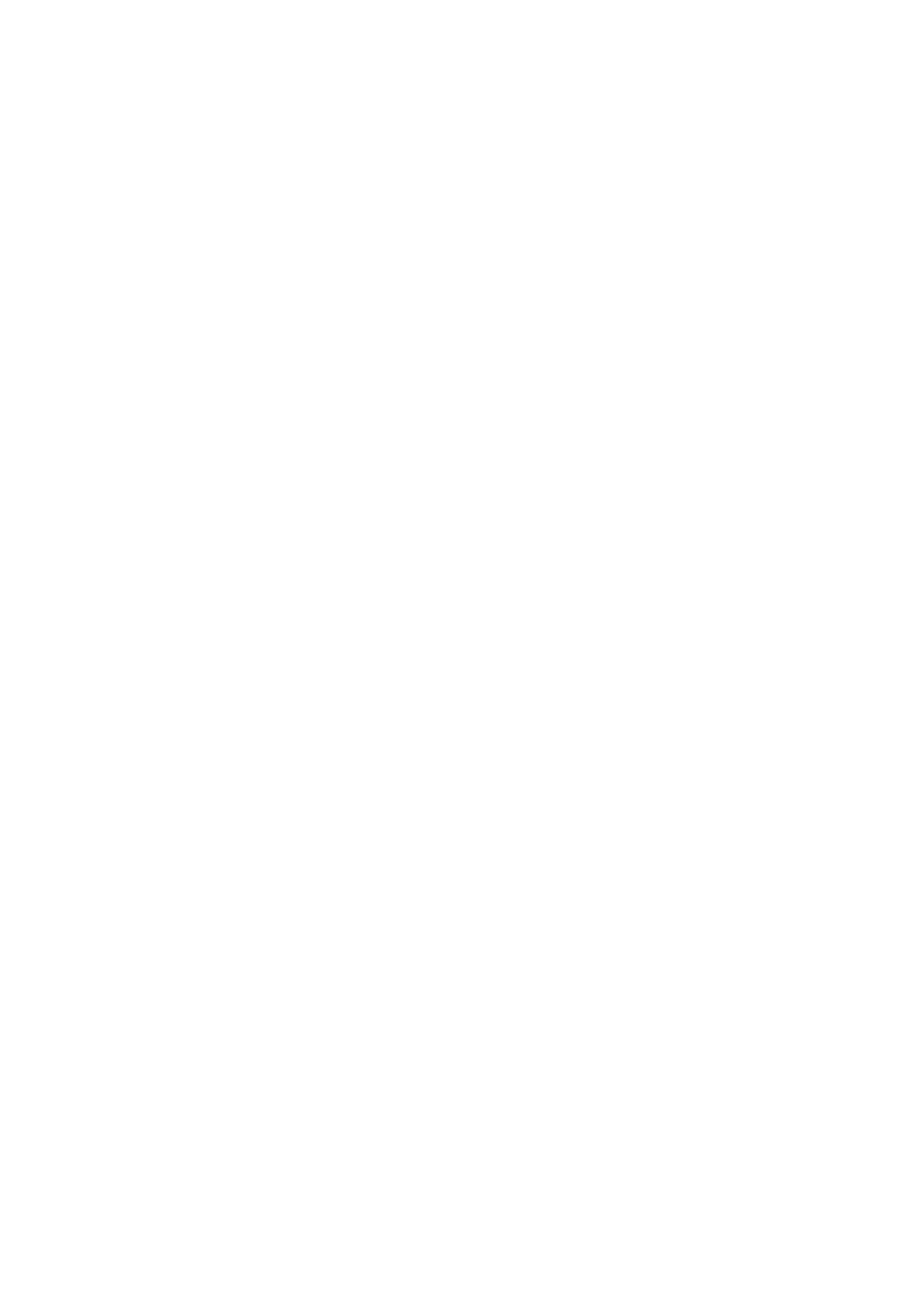# **CORE 3** *The Piarist religious we need*

## **7th key of life**

## *Pastoral Care for Vocations*

*"To promote in a systemic way all the aspects that are part of a consistent Pastoral Care for Vocations".*

*"The Vocations Culture seeks a global coherence between all that we do and live as Demarcations, in such a way that the priority of fostering the vocation and the Piarist identity of all those who are part of the Piarist project is clear. We define "vocations culture" as a "coherent and shared set of ways of thinking, feeling, acting and celebrating that create the necessary environment for people to discover their Christian vocation" (46<sup>th</sup> General Chapter of the Piarist Schools).* (46<sup>th</sup> General Chapter of the Pious Schools, "Called to be a Piarist Religious", no. 8).

- 1. We consider it fundamental that the Pious Schools advance in a mentality that values everything related to the work for the strengthening of the Order, which is an instrument at the service of the Kingdom of God. Its consolidation and growth is everyone's responsibility. To advance in this mentality is a fundamental need for the Pious Schools.
- 2. The Pious Schools foster this Vocational Culture in their mission areas and in their communities. Within this favourable and necessary environment, it is necessary to clearly call and responsibly orient specific vocations to the Piarist Religious and Priestly Life. The latter is the proper theme of this document and of the process that has been carried out to elaborate it, without considering that other vocations are of lesser importance.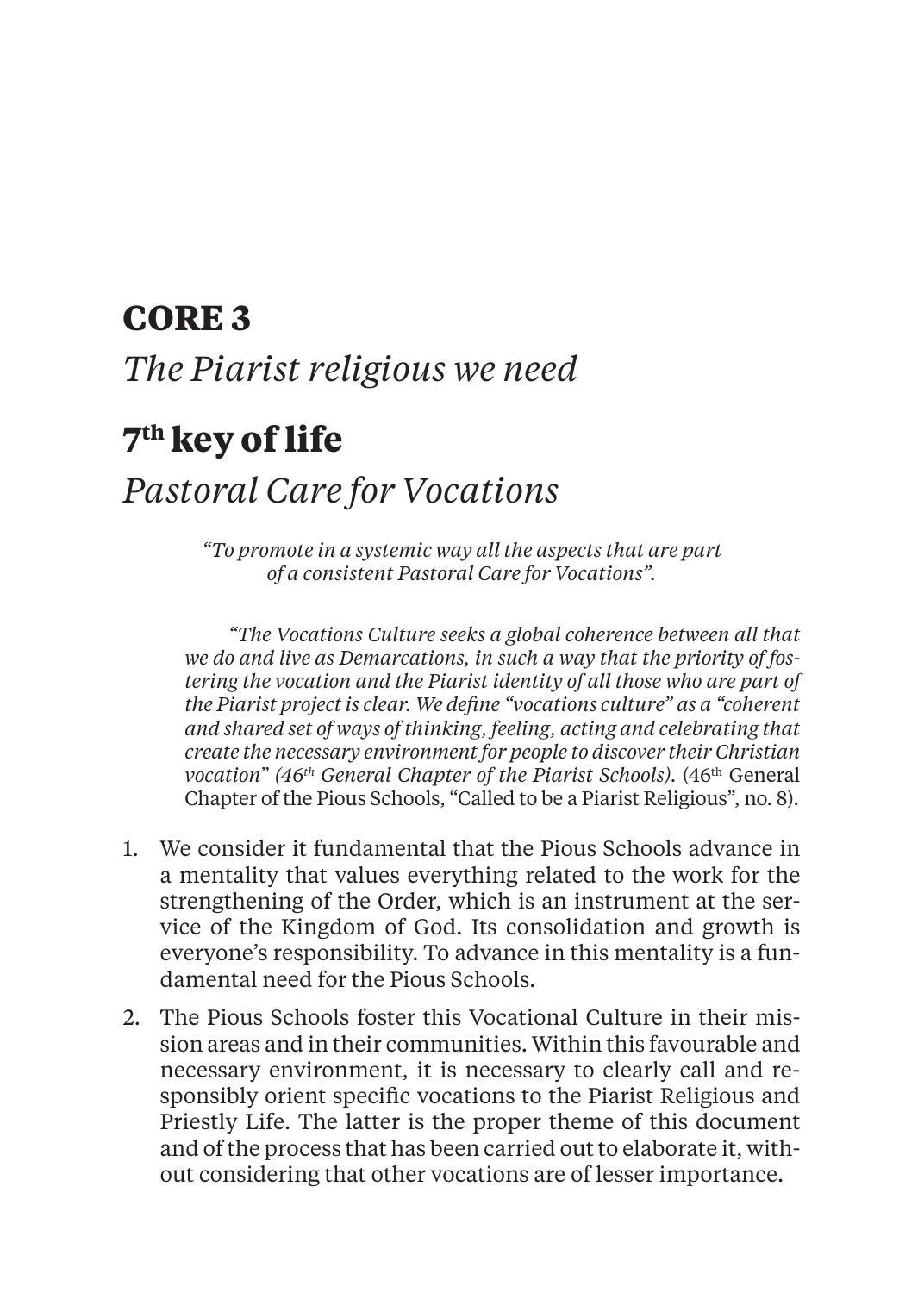- 3. We need every **Piarist religious to live focused on his vocation,** living with passion and joy his life of faith, community and mission. It is clear that this balance does not depend only on the individual, but in a very special way, on the atmosphere of the community and the dynamism of the Demarcation.
- **4. Every Piarist religious**, by the fact of being one, **is responsible for calling others** to share his vocation. The "vocations culture" of each religious is the best way for us Piarists to show our gratitude to the Order: by working so that it continues to grow in life and mission. We are talking about **how to facilitate a change of mentality in religious,** helping them to assume in a new way the commitment to Vocations Culture, to actively participate in the projects and concrete tasks of the local and provincial Pastoral Care for Vocations teams. We are talking about a radical and profound change.
- 5. This co-responsibility is assumed starting from the Initial Formation. We build the Order wherever we are. We Piarists grow, from the beginning, with this conviction. And young people will be able to live it if they see it in their formators and in their elders.
- 6. We live our being religious priest-educators in an integral way. In this vocation we are close to young people, we serve them, we inspire confidence in them, we listen to them, we help them to grow. For this we consider it necessary to form a culture of accompaniment that helps us to live our own mission to the full with a generous dedication, overcoming temptations of individualism, of seeking the limelight, of clericalism or of a lack of dedication to the mission.
- 7. The Piarist religious community must be meaningful, present among young people, invite them to its home, be welcoming with its joyful witness. Let this be discussed and evaluated at the community meeting. There is a question that can shed light on this and that can be good for a religious community to ask itself: *what must be changed in our community so that we are able to welcome a young person and share our life with him?*
- 8. It is important to take care of everything that helps to **make the religious identity of the Piarists visible.** Our identity must be clearly witnessed, so that the specificity of Religious Life and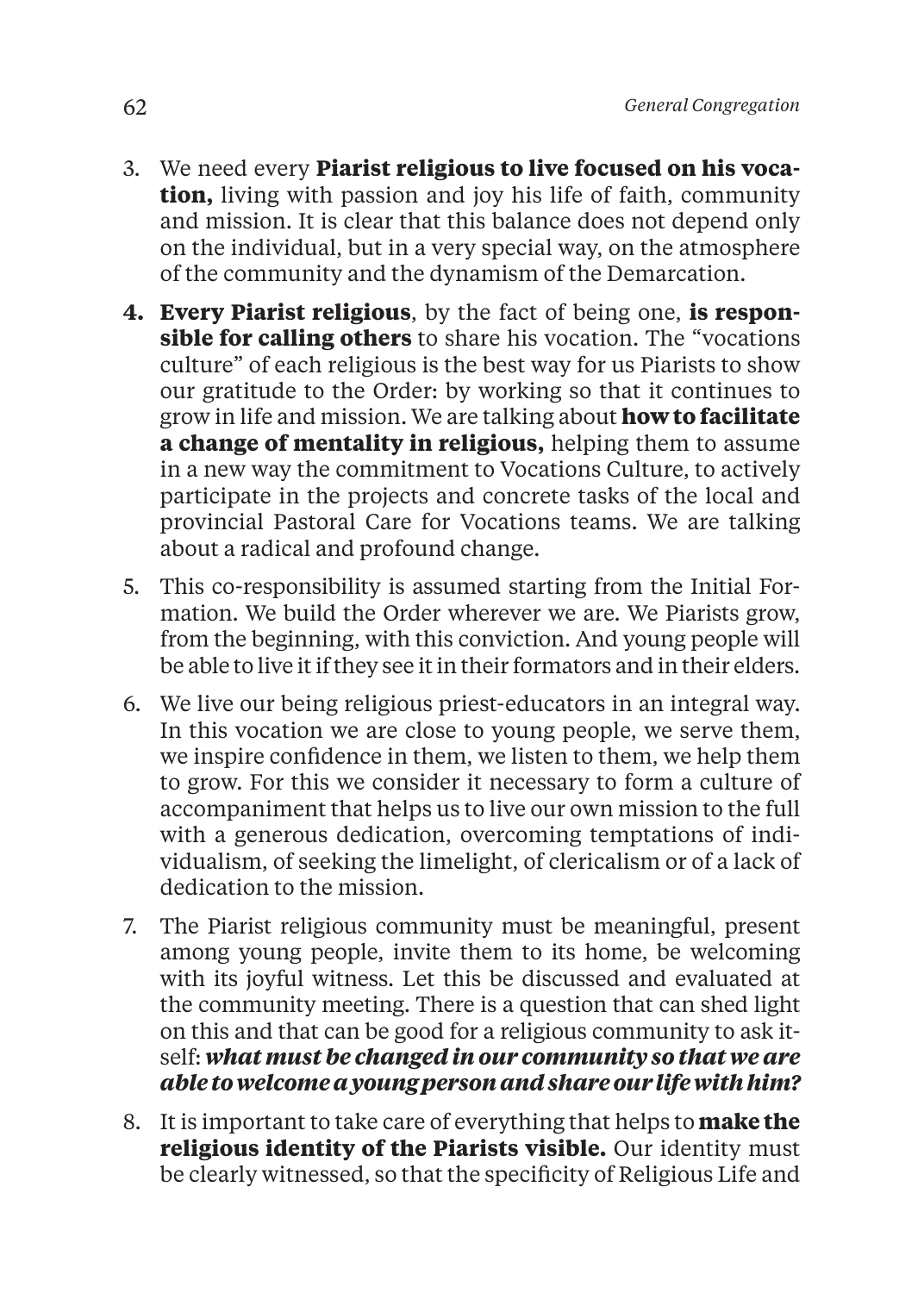the Piarist priesthood can be understood. We cite some examples: that the religious are clearly recognizable in our works; to work to show what vows and consecration mean and the consequences they have; to distinguish well the life of the laity from that of the religious, so that progress can be made in a sharing that does not dilute identities; to speak clearly to young people of what Religious Life is and what it entails.

- 9. In the exercise of our ministry and in our educational relationship with young people, we explicitly invite **the young man to be a Piarist religious.** We make known our specific vocation and invite young people in the Piarist contexts always looking for the good of each person.
- 10. In our works we share the mission with numerous **educators, catechists, various collaborators.** We collaborate in their formation, so that they too can help in the task of taking care for vocations. In a special way, we share with the Piarist Fraternity the impulse of the Vocations Culture and the determined work for the promotion of Piarist religious vocations.
- 11. We are convinced of the importance of working in the pastoral care of families, aware of the role of the Domestic Church in the maturing of children's vocation, in the formation of generosity, courage and autonomy. The formation of the Piarist Christian Community has a fundamental role to play in achieving this.
- 12. The demarcations have grown in awareness of the importance of the Piarist Accompaniment of Vocation. There has been a notable evolution in the systematic itineraries and tools to carry it out.
- 13. The missionary dynamism of the Order itself has a lot to do with vocations. Not only must we present it with affection and clarity, making young people aware of the various missions that the Order carries out in so many countries, but we must also work on *the missionary aspect* as something that must be proposed to young people.
- 14. Vocations Culture has a lot to do with the **project that the Demarcation** has for itself. We need Demarcations capable of "dreaming of themselves" and, therefore, capable of providing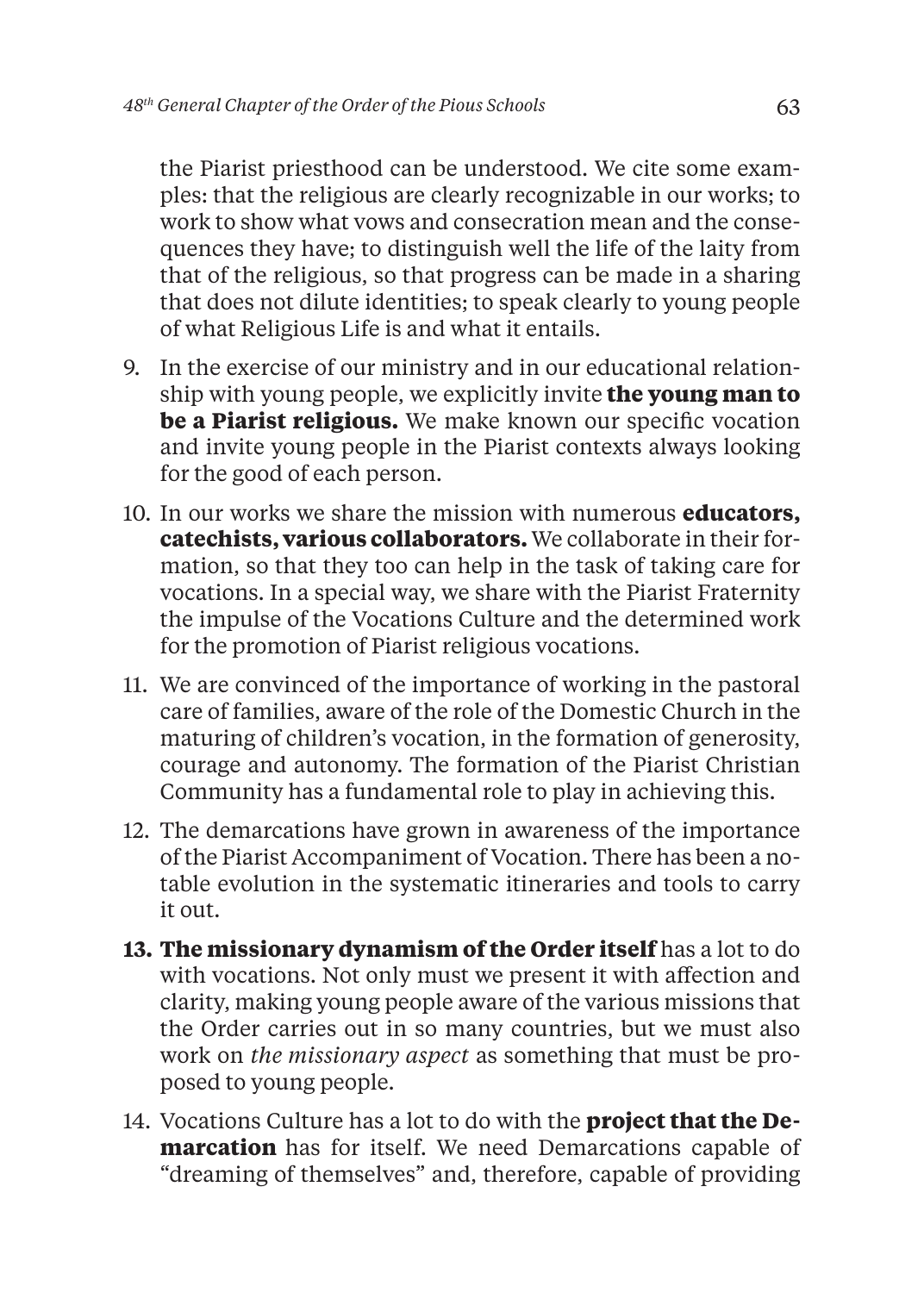themselves with spaces and dynamisms in which this is possible. Only a demarcation with dreams, hopes and projects will be able to summon young people to live their vocation in it. We believe that in this the role of the Piarist young adults is very important, to whom this challenge of building renewed demarcations from the perspective of Vocations Culture corresponds in a special way, valuing, of course, the importance of the witness that our older brothers offer to young people.

- 15. We value the clarity that the exercise of detecting elements that favour or discourage vocations offers us. It is a self-assessment that allows us to situate ourselves realistically in our present and to make an effort to correct what prevents us from moving forward.
- 16. The **General Congregation will systematically encourage effort on this subject,** creating, for example, reflection groups, organizing some courses, favouring the high-level formation in this subject of some religious and keeping alive the reflection on Vocations Culture in the life of the Order. We want to continue to grow in an organization and planning that facilitates all this at the circumscription and demarcation level.
- **17. Our Order does not walk alone.** We live in an ecclesial context, we are actively situated in the life of the Church, we share and collaborate with other religious Congregations.
- **18. The concrete way in which we carry out the Pastoral Care**  for Vocations specific to the Piarist Religious Life is also **part of Vocations Culture.** Moreover, there is no true, mature, and responsible Pastoral Care for Vocations without Vocations Culture as its basis. And there is no true Vocations Culture without it leading to an organic and effective Pastoral Care for Vocations. Without Vocations Culture, Pastoral Care for Vocations can degenerate into disconnected activities, and without Pastoral Care for Vocations, Vocations Culture can be only a theory incapable of change and transformation.
- 19. It is essential that in all the Demarcations we have a basic **structure at the service of pastoral care for vocations.** That means:
	- a. There must be someone in charge of it in the demarcation and others locally in each of the Piarist presences.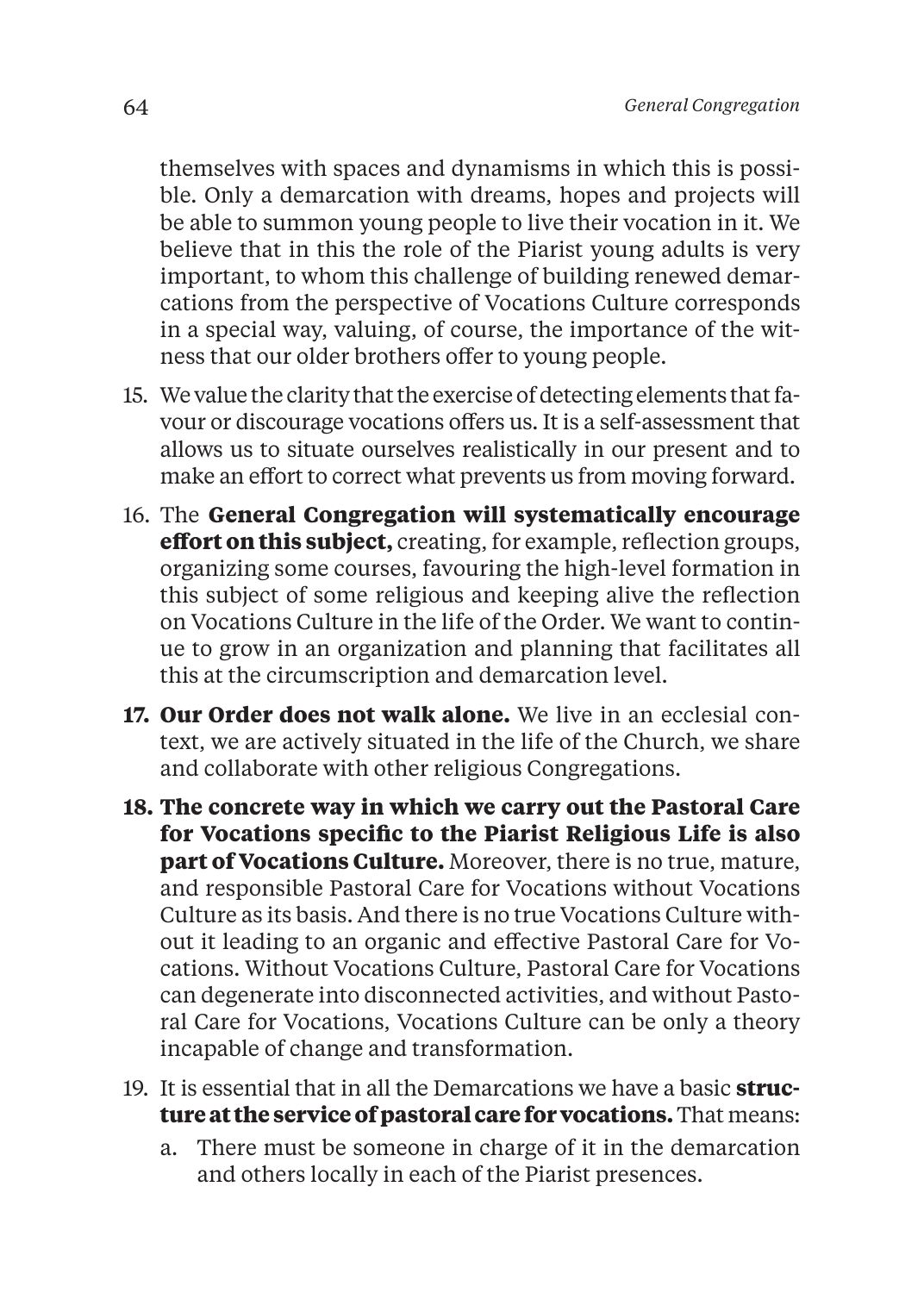- b. We need to have a four-year project (statute) and annual programming, both at local and demarcational level.
- c. We need to work with demarcational and local teams.
- d. The link with the Pastoral Care for Vocations of the local religious community needs to be articulated.
- e. Likewise, there has to be a clear link between Pastoral Care for Vocations and the General Pastoral.
- f. The Major Superiors should specifically address the issue of Pastoral Care for Vocations in their service to the Demarcation. They should make use of some of their visits to the Piarist presences to accompany this important area of our life and mission.
- g. The process of preparation of local and demarcational leaders of Pastoral Care for Vocations should be designed, and this process should be part of the dynamics of the demarcation.
- h. Vocations Culture should be part of the projects of religious communities.
- i. We need to promote the "culture of evaluation", so that the plans are always accompanied by the respective evaluations.
- 20. Wherever it exists, the **Piarist Fraternity** will consider its contribution to Pastoral Care for Vocations. The Demarcational Congregations will work together, with the Councils of the Fraternities, to animate this common challenge. The Piarist Christian Community must be encouraged in its capacity to create an authentic vocations culture.
- 21. We will strive to **share the resources and materials of Pastoral Care for Vocations** among the people who are involved in it, thus taking advantage of what is being developed in each of the Demarcations.
- 22. We will try to promote **the Continuous Prayer for Vocations.** We will seek to create and energize spaces and areas of prayer for vocations.

#### **23. These 15 theses are a useful tool for evaluating the Pastoral Care for Vocations at the provincial and local levels.**

**a. 1st thesis:** Piarist Pastoral Care for Vocations is a priority when all the Piarists live in a spirit of vocation.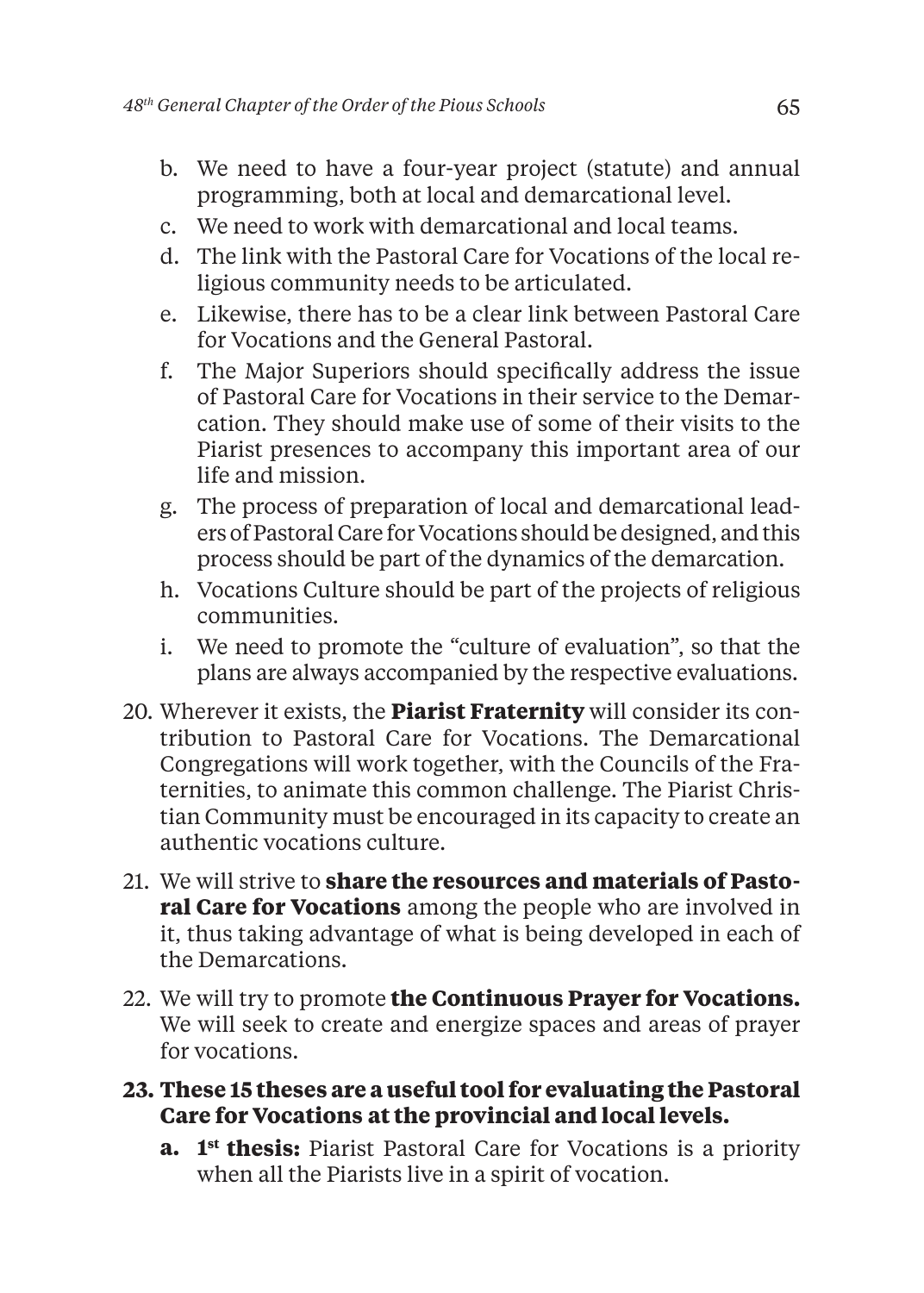- **b. 2nd thesis:** Piarist Pastoral Care for Vocations is a priority when each Piarist Community places it at the centre of its life and project.
- **c. 3rd thesis:** The Piarist Pastoral Care for Vocations is a priority when its place in the life and project of the Demarcation is clear.
- **d. 4th thesis:** The Piarist Pastoral Care for Vocations is a priority when the Demarcation clearly takes care of the presentation and impulse of the Piarist Charism in each of its works.
- **e. 5th thesis:** "The Piarist Pastoral Care for Vocations is a priority when it is really a transversal topic in all our works.
- **f. 6th thesis:** The Piarist Pastoral Care for Vocations is a priority when in each of the works there is a person in charge of carrying it out.
- **g. 7th thesis:** The Piarist Pastoral Care for Vocations is a priority when in each work there is a clear and evaluable objective in the topic of vocations.
- **h. 8th thesis:** The Piarist Pastoral Care for Vocations is a priority when the process of Piarist Accompaniment of Vocations (or "AVE", in some places) is clear and is carried out faithfully.
- **i.** 9<sup>th</sup> thesis: The Piarist Pastoral Care for Vocations is a priority when the Demarcation allows and facilitates that it is the Piarist Pastoral Care for Vocations itself that renews and enriches it.
- *i.* 10<sup>th</sup> thesis: Piarist Pastoral Care for Vocations is a priority when the Demarcation has horizons of life and future; otherwise, it cannot exist or becomes "activities".
- **k. 11th thesis:** Piarist Pastoral Care for Vocations is a priority when it promotes that the host communities are truly communities "pregnant" of a new future.
- **1.** 12<sup>th</sup> thesis: Piarist Pastoral Care for Vocations is a priority when it is articulated from the offer of three radically essential dynamisms: the experience of God, work with the poor and the community.
- **m. 13th thesis:** Piarist Pastoral Care for Vocations is a priority when it is really related to Initial Formation and Ongoing Formation.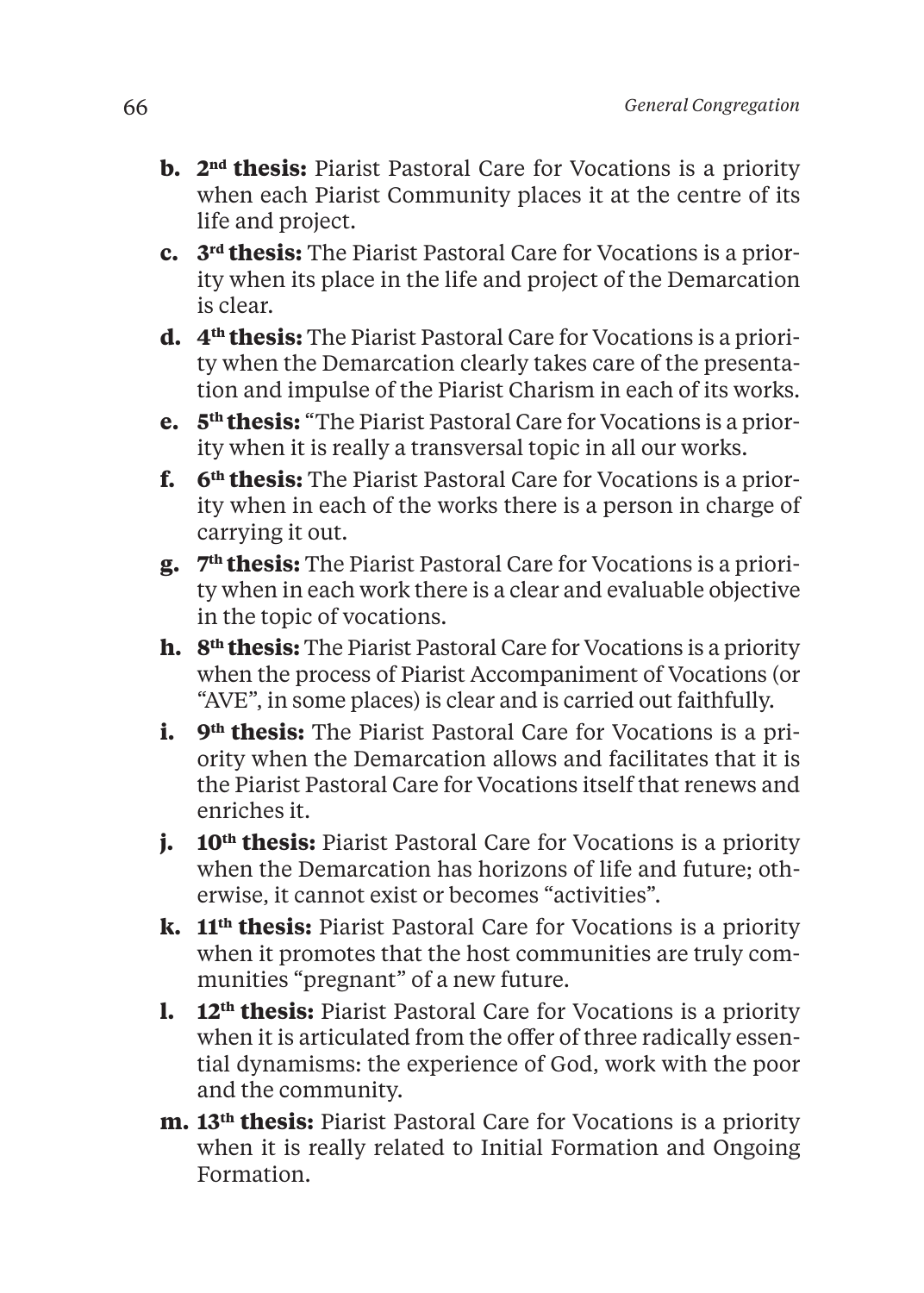- **n. 14th thesis:** Piarist Pastoral Care for Vocations is a priority if it is addressed in depth in the proposals of the Piarist Synod of Youth.
- **o. 15th thesis:** The Piarist Pastoral Care for Vocations is a priority when truly the Demarcation becomes a "body praying for vocations".

- 1. To promote that the Pastoral Care for Vocations of all the demarcations has a project, coordinator, team and budget. And ensure that the coordinator has enough time to devote himself effectively to this task.
- 2. To promote that communities are responsible in Pastoral Care for Vocations and welcoming so that candidates can experience our community life and our ministry.
- 3. To promote the participation of religious and laity in Pastoral Care for Vocations, with concrete actions and with a clear awareness of the key of Vocation Culture.
- 4. To pray for vocations in all areas of life and mission. May all demarcations, local communities and Piarist works be prayerful bodies, aware that vocation is a gift from God.
- 5. To review and ensure the key of vocation culture in pastoral processes, mainly in the Calasanz Movement.
- 6. To carry out a training plan, on the part of the Order, making use of mainly of virtual means, for the coordinators of the Pastoral Care for Vocations of each demarcation.
- 7. To accompany the demarcations that have not yet elaborated or updated their Pastoral Care for Vocations project or that need help for the elaboration and realization of their programs.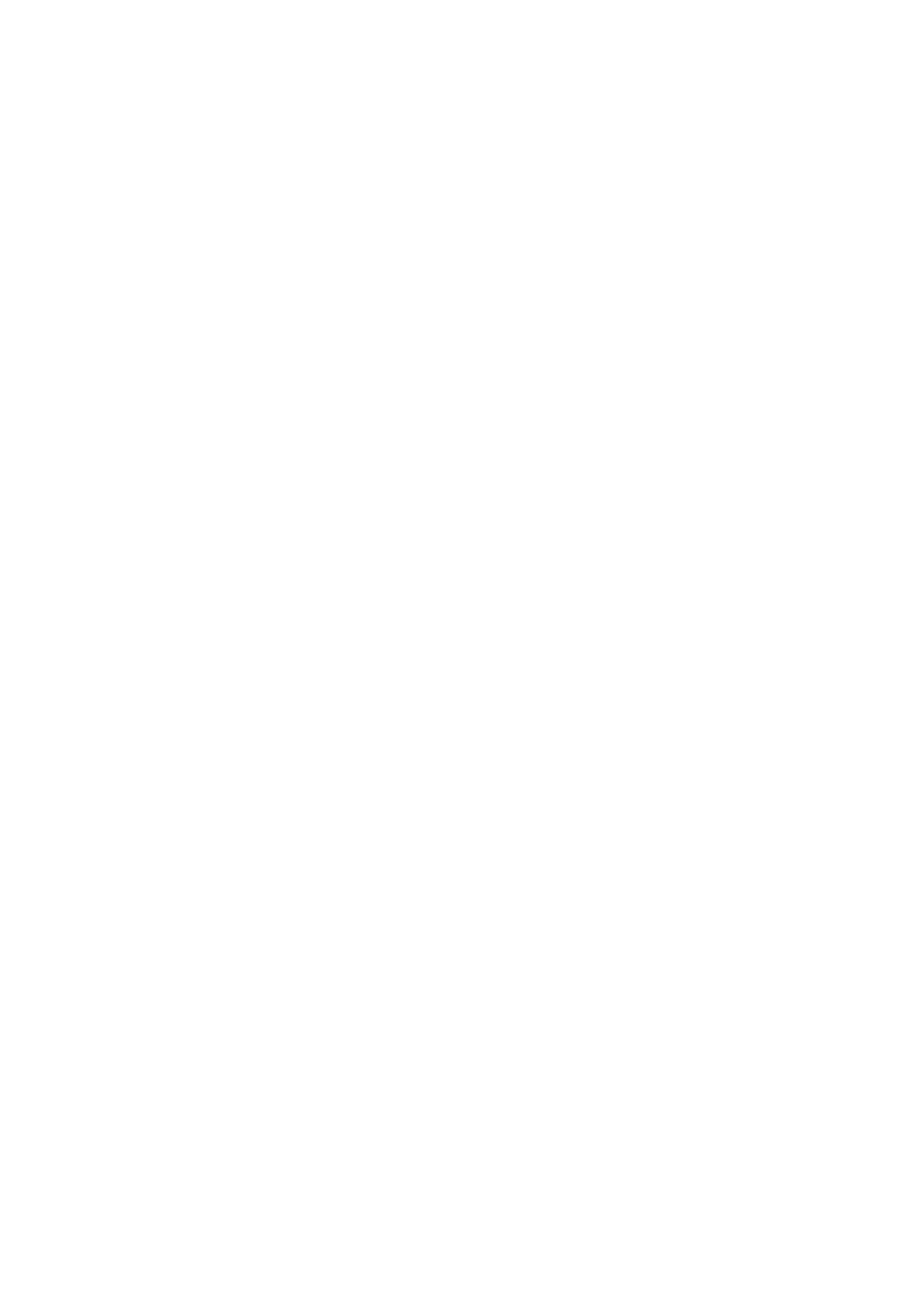# **8th key of life** *Initial Formation*

*"To promote those options and experiences that today are most urgent and necessary for the proper development of our Initial Formation processes".*

We understand the process of vocation as a felicitous call from God, and also as a daring and persistent processual and progressive response of the young person who, centred in Jesus Christ, lives and integrates the mission that the Pious Schools are currently challenged to develop in order to continue building the Pious Schools that we need under an irreplaceable ministry.

The 48th General Chapter endorses the guidelines of the Piarist Formation Directory (FEDE) with an increasingly determined, vigorous impulse aimed at promoting the charism and transforming society and the Church, placing at the centre of all our meetings the conscious development and the determined and organized promotion of the dignity of vulnerable children and youth.

We know that, just as the grain of wheat and the tares grow together, so the Piarist vocation we need can be confused, drowned, or torn away by current dynamics of worldliness, both at the ecclesial and social levels.

The 48<sup>th</sup> General Chapter wishes to underline the intention to accompany and form a Piarist who gradually and primarily acquires skills or competences such as: accompaniment, discernment and passion for shared mission centred on Jesus Christ in mission dynamics. The Piarist in Initial Formation takes advantage of the formation tools to face evils such as clericalism, abusive attitudes, or other ecclesial pathologies, which prevent the honest and transparent development of the candidate, who would have to maintain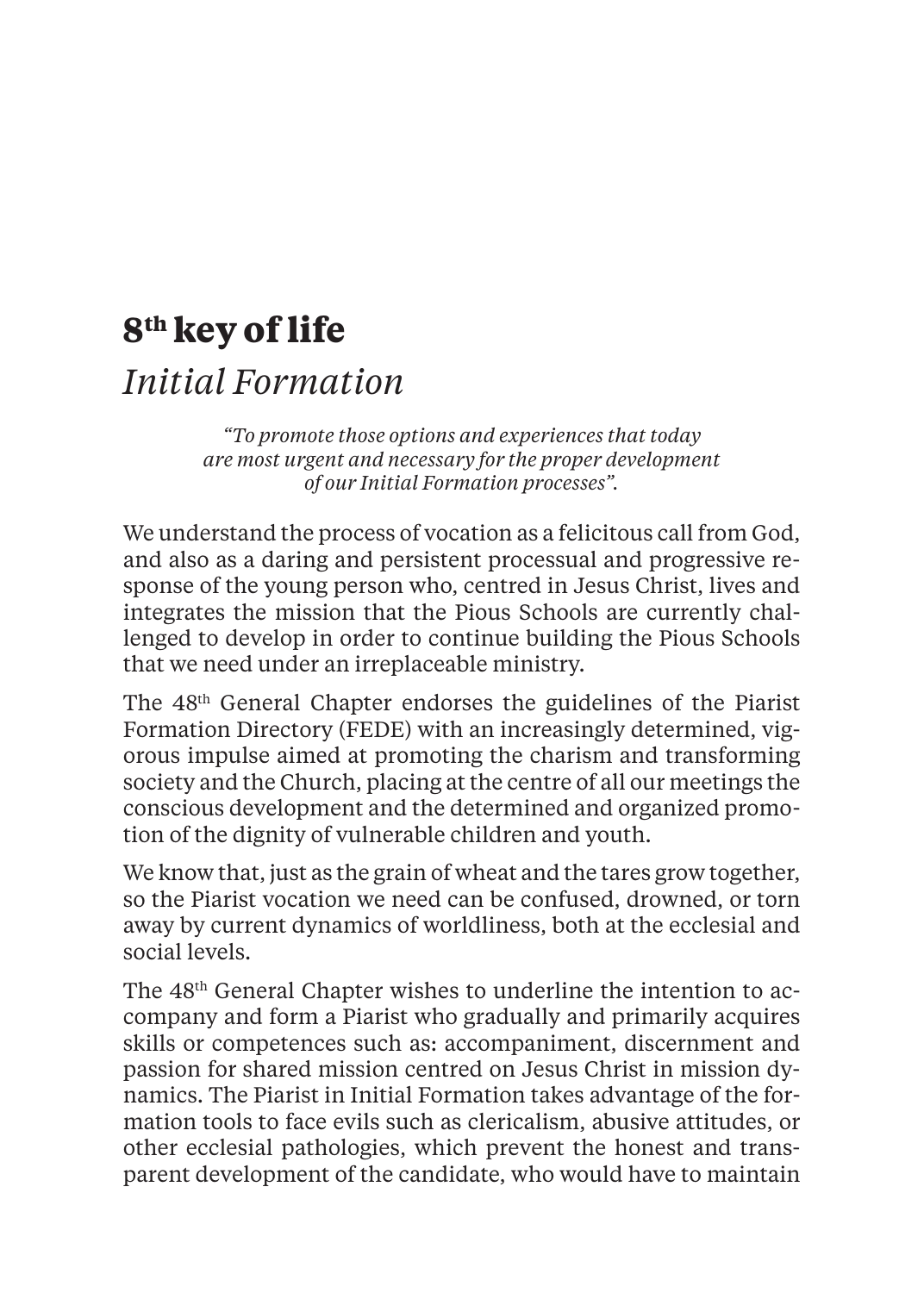an assiduous and daily treatment with the Spirit to distinguish the light of God and the light of the world.

The Piarist in Initial Formation opens his life to be the germ and sign of hope of the Kingdom of God and of the Calasanctian charism that is already among us. The Piarist in Initial Formation exercises this formation dynamic in the key of ongoing formation – learning to learn – so that, over time, a Piarist open and passionate about Jesus Christ and his mission in the world is formed.

The 48<sup>th</sup> General Chapter wishes to offer the Pious Schools these Lines of Action for the present sexennium 2021-2027. We hope will be welcomed, not only by those in formation and those in charge of the initial formation. We hope that it will be a conscious, discussed, determined, and organized commitment by all the Pious Schools at all the various levels, from the local, to the demarcation, circumscription, and the Order. In this way, we will ensure a congruent, positive, evangelical, and purposeful reference of those who are the body of the Pious Schools for the young people who are formed in our bosom.

The dynamics that we emphasize in Initial Formation are: work in communion, synodality, in network, in critical analysis, in project, in construction of the Pious Schools, in mission, in dialogue, in empathy, in accompaniment, in discernment, in fraternity and in participation, under a vision of integral ecology.

- 1. Develop content and experiences that need to be worked on and further developed at this time.
	- Interculturality and inculturation in the houses of formation.
	- Language study.
	- Mentality of Order with the dynamics that exist: Participation, synodality and sustainability.
	- Missionary culture.
	- The care of ecology and ecosystems: as a transversal of formation.
	- Culture of entrepreneurship, leadership, and communication (preparation for the future).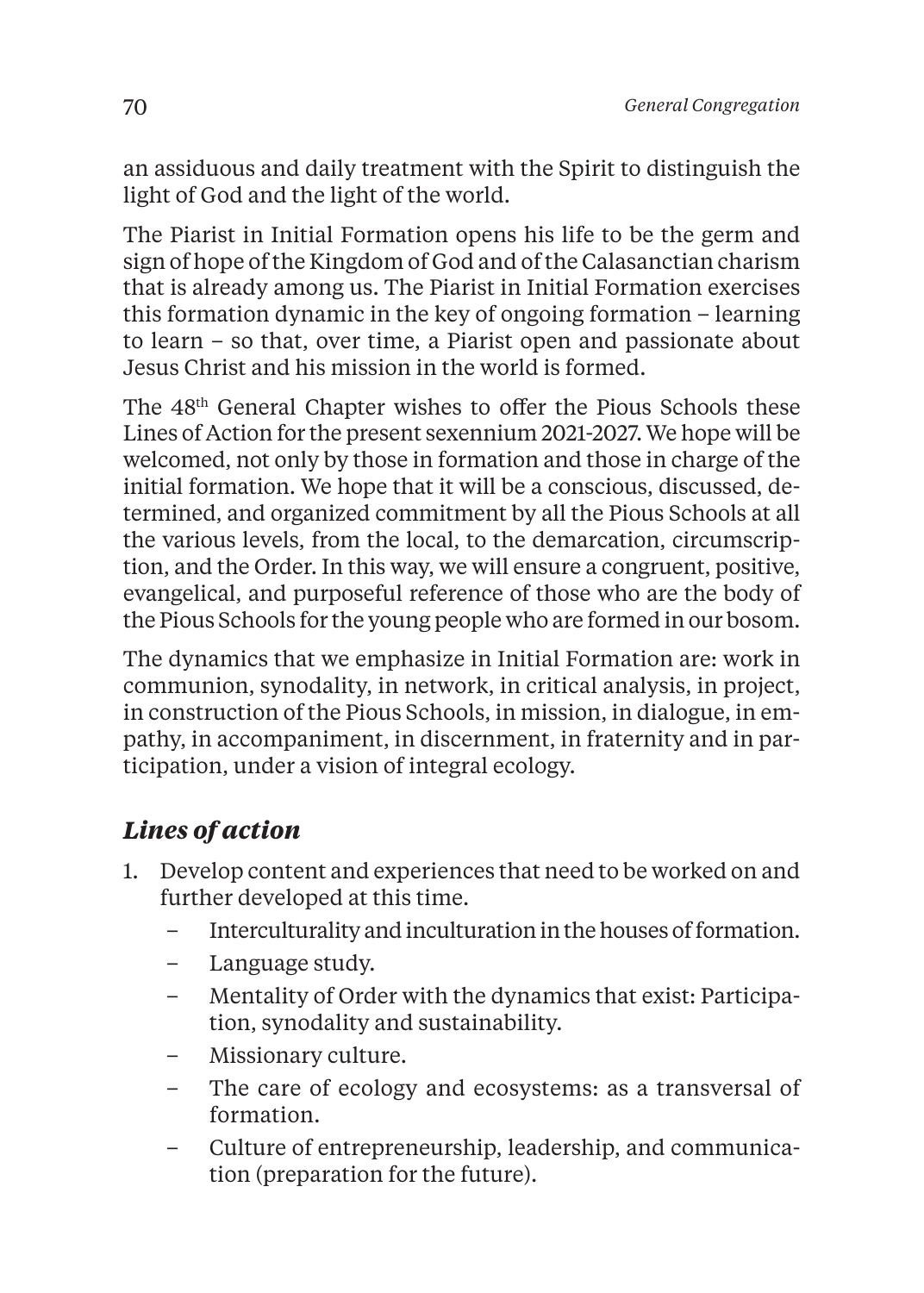- Affectivity: love at the center of the person.
- Clericalism and abuse of power.
- Educate freedom as a condition of fundamental possibility of the formation process. Advance from heteronomy to autonomy, promoting processes of personal growth and capacity for interdependence.
- Delve into the issues of gender identity and gender role to know how to accompany the religious. Channel desires, aspirations and needs.
- Form for virtuality by living ministry and spirituality.
- Docibility: learning to learn, training in the ability to learn
- Belonging to the Order, also through online meetings of all the juniors of the Order.
- Well-kept and programmed Calasanctian training, with the help of itinerant teachers (in face-to-face or online mode).
- 2. To develop the culture of integral accompaniment of candidates that prepares for discernment.
	- To give continuity to the accompaniment initiated during the Pastoral Care for Vocations. (Taking care of the entry processes).
	- To accompany the young Piarist out of the center of his vocation of calling, responding and following Jesus, the Lord.
	- To accompany the clarity and transparency of life, coherence with the values of the Gospel, spirit of service, simplicity and work for others.
	- To accompany the passion for mission and the development of capacities for service and evangelizing and educational ministry, especially cultivating the most authentic signs of our charism.
	- To accompany the capacity for the construction of life in community, personal relationships, collaboration in mission and teamwork.
	- To accompany in order to be available for the service of the mission, to be sensitive to the challenges of new realities and calls, to serve the Order in a broad sense, to meet in-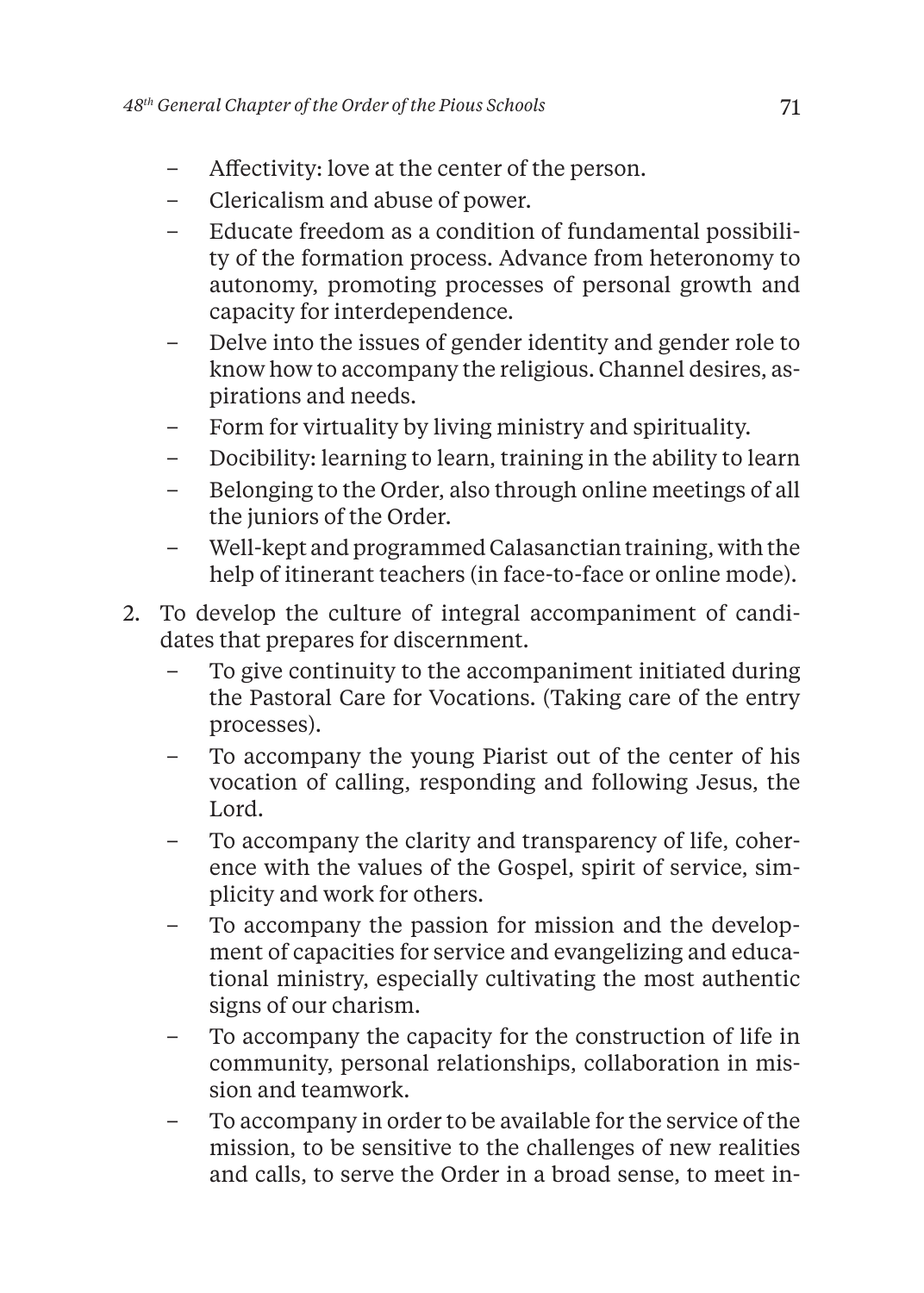terculturally, to work together, to take up the challenges of society and the Order.

- To accompany the psychological and human maturity of those in formation.
- To accompany the academic formation of those in formation.
- 3. To have committed and trained formators for the service of formation with an adequate ongoing formation and if possible with a stable formation community.
	- To train formators in interculturality and inculturation.
	- To guarantee the process of growth in vocation of the formator.
	- To take care of the personal human and spiritual accompaniment of the formator.
	- To train formators in everything related to the prevention of sexual abuse, power and conscience, as well as in overcoming clericalism.
	- With the help of the "Identity and Charism" department of the General Curia, to organize courses and seminars for active formators, especially focused on their Calasanctian formation.
- 4. To develop everything related to the structure of the Initial Formation processes in the demarcations.
	- To consider the profile of the Piarist, as indicated by the FEDE, for our time: to know how to perceive the skills that must be developed during the formation to work them. And in this sense, to embody in formation the future of the Piarist, of community life and mission that we project, on the basis of a reflection carried out by the Order and by each Demarcation.
	- To compare the Ratio Formationis of the Church and the Episcopal Conferences with the demarcational statutes and update them.
	- To deliver reports on how to accompany the formation processes by the formators to the demarcational Superior Major and to the corresponding general instance. Ensure that feedback is made on such reports.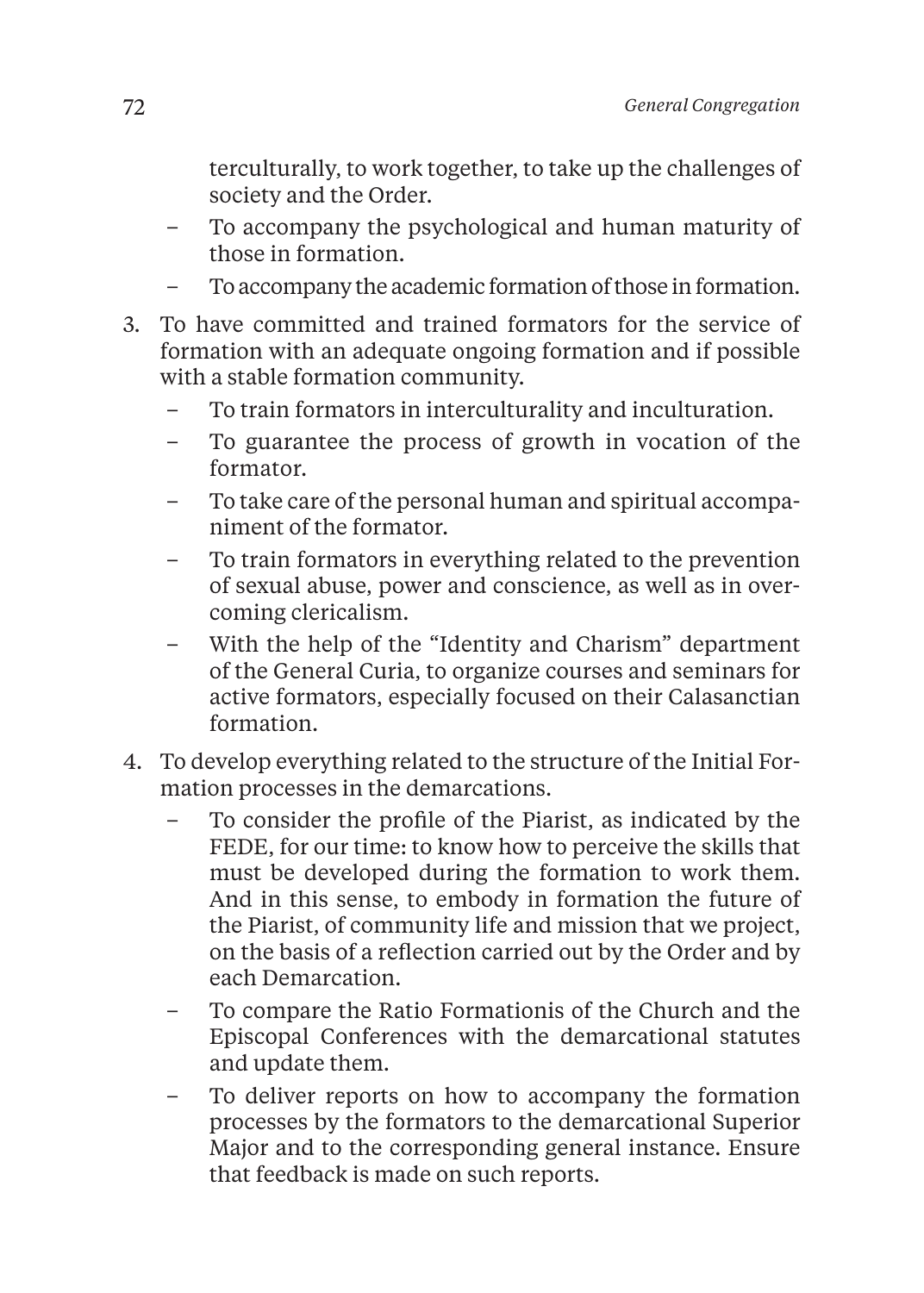- To use the Rome document of 2019 ("Elements for discernment on overcoming the culture of sexual abuse and power, in the perspective of Initial Formation") as an instrument for evaluating the formatin process, as criteria for formation.
- To implement the formation means for each of the dimensions involved in the process, such as spiritual director, systematic accompaniment of those in formation, psychological counseling, preparation of files, growth groups.
- Advance in the objective that all the Demarcations have complete the formation process and combine this goal well with the care of the mentality of Order and the exchange of those in formation.
- 5. To promote community environments that favour the development of the formation process.
	- To take care of the community lifestyle and teamwork.
	- To generate a community climate that favors growth.
	- To ensure that the team of formators functions as a true community of formation.
	- To make our houses of formation authentic "schools of community life".
- 6. To guarantee that the Pious Schools continue to be a safe place for the integral development of children and adolescents through the healthy protection of children and adolescents.
	- Integration and application of the manuals for the protection of children and adolescents of the Order, of the local churches and of the demarcations.
	- To create formation teams in each Demarcation that can be spaces of accompaniment and of mutual supervision.
	- To reflect with formators on everything related to the respect for vulnerable adults.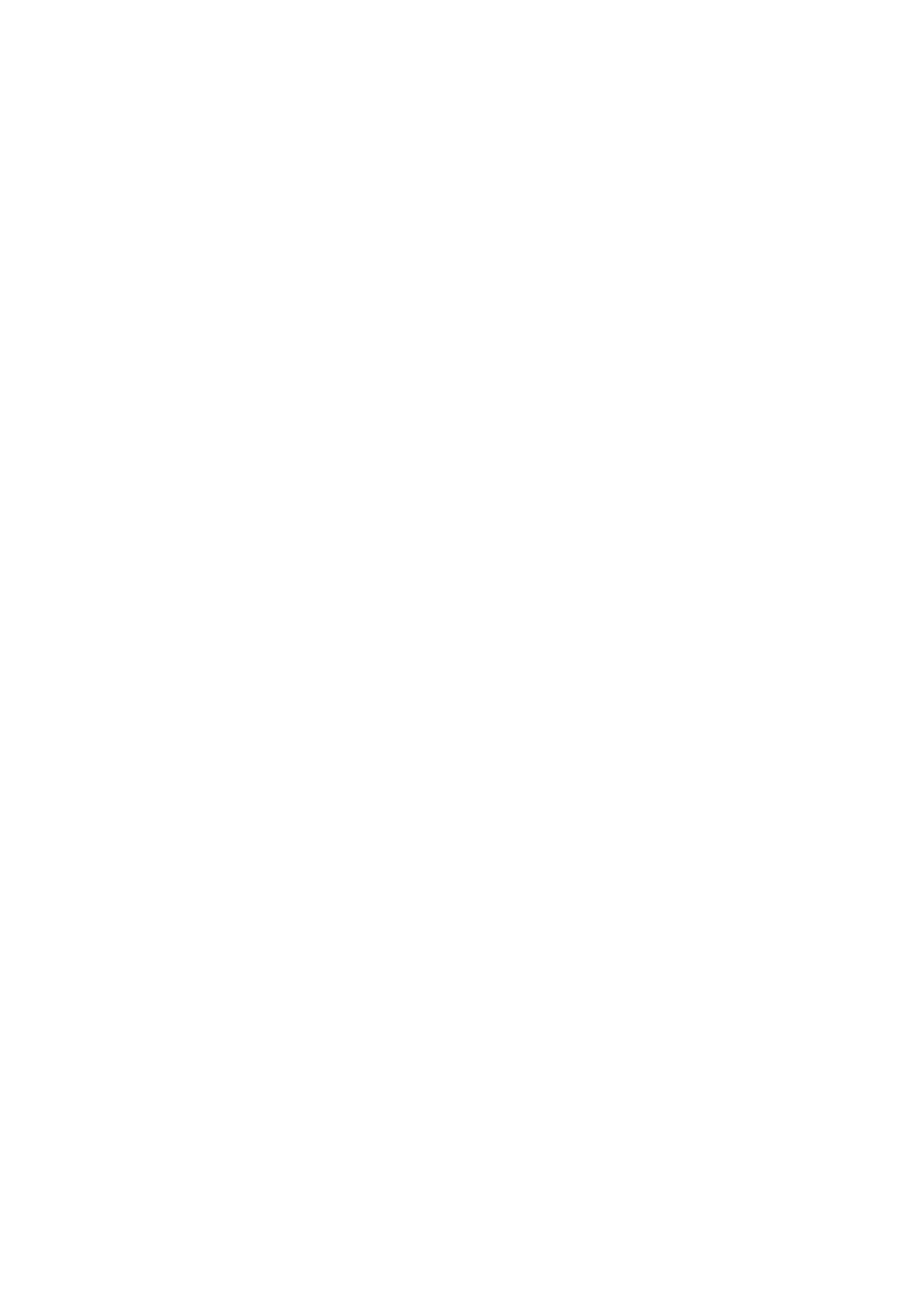# **9th key of life**

## *Ongoing Formation*

*"To carry out an Ongoing Formation understood as an integral process of growth in our vocation, based on an adequate accompaniment of individuals and communities".*

The 48<sup>th</sup> General Chapter of the Order devoted careful reflection to everything related to our Ongoing Formation, and definitively approved a renewed Directory, which offers a wide range of guidelines aimed at the adequate promotion of this dimension of our life.

We present a brief summary of the objectives and structure of the Directory, and the main Lines of Action that were approved by the General Chapter.

### *A global look at the Directory*

- 1. The directory takes into account a large body of literature on ongoing formation from the Second Vatican Council to the present day, with an emphasis on the Order's key areas of life: Vocations Culture, Participation in the Pious Schools, Initial Formation, Ministry and Calasanctian Spirituality. In this way it highlights the communion of the Order with the Church and makes reference to the rich ecclesial tradition in the field of formation.
- 2. In particular, in paragraph 6 of the Directory, where it describes the **key concepts for the realisation of OF,** it highlights the key lines of the formation process of the Directory:
	- a. It proposes to live the formation process in project dynamics. Personal, community and presence projects as very use-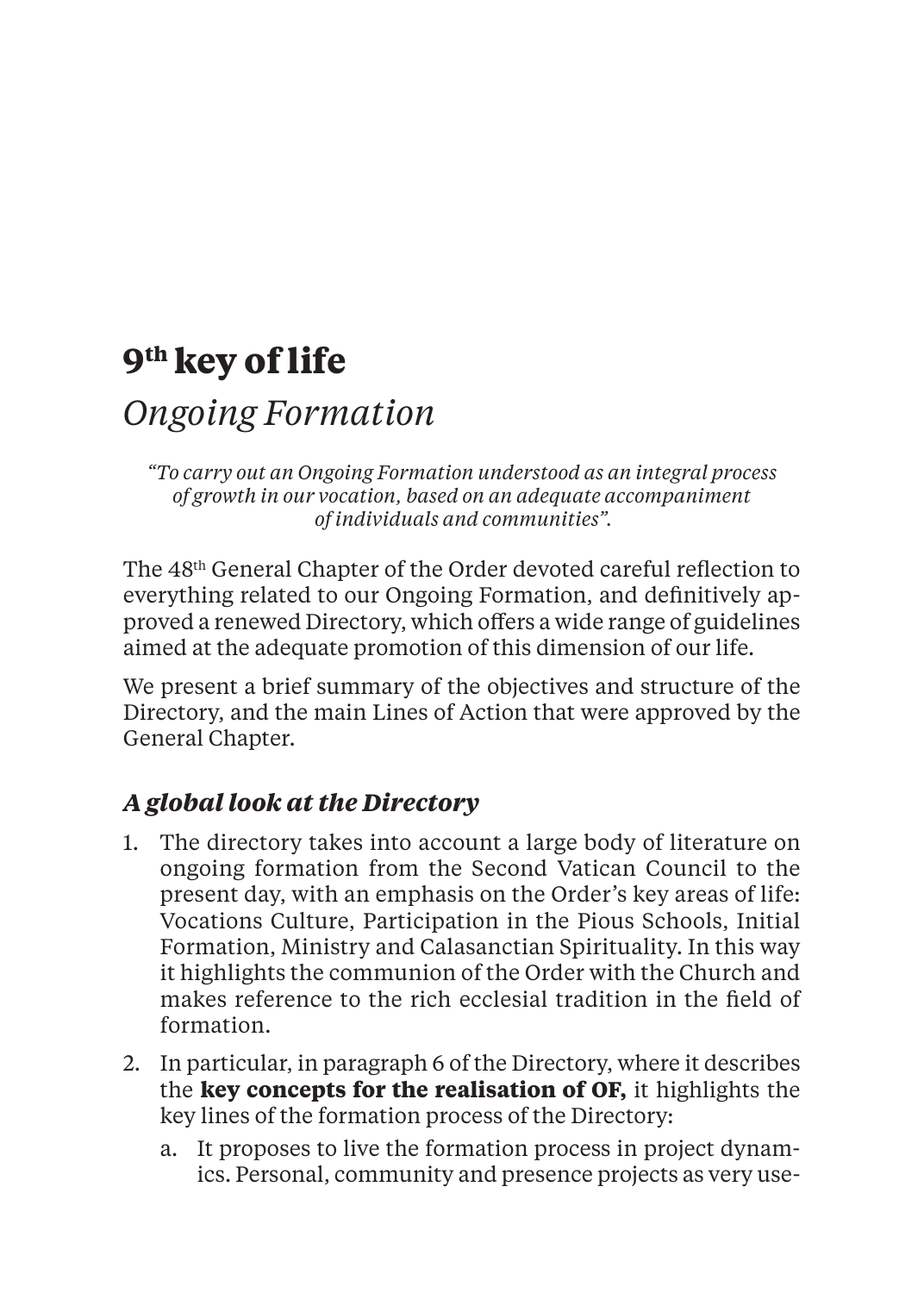ful mediations to live the process of a transformative and integral growth.

- b. b) It understands formation as being connected to the real life of the Order and of the Demarcation to which the religious belongs, as well as to society and the Church.
- c. c) It guarantees the discernment of God's will with the accompaniment of the superior and the community. A discernment that makes it possible to live formation as a continuous process of personal and institutional revitalisation.

### *Purpose of the Directory*

There are several objectives that the Directory wants to achieve:

- 1. To achieve an integral process of growth and fidelity to vocation in all the religious throughout their Piarist life.
- 2. To generate deep transformations in the heart of the religious that make possible authentic change in all areas: personal changes (conversion), changes in the way of living together, changes in the way of living radically the religious consecration and in the generous dedication to the Piarist mission.
- 3. To foster a culture of the Order capable of responding to today's challenges, creating dynamics and structures that continue to make the Piarist charism possible at the service of today's world.
- 4. And to reach the central nucleus of the person, where God performs his creative work and where he calls each one by name to educate and evangelize children and young people.

### *The structure of the Directory*

1. The whole document follows the form the Piarist Formation Model. The idea of a proper formation model was promoted by Pope Francis during the world meeting of formators in 2015 held in Rome; in it he invited each congregation and religious institute to think about the formation processes taking into account their own sources: spirituality and charism; in order to guarantee the identity and belonging of all the members to the respective religious families. This idea of the Pope invited the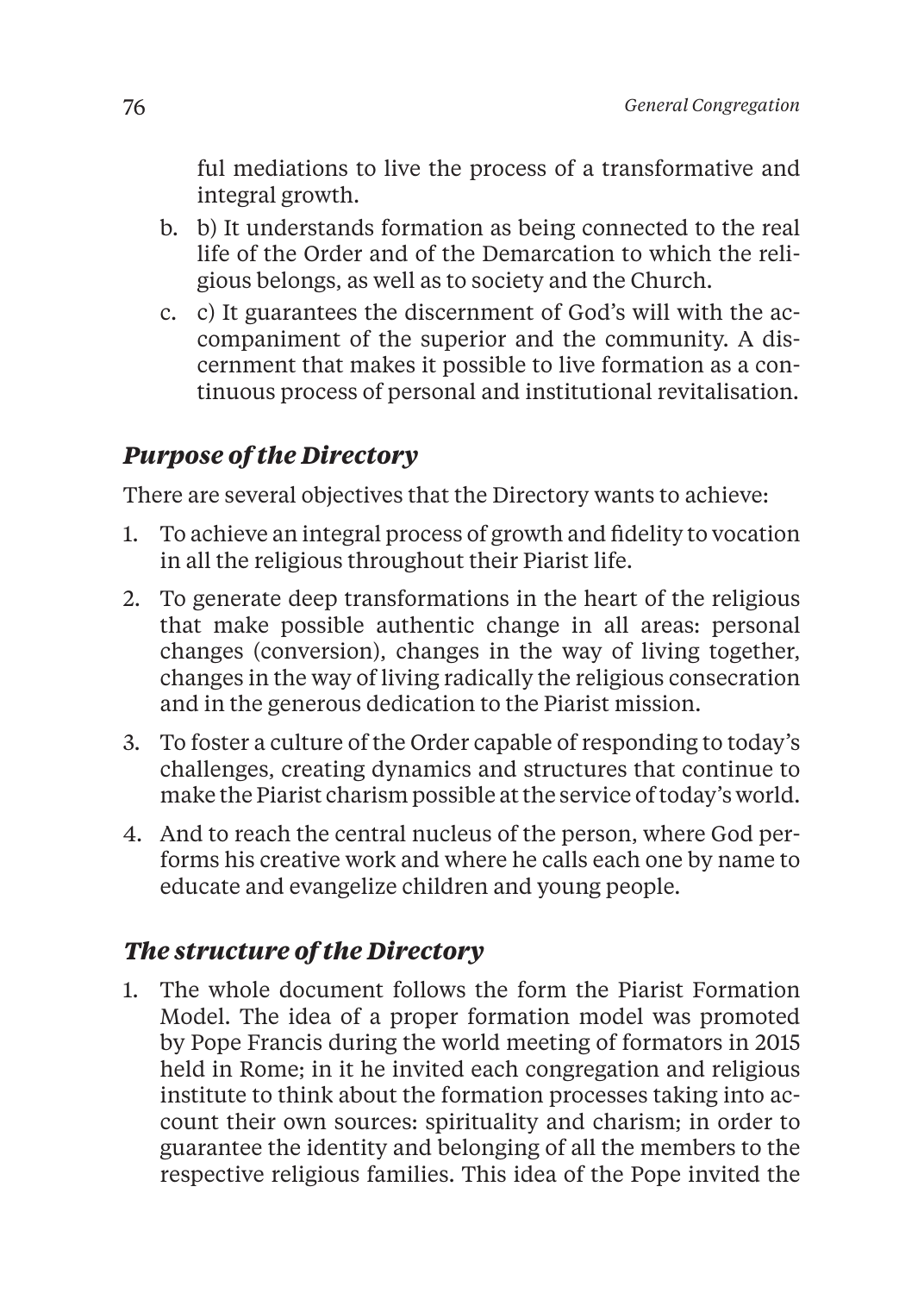elaboration of the Piarist Formation Model for both the Initial Formation and the Ongoing Formation.

- 2. Our OF directory therefore takes into account the structure of what is known in pedagogy as a pedagogical model which, like any model, is based on the **analysis of reality**; reality is read within an **interpretive framework** of the human person and, in our case, also God and the Vocation; **objectives** to be achieved; **pedagogical options** and **evaluation criteria** which show that reality could be addressed and transformed in its challenges.
- 3. The directory considers the current reality of society, the Church, and the Pious School in which the Piarist religious develops and in which he is continuously formed: themes such as interculturality, inculturation, synodality, Church going out ("going forth"), abuses of power, of conscience and sexual abuse, affective maturity, authentic experience of God, etc., put the formation process in context. We can find them throughout the directory in traits that characterise the person of the religious in the different life cycles and special situations through which he passes in the course of his life.
- 4. The directory clearly defines the interpretive frameworks for understanding the person of the religious, his relationship with God and others, and the vocation to which he feels called in numbers 1, 2 and 3, which define and clarify the Piarist Identity and Formation, The Piarist formation process, essential keys for an effective ongoing formation, respectively.
- 5. It clearly defines the objectives (goals) that it wants to achieve in the overall formation process, as well as the objectives for each of the dimensions with which it describes the integral development of the religious. At the same time, it makes clear the pedagogical options of structures, methods, mediations and attitudes that make the formation process possible. All of the above is included in chapter 4 where the common elements of the formation process are made explicit.
- 6. The fruit of the whole formation process is none other than the Piarist religious who is needed to continue building the Pious Schools today and to give his whole life to the Piarist mission.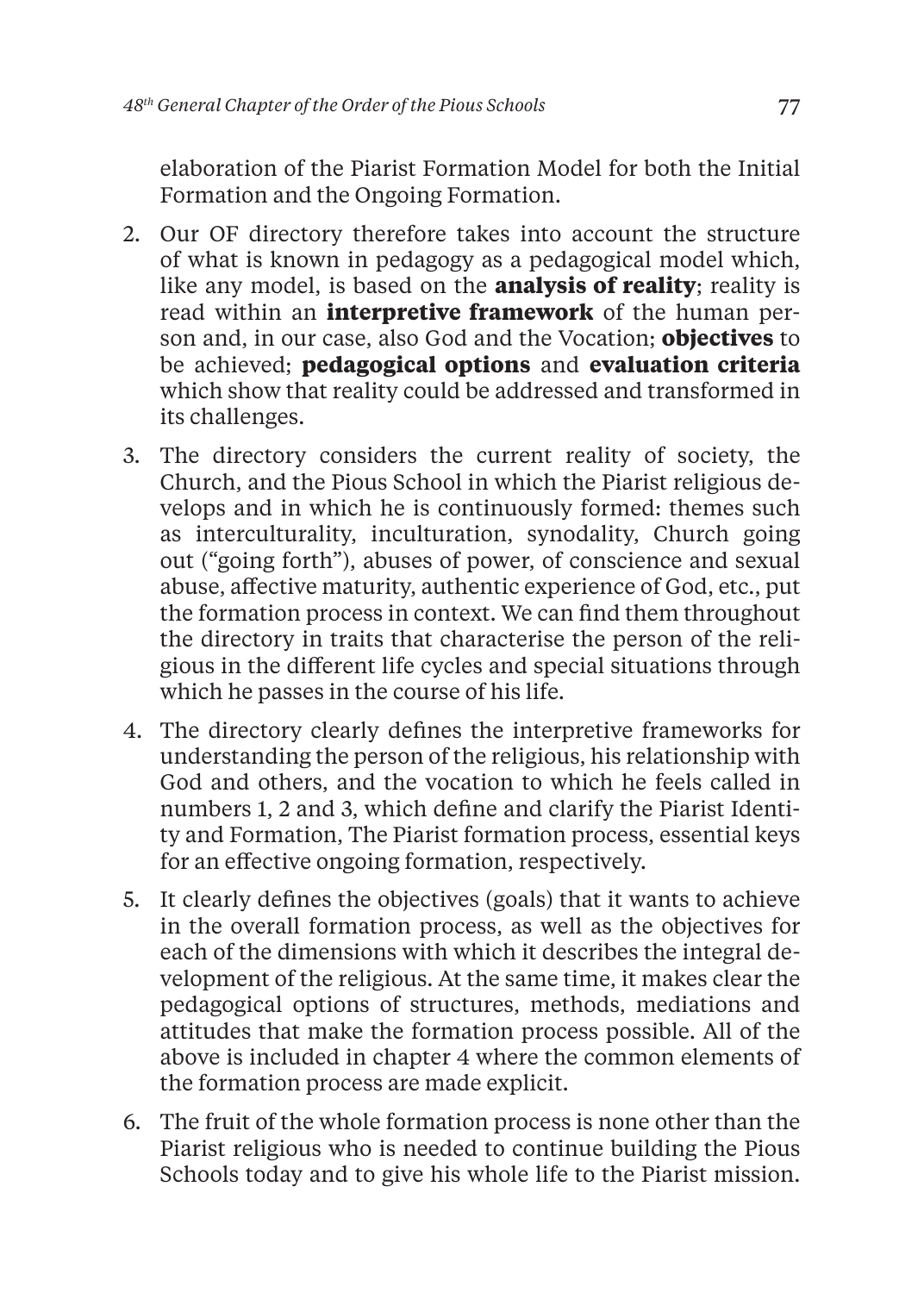In the words of Calasanz, the Piarist we need is a MAN OF AP-OSTOLIC LIFE, VERY POOR, VERY SIMPLE AND HUMBLE. We find these characteristics developed in the different dimensions involved in the formation process in the sections "traits or areas" and "characteristic traits" in numbers 4 and 5 of the directory.

#### *Lines of action*

- 1. To draw up a plan of integral accompaniment for the different life cycles, which consolidates the accompaniment of the young adult Piarists and the older ones, as well as mutual accompaniment in the communities and demarcations. Also the preparation of the changes of stage or cycle through times and spaces dedicated to recycling and discernment.
- 2. To promote intercultural capacities and specializations in studies of all kinds, also the mastery of several languages and the ability to understand and relate to new cultures in this globalized world in which we live.
- 3. To encourage accompaniment to grow in the capacity to summon others and to help them discover the vocation that God gives them.
- 4. To promote the "Pious Schools Going Forth" as a formation topic, which emphasizes the Piarist missionary spirit, in terms of interculturality and inculturation.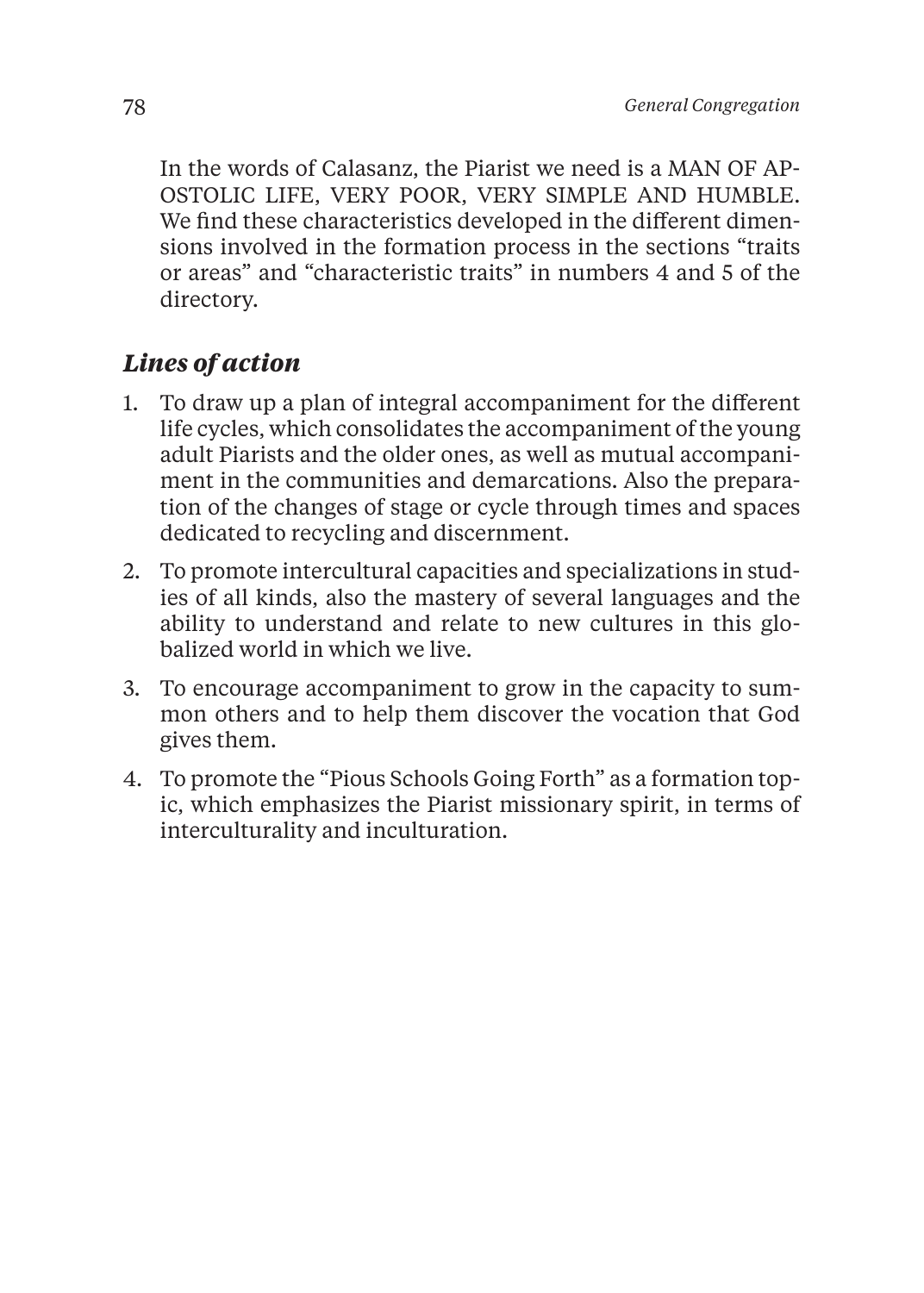## **CORE 4**

*An irreplaceable ministry*

# **10th key of life**

# *The synodal way with young people and the Calasanz Movement*

*"To understand and promote the Calasanz Movement and the path shared with young people as an authentic key of life of the Pious Schools".*

From its beginnings, the Order of Pious Schools sought to give prominence to the pastoral processes of young people. We see it in the congregations created by Blessed Pedro Casani, among other proposals of the beginnings that were continued in the centuries-old Piarist tradition. Closer to our time, Fr General Ángel Ruiz renewed the centrality of young people with his letter: *The Youth, Preferential Option of the Pious Schools*.

In recent years, the Youth Synod and the Calasanz Movement have been experiences that lead to a greater involvement of young people in the Pious Schools. Since the Holy Spirit is the main actor of this new Piarist Pentecost, we see that young people have a great capacity to listen to him. So, together with them, we open ourselves to the action of this Spirit.

### *The synodal way with Young People*

The process experienced throughout the Piarist Synod of Youth, Faith and Vocation Discernment has been decisive for the promo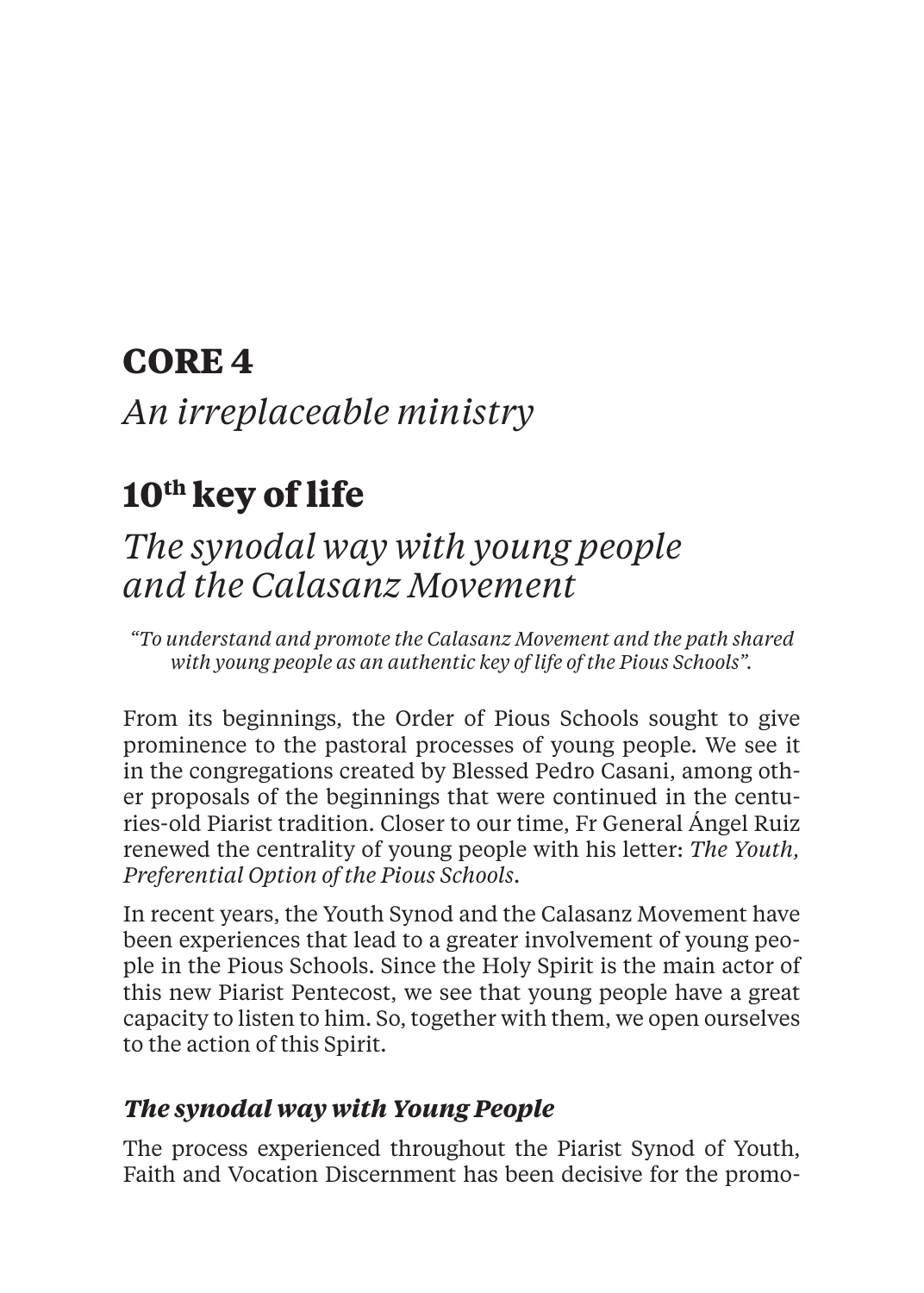tion of a new relationship between the Pious Schools and young people. The conclusion is clear: let us walk together, in a synodal way.

*" The Church as a whole, when choosing through this Synod to concern herself with the young, took a very definite option: she considers this mission a pastoral priority of epoch-making signifi cance, in which to invest time, energy and resources. […] In this Synod we have experienced how co-responsibility lived with young Christians is a source of profound joy for bishops too"25.*

*"Few topics point so accurately to the heart of Piarist life and mission, to the deep meaning of the vocation of all of us who feel Pi*arists. I call you to live a synodal process, to make a journey of reflec*tion, listening, prayer, celebration and decision making that will help us to give answers fuller of the Gospel to the questions that God sows in our hearts and to the searches that are part of our horizon"26.*

- 1. This Piarist synodal process, in communion with the universal Church, unfolded in **four phases:**
	- a. first, local or in the Presences and the Demarcation (from June 2017 to June 2018);
	- b. a second, by continents or circumscriptions (from July 30 to August 2, 2018);
	- c. a third, to welcome the conclusions of the Synodal Assembly (from October 2018 to July 2019) and to make decisions for the Order. This third phase culminated in an Assembly of the Piarist Youth held in Oaxaca (Mexico) in which young people from all the demarcations of the Order were represented and which produced a document with 36 Proposals on eight areas of work $27$ ;
	- d. The fourth phase, in which we find ourselves now, is the phase of the implementation of the Proposals of the Youth Assembly held in Oaxaca. We have titled this phase: "We walk together in Synodality". At the 2022 General Chapter, the results were presented.

<sup>25</sup> Young People, Faith and Vocational Discernment. Final Document. No 119. Synod of Bishops. Vatican City. 2018.

<sup>26</sup> Prot.S.154.2017. Letter by Fr General Pedro Aguado Sch. P.

<sup>27</sup> See Annex to the Document.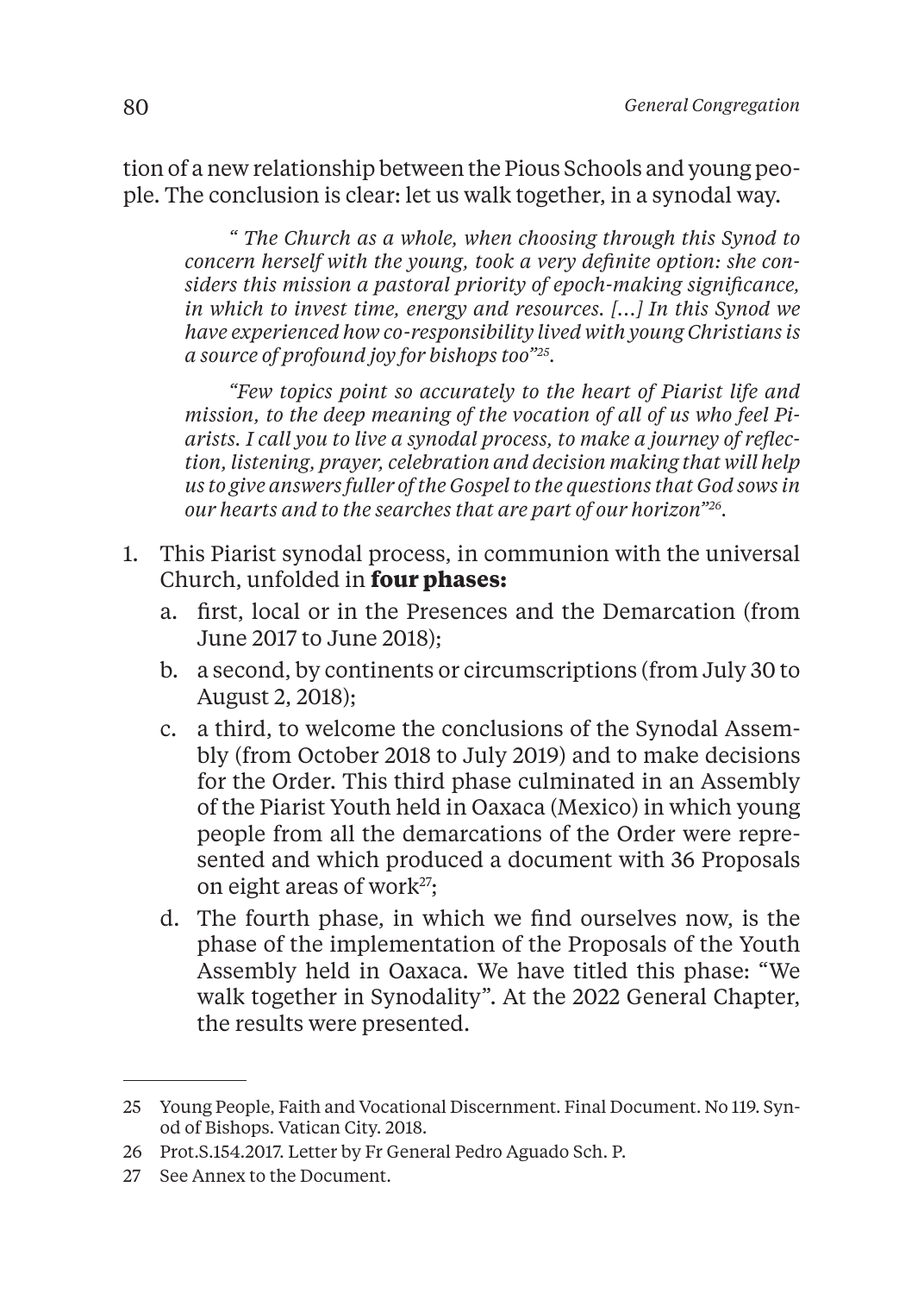- 2. It is good to remember **the three objectives** set out in the Letter of Convocation to the *Piarist Synod* of June 2017 and to set out their challenges:
	- **a. Young people, faith and vocation discernment are at the core of pastoral care.**
		- i. To create stable instruments with continuity over time to work pastoral care with young people. The Calasanz Movement is the privileged path and the means for it.
		- ii. To create platforms for accompaniment and formation of pastoral workers.
		- iii. To improve our structures for welcoming vocations: vocation processes, welcoming communities and qualified companions.

#### **b. The great actor is not the young people; it is the Holy Spirit, and we are going to listen to him with them.**

- i. To reflect in each presence what are the channels and structures so that young people can be present and heard.
- ii. To work in synodal attitude the spirituality of young people.
- iii. To create flexible means adapted to the very different realities of each place in order to continue promoting this attitude of listening together.

#### c. **We enhance the active role of young people and share the search for better ways of evangelization.**

- i. To promote those platforms that favour the accompaniment of young people in their growth in faith and in their Piarist identity.
- ii. To challenge young people to assume life and mission in relation to us: as religious or as lay people who are committed to unite their vocation to that of the Pious Schools.
- iii. To develop their talents by allocating people, economic resources, and time.

### *A privileged pastoral process: the Calasanz Movement*

*"To continue to develop our pastoral care in integral and complete processes, especially promoting the Calasanz Movement".*  $(47<sup>th</sup>$ General Chapter of the Pious Schools).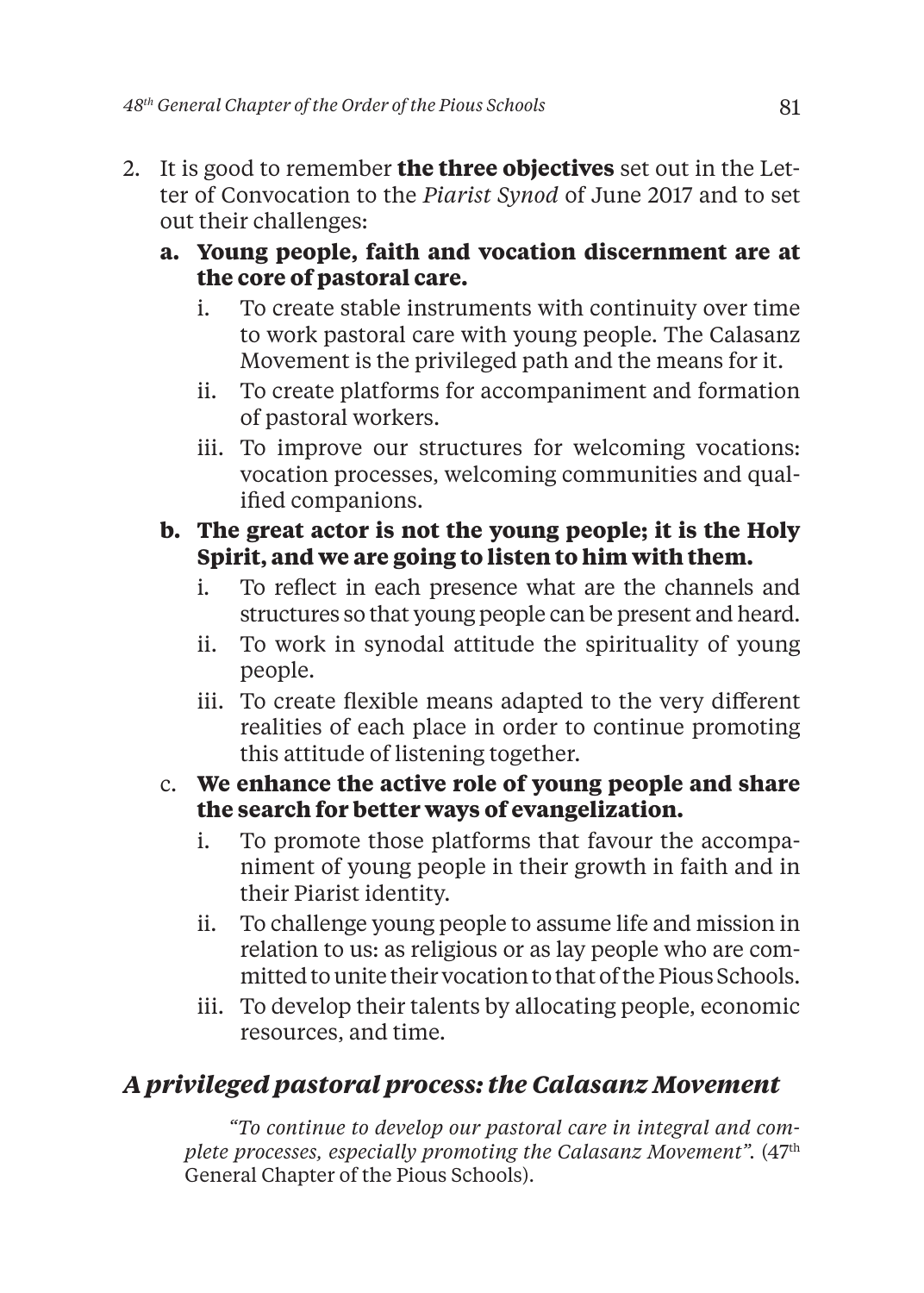Ten years after its creation (May 31, 2012), the Calasanz Movement is accepted and welcomed into the Order as a whole as a fundamental line of our ministry.

The General Team that coordinates it has valued very positively the growth of the Calasanz Movement in the whole of the Order. Most of the Provinces have already initiated Processes of the Calasanz Movement or are working to do so soon. We understand that this good reception expresses the strategic value that each province gives to the pastoral work with a community horizon, especially in terms of calling and vocation, generating the Piarist subject and the Piarist Christian community.

Throughout the previous six-year term, work was carried out on a strategic plan structured in five main areas: development of the Calasanz Movement model; relationships and networks; training of the Educator of the Calasanz Movement; systematization of resources and communication and dissemination. The 48<sup>th</sup> General Chapter of the Order encourages the General Congregation to continue with the path undertaken, with a new strategic plan for the next six years.

### *Lines of action*

- 1. To strengthen the Calasanz Movement in all the demarcations, with a proposal that has its foundation in the spirituality of our Holy Founder and his fidelity to the Church.
	- To guarantee that all the *fundamental elements* expressed in the principles of the Calasanz Movement are fulfilled, adapting them to each cultural reality and to the style of the demarcations.
	- To create *stable structures at the local and demarcational level* and consolidate the *general team that drives it* by ensuring that there is one person from each Circumscription in it.
	- To develop the proposals of young people concerning the Calasanz Movement in the *Assembly of the Piarist Youth.*
	- To take care of the accompaniment and vocation discernment in the progression of the itinerary of the Calasanz Movement in each of the presences.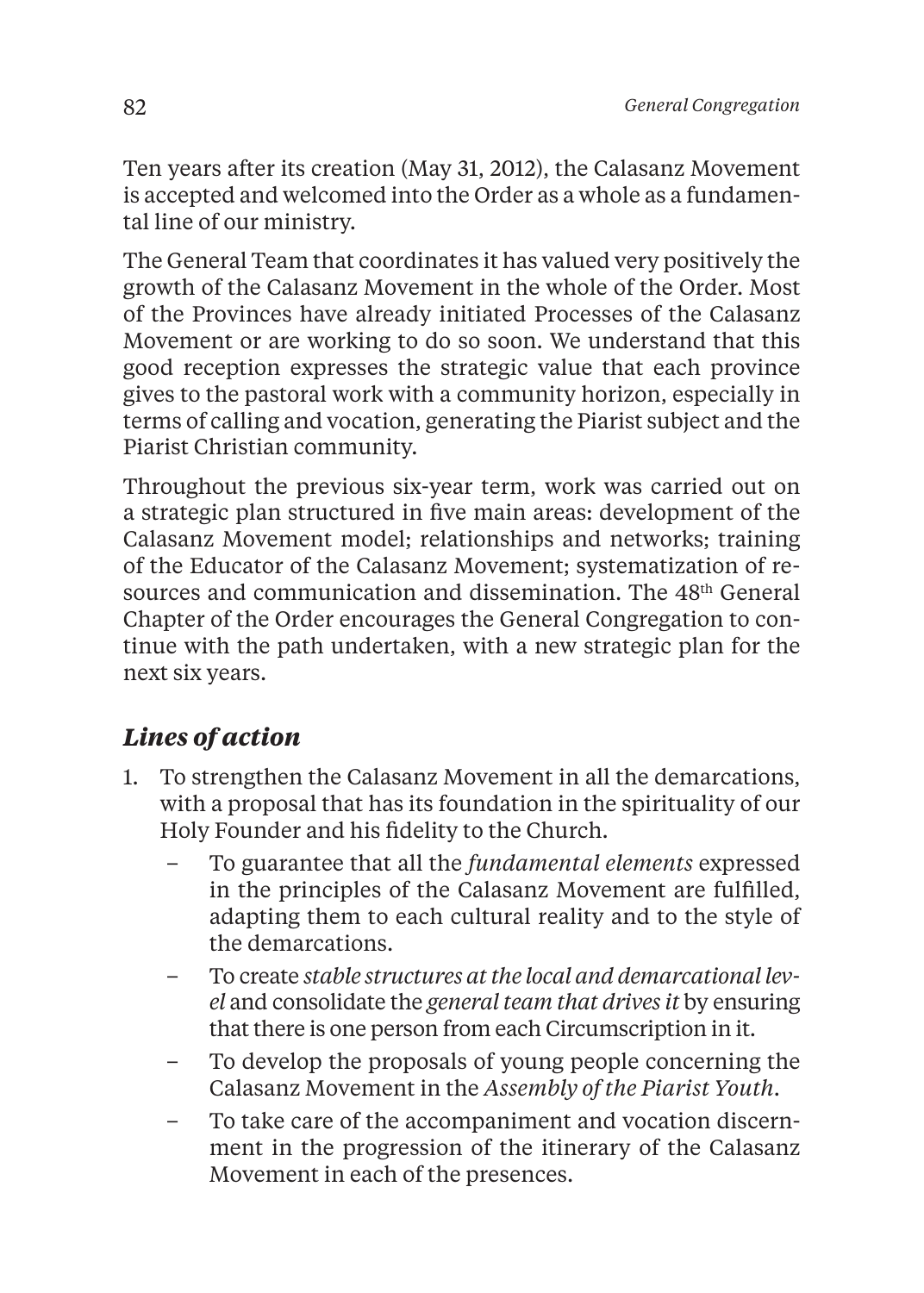- 2. To care for and concretise this new style of relationship and construction of the Church through synodality with young people by means of effective listening and co-responsibility with them in the pastoral process, caring for life, faith and their protagonism.
	- To apply this same co-responsibility with the trainees, offering formation and progressive experiences for training and leadership.
	- To continue to work on equal opportunities between men and women, and train in the comprehensive protection of minors against situations of abuse.
	- To promote the presence model where young people are active participants in the Piarist Christian Community.
	- To promote formation in Christian leadership and youth ministry, especially in the university environment and in the evangelization of culture.
- 3. To continue to open dynamic spaces and activities in the Order of, with and for young people for their human, Christian, vocation and Calasanctian growth through a solid accompaniment.
	- To develop new ways of proclaiming the Gospel based on one's own talents and abilities.
	- To strengthen the encounter of young people with Jesus present in the most needy and other significant experiences.
	- To advance in a proposal of integral formation in relation to life, love, affectivity, and sexuality.
	- To continue working on building a new integral ecological awareness and strengthen volunteering.
	- To encourage the Piarist religious to be with the young people, sharing with them and accompanying them in the communities.
- 4. To consolidate the relations and networks of the Calasanz Movement and improve the communication and dissemination of experiences and resources in the official languages of the Order.
	- To connect the *Piarist Fraternity with the Calasanz Movement* as two realities that complement and enrich each other.
	- To consolidate the *operation by circumscriptions* by programming joint actions.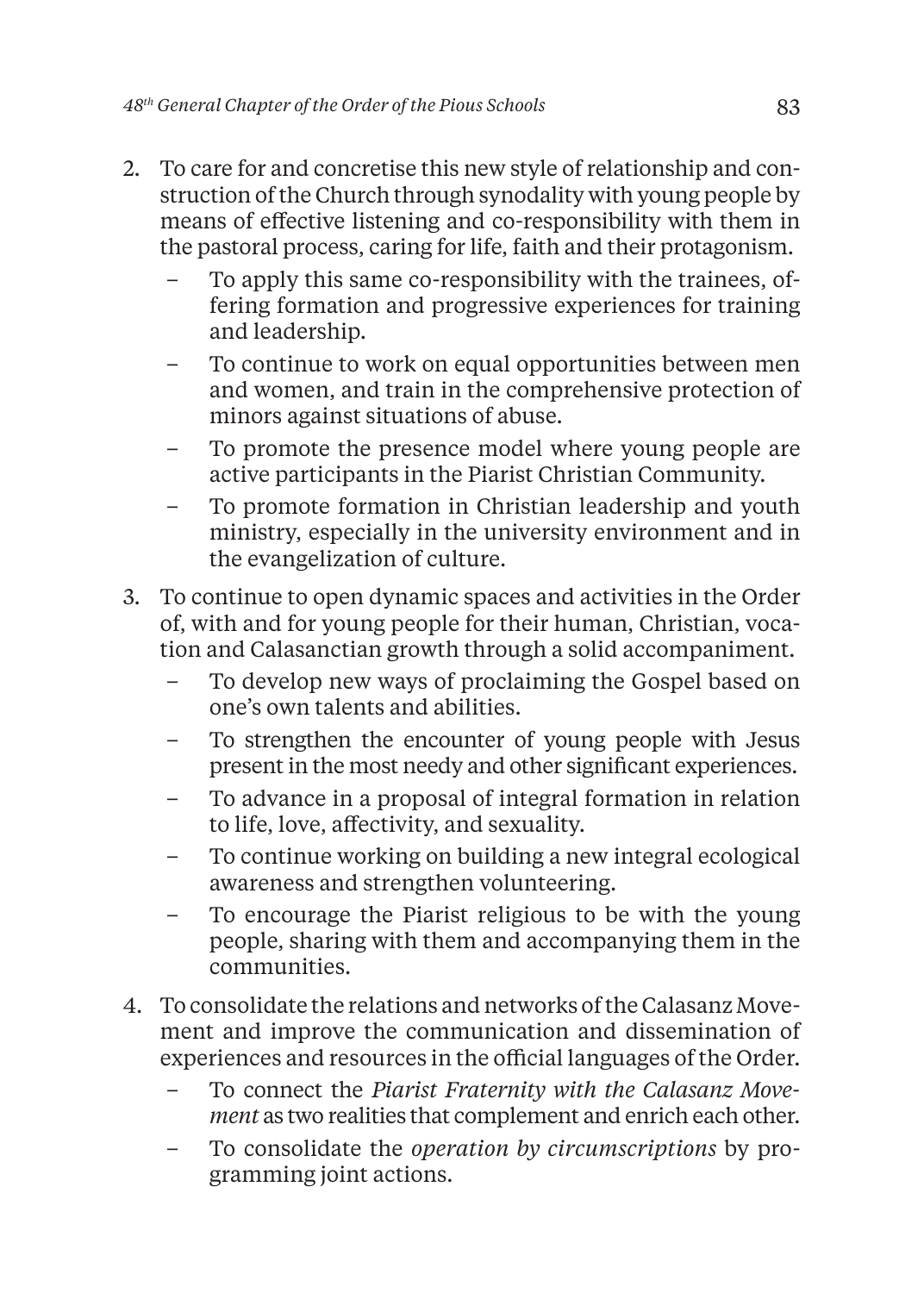- To share our experience and enrich ourselves with that of *other realities of youth, social and ecclesial pastoral care* beyond the Pious Schools.
- To connect the Calasanz Movement with the *"Youth Ministry Network (RPJ)".*
- 5. To develop resources for the Calasanz Movement and to grow in the training of educators.
	- To strengthen strategically and with an experiential pedagogy: personal and community prayer, celebrations of faith, the social dimension, and the vocation dimension.
	- To implement the Training Plan for Educators of the Calasanz Movement in each presence structuring the follow-up of the same.
	- To involve and prepare young religious in the Calasanz Movement as authentic pastors.
	- To ensure qualified work teams in mutual cooperation and co-responsibility.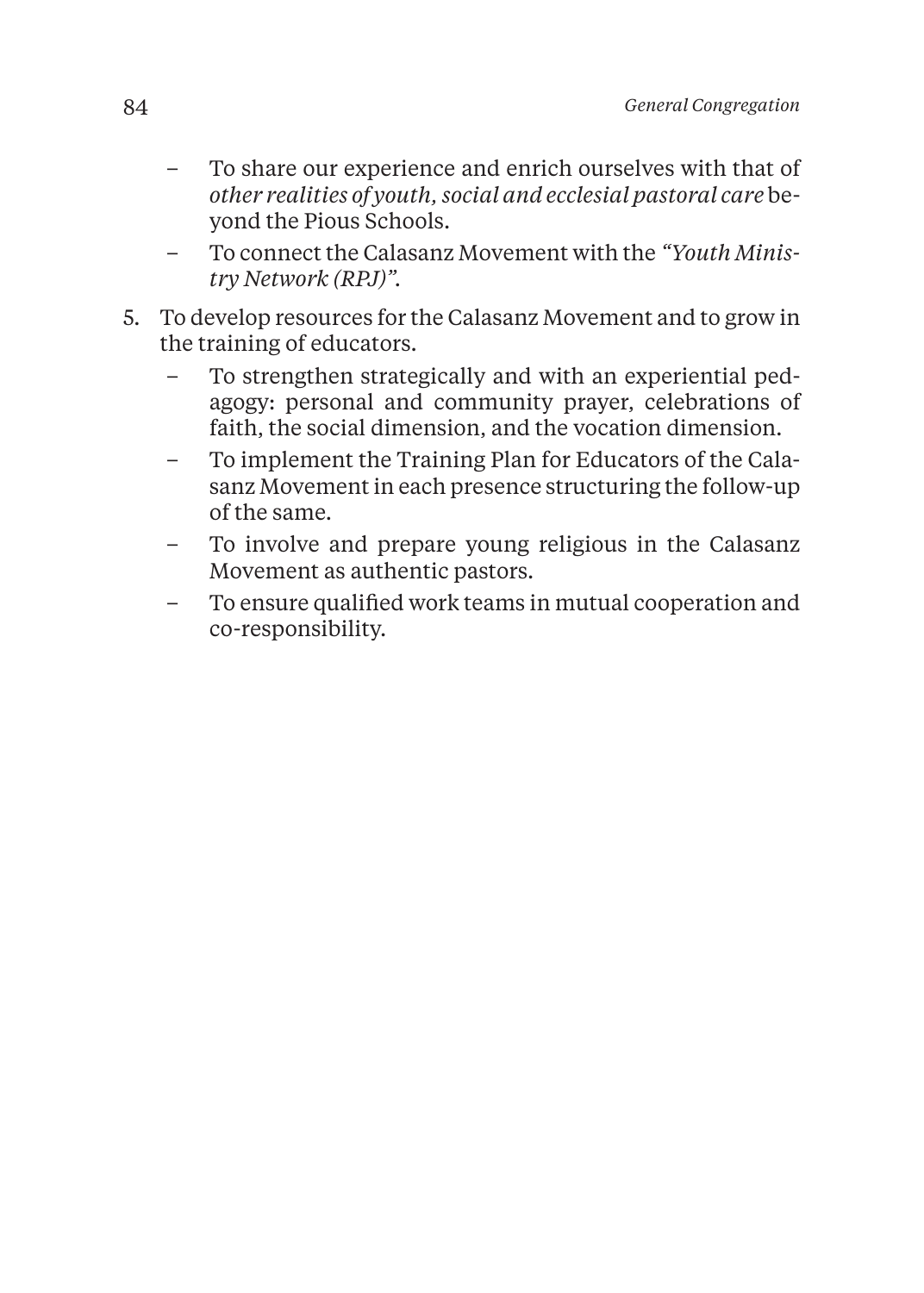# **11th key of life**

### *Identity of the Piarist ministry in the various platforms*

*"To signifi cantly develop the Calasanctian Identity of all our Mission platforms, following the principle of Educate, Proclaim, Transform".*

#### *The popular school*

- 1. Saint Joseph Calasanz conceived the Pious Schools as a **school institution** where pupils received an integral formation in piety and letters with a specific curriculum, which included activities such as catechesis, oratory, continuous prayer, confraternities and brotherhoods, walks in the countryside and the custom of accompanying the children home. He designed a **model of a full-time school** that aimed to form active citizens, committed Christians and competent professionals.
- 2. The **popular school** has been the fundamental means of the Piarist apostolate which has never been renounced, unless compelled by force majeure, as has happened at times in our history. From the beginnings of the Order, the Piarist mission was also exercised in **boarding schools** such as the "Colegio Nazareno" in Rome and in **churches** open to the community. With the passage of time, the mission was also opened to **parishes** and **centres of evangelisation** with a preferential option for the education of children, especially the poor.
- 3. In fidelity to tradition, the Piarist mission is carried out preferentially in the popular school in countries where social and legal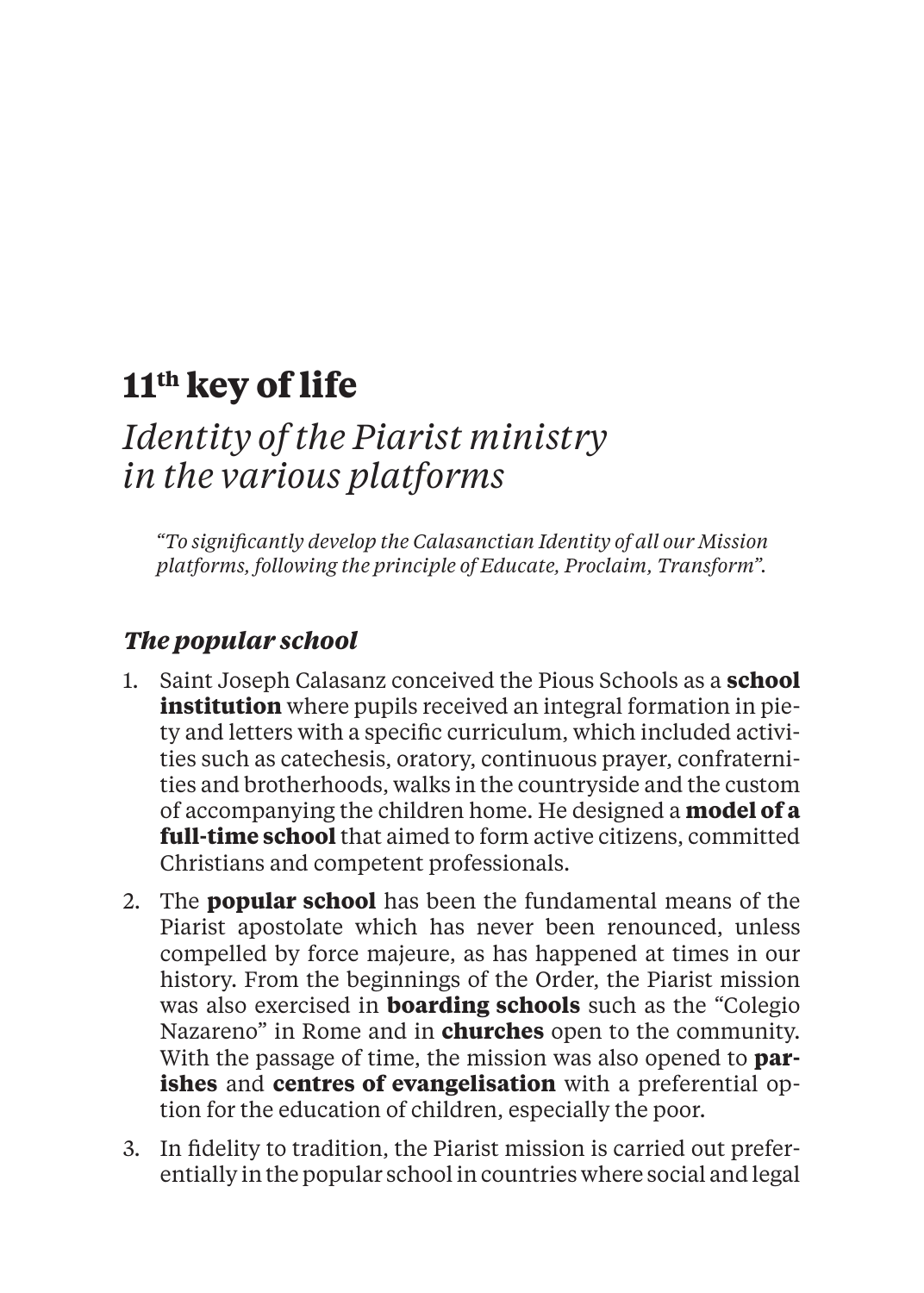conditions make it possible. In places where it has been impossible to open schools, the Piarist ministry has been kept alive in areas linked to **evangelisation, catechesis** and **non-formal education** among children and young people.

### *Plurality of mission platforms*

- 1. Although from our origins there have been different ways of carrying out our ministry, in more recent times and, above all, after the Second Vatican Council, the Pious Schools also recognize as their own other mission platforms other than the school such as parishes, missions, extracurricular activities and the **"parallel school";** that is, all the current dynamisms that contribute in a non-formal way to the education of youth. With this new perspective of renewal, a boost was given to the Piarist mission by opening new non-scholastic works among the poorest: homes, parishes, rehabilitation centres, missions, homework schools…
- 2. In the document "Evangelising by educating in a Calasanctian style", **non-scholastic** mission platforms are defined as: *"non-academic activity or institution that, whether or not depending on a school, is assumed by a Piarist community (local, demarcational or general) and always seeks, with educational and Calasanctian overtones, the proclamation of the Kingdom, improving the present world, making it more free, humane and just. These non-scholastic works arise as a response to the new challenges, urgencies and fundamentally non-formal educational needs that emerge in these times and make present the Cala*sanctian charism, keeping it up to date, with creative fidelity"<sup>28</sup>.
- 3. The Pious Schools recognise as Piarist works boarding schools, residences and homes, non-formal education programmes, parishes and churches with public worship, adult education, voluntary work and foundations. Any activity that promotes youth, parent and alumni associations is also very Piarist. Ex-

<sup>28</sup> General Congregation: "El Ministerio escolapio: evangelizar educando con estilo calasancio", in *Misión Compartida en las Escuelas Pías*. Publicaciones ICCE. Colección "CUADERNOS" n.23, Paragraph 42. Madrid 1999.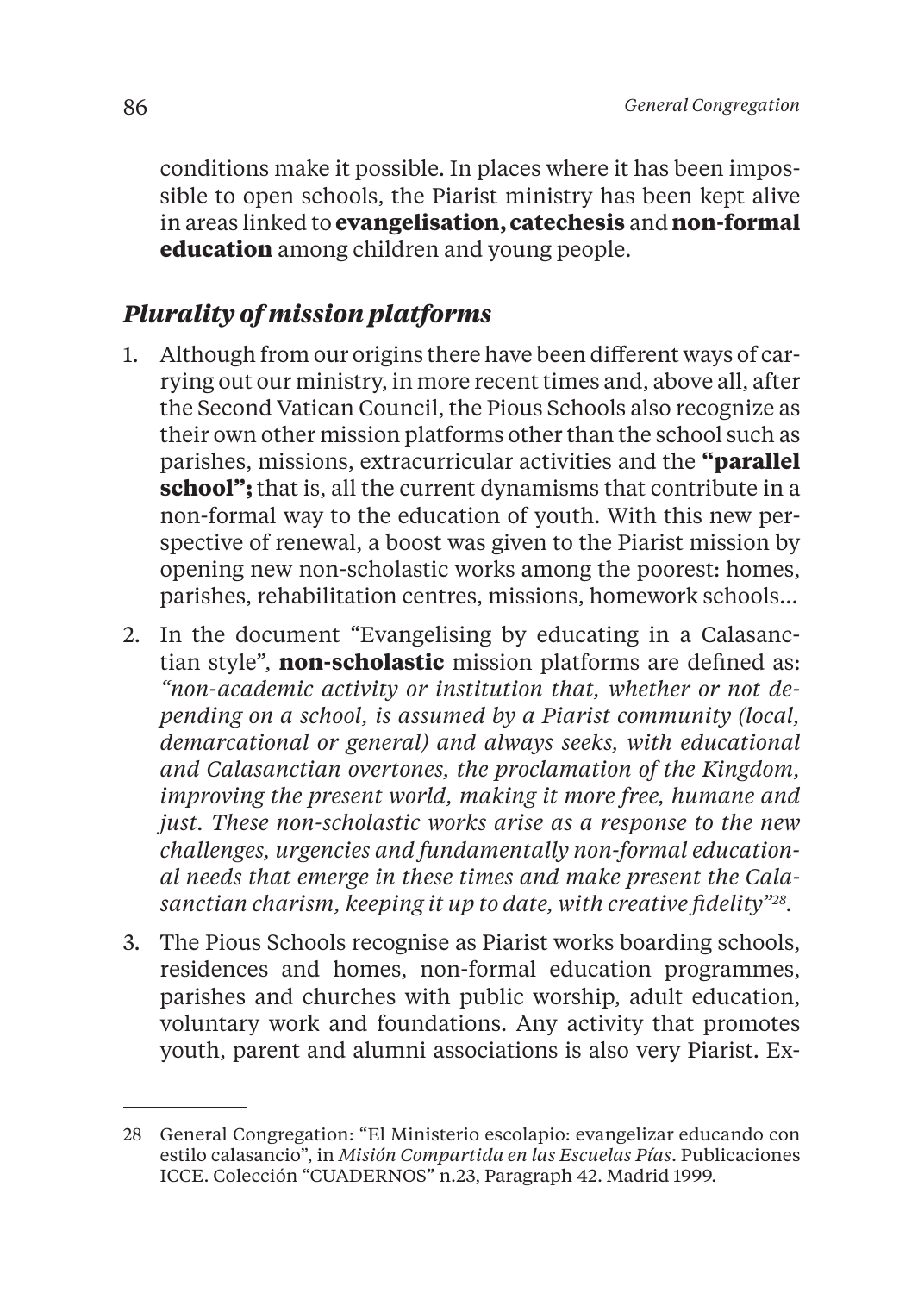tracurricular and leisure activities are a perfect complement to school education.

- 4. These various works are not only legitimately considered Piarist, but they are well placed within what we call "non-formal education", since they *"make present the Calasanctian charism keeping it up to date, with creative fidelity*<sup>229</sup>. The non-formal modality is as important as formal education in the development of the individuals, since it often complements what the school is slow or never manages to incorporate into its programmes and which is essential in a Piarist educational project.
- 5. In summary, the Pious Schools recognize the following **mission platforms:**
	- **a. The school:** the first and genuine Piarist work that educates in an integral and integrating way, offering students qualifications that help them to access work or higher education. Nowadays, the popular and integral school promotes values in line with its identity and seeks collaboration with other educational entities (family, parish, surrounding entities, leisure time, etc.).
	- **b. Higher education.** Historically, our institutional presence in higher education has not been so strong, but it is an important field for the Order. These institutions are becoming more numerous in the Pious Schools, and we believe that we must make a commitment to continue to grow in this field.
	- **c. The parish or church with public worship:** They are highly appropriate spaces for the development of the Christian community where the emphasis is placed on liturgy, evangelisation processes, pastoral care and social action. In addition, Calasanctian spirituality should be promoted in all areas of pastoral care and the development of educational programmes. The "Network of Piarist Parishes" is a good instrument to promote the Calasanctian identity.
	- **d. The non-formal education centre:** It is a community space for the development of different non-formal educa-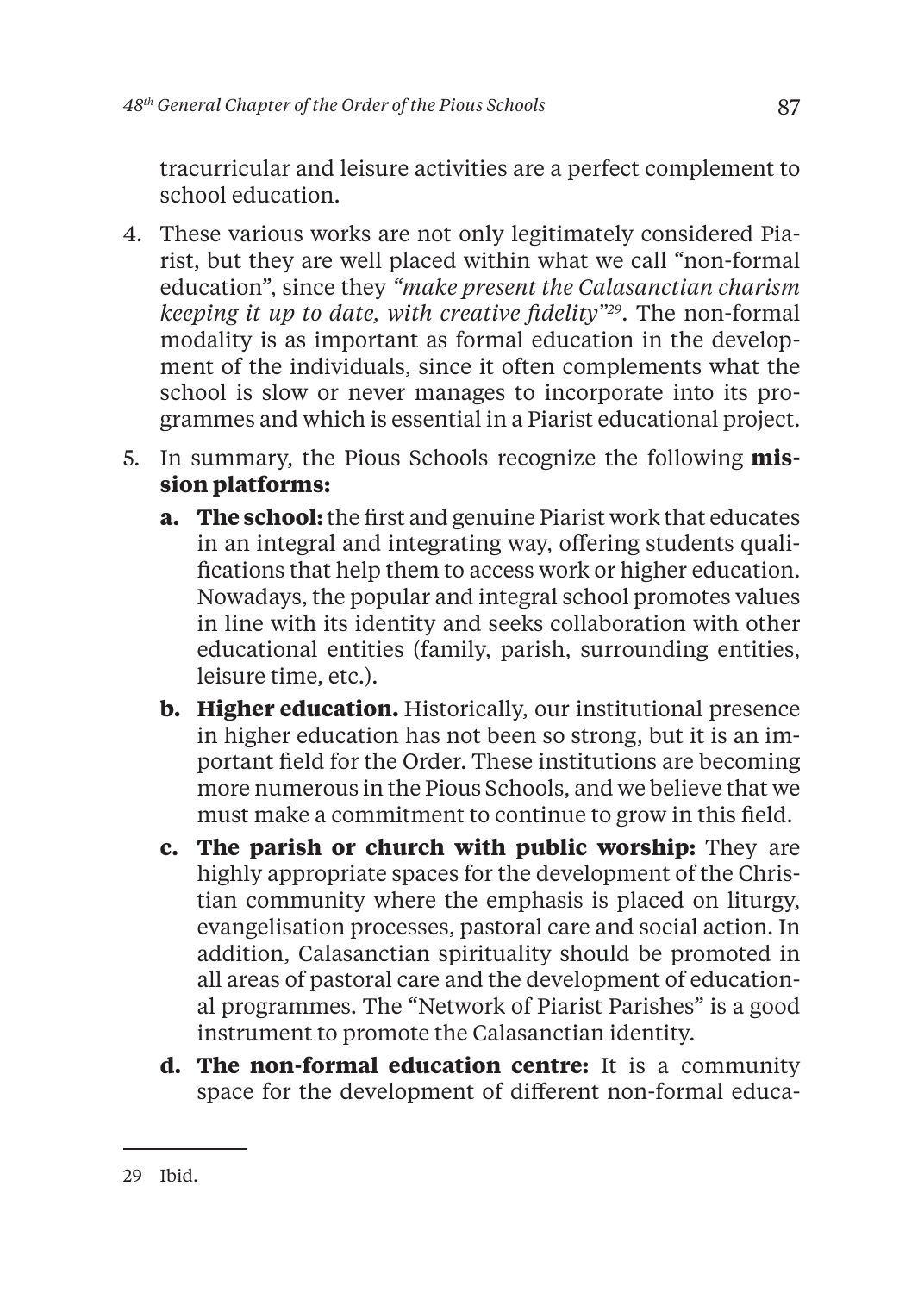tion programmes. It emphasises the relational aspects of education and is organised according to the educational needs and opportunities of the context. It can be an autonomous centre with its own organisation, or be linked to a school or a parish. In general, it is more flexible than the school, adapting to the specific needs of each place. In the Pious Schools, there are cultural centres, hostels, social centres, farm schools and group centres (or "casas de convivencia"). All of these contribute to the integral development of young people alongside the work of the school.

- **e. Homes, residences and boarding schools:** Educational spaces where residents are accompanied in their developmental process, living - most of them - on a full-time boarding basis. The beneficiaries are children and young people at risk of social exclusion or who have difficulty accessing education.
- 6. All these platforms have in common the commitment to educate in an integral way in Piety and Letters. Each of them contributes to the Piarist project in its own style and organization. It is important that the Presence Team works with a shared vision to gain in Piarist identity and give continuity to the projects.
- 7. The religious community, the Fraternity and all those who live the Piarist charism - the Piarist Christian community - are the guarantors of giving life to all the proposals of mission that exist in the presence. In some presences of the Order, the ITAKA-Escolapios network is a good tool that promotes the Piarist mission in the various platforms and promotes the Shared Mission between Order and Fraternity.

### *Identity elements in all our mission platforms*

1. In each of the platforms, any **educational program** that contributes to the integral development of the student can be implemented according to the profile of competences that is defined in the educational project. We point out some programs of special relevance in the current dynamics of the Pious Schools: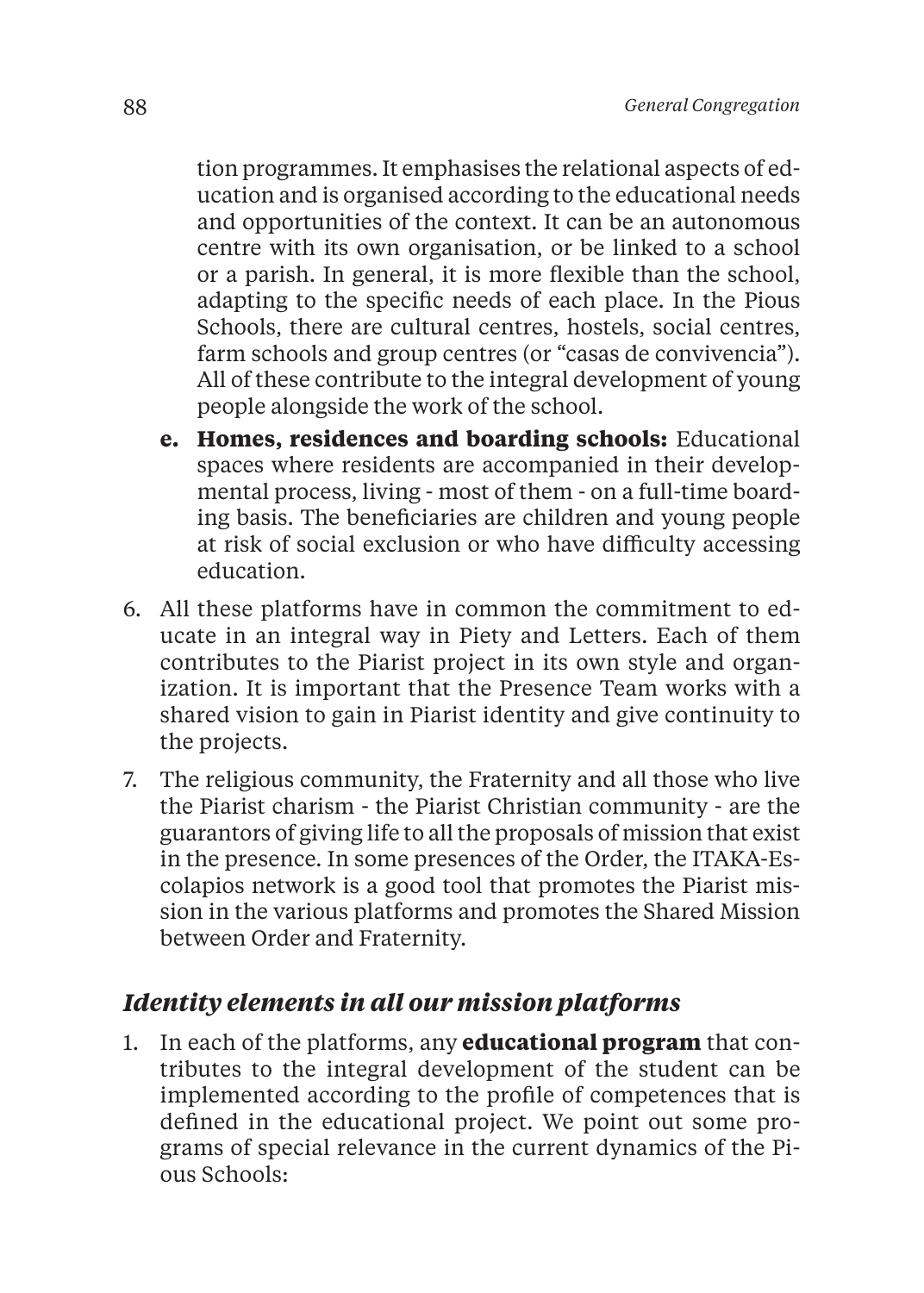- a. Calasanz Movement (child and youth pastoral processes).
- b. Training of educators.
- c. Associations of students, alumni, and families.
- d. Free time activities.
- e. School tutoring.
- f. Sports activities.
- g. Continuous Prayer.
- h. Volunteering.
- i. Family education.
- j. Catechesis.
- k. Cultural and artistic activities.
- l. Other…
- 2. Each of the Piarist mission platforms must incorporate into its educational project the "Ten elements of Calasanctian quality" approved in the 46th General Chapter (2009) that have their adaptation and development in more specific documents intended for schools, parishes, homes and task rooms. These ten elements are:
	- Centrality of children and young people.
	- Option for the poor.
	- Shared mission.
	- Sense of belonging to the Church.
	- Involvement of the family.
	- Proclamation of the Gospel.
	- Educational and pastoral quality.
	- Accompaniment.
	- Training of educators.
	- Reform of society.

In addition, we point out other indicators that seem relevant to us:

- With integral **educational** processes from childhood to adulthood.
- Build **Piarist Christian community** and promote **ministries.**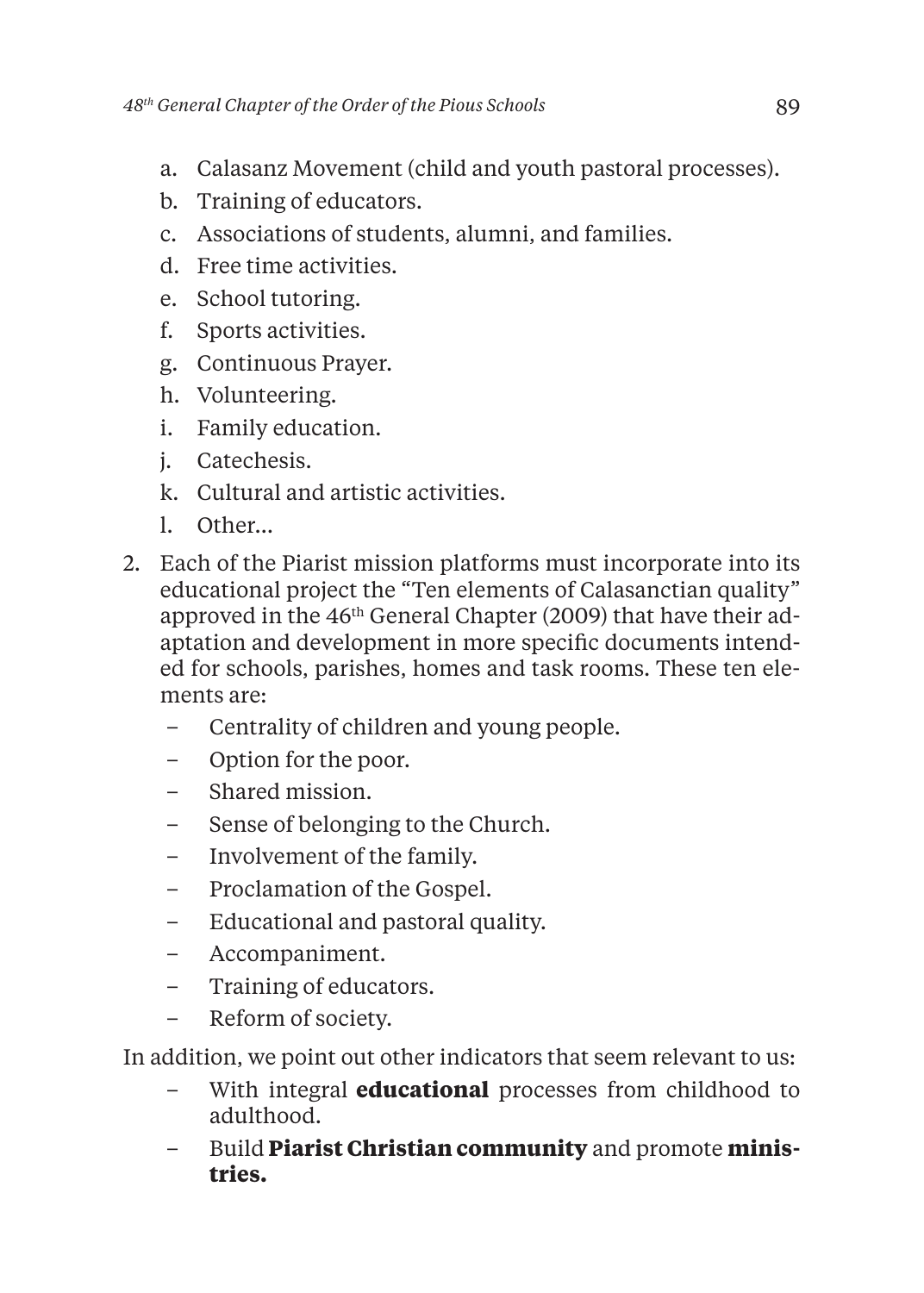- With a well-defi ned **educational and pastoral project.**
- Institutionally **assumed** by the Pious Schools.
- Linking **to external networks.**
- **Open and in relation to** the nearby community.
- Integration between **faith and culture.**
- Fostering of the **vocation** aspect.
- 3. Provincial Congregations, through their work teams, must consider the importance of the various mission platforms, guaranteeing their Piarist identity, seeking the educational and pastoral quality of the projects and putting them in connection with each other and with the teams of the Order.
- 4. The General Congregation will accompany the proper functioning and Piarist identity of all mission platforms.

### *The commitment to innovation with piarist identity. Criteria and characteristics*

- 1. Innovation is part of our essence.
	- a. The Order of the Pious Schools was born 400 years ago as a consequence of the brilliant intuition of Joseph Calasanz inspired by the Spirit of God. His response to the reality of poor children was the foundation of a religious institute specialised in education. It was an innovation, both in its objectives and in the means used. To direct the priestly vocation to the "vile and despicable office" of the education of poor children was such a daring proposal that only with humility and perseverance could he realise it.
	- b. From the very beginning, Calasanz realised that in order to fulfil the educational mission effectively, it was necessary to apply the best existing methods. To this end, he ensured that the Piarists learned them from the wisest and most experienced of the time. Since then, many Piarists came up with innovative, useful and simple methods for the students to acquire the necessary skills to continue with higher studies or to be employed in some worthy work.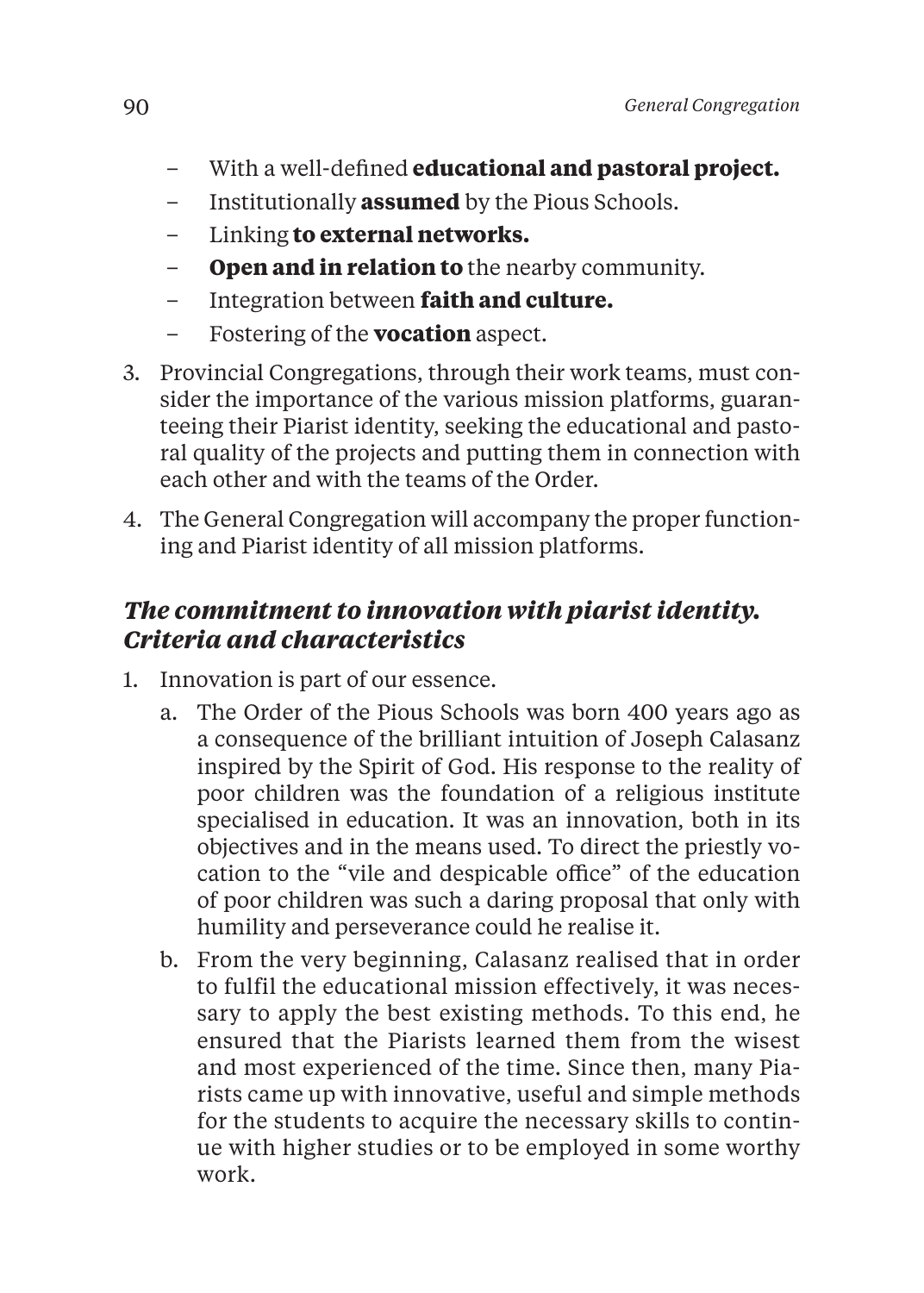- c. On the other hand, the Order's own dedication to the education of children and young people has meant that, over the last 400 years, it has had the responsibility of being permanently inserted in the world and culture of young people and, therefore, of responding to their educational challenges and needs by means of a continuous updating of approaches, methods, equipment, qualifications, etc.
- d. In the world of education, those who do not innovate remain outdated. On the other hand, the transmission of culturally relevant knowledge at all times requires the design of permanent innovation processes that enable not only to access an inherited cultural heritage but also to create knowledge.
- 2. An innovation that puts the boy, the girl, the young person at the centre.
	- a. It starts from the reality of the students.
	- b. It is linked to the social and human environment to generate authentic learning communities.
	- c. It embraces the diversity of children from all points of view and turns it into a learning opportunity.
	- d. It aims to develop the necessary skills for life.
	- e. It promotes knowledge of thinking and learning processes in order to learn to think and learn.
	- f. It proposes an evaluation model integrated into the training process itself as an element of reflection and growth.
	- g. It generates subjectivity and identity.
- 3. An innovation with Piarist intentionality realizes.
	- a. The "competence profile of the student" and the educational purposes of the centre.
	- b. It integrates spirituality and culture, Piety and Letters (integral education) overcoming merely technical and functional approaches.
	- c. It transforms culture and society through the generation of ideas, places, signs, experiences and alternative narratives.
- 4. An accessible and inclusive innovation.
	- a. With useful and simple methods.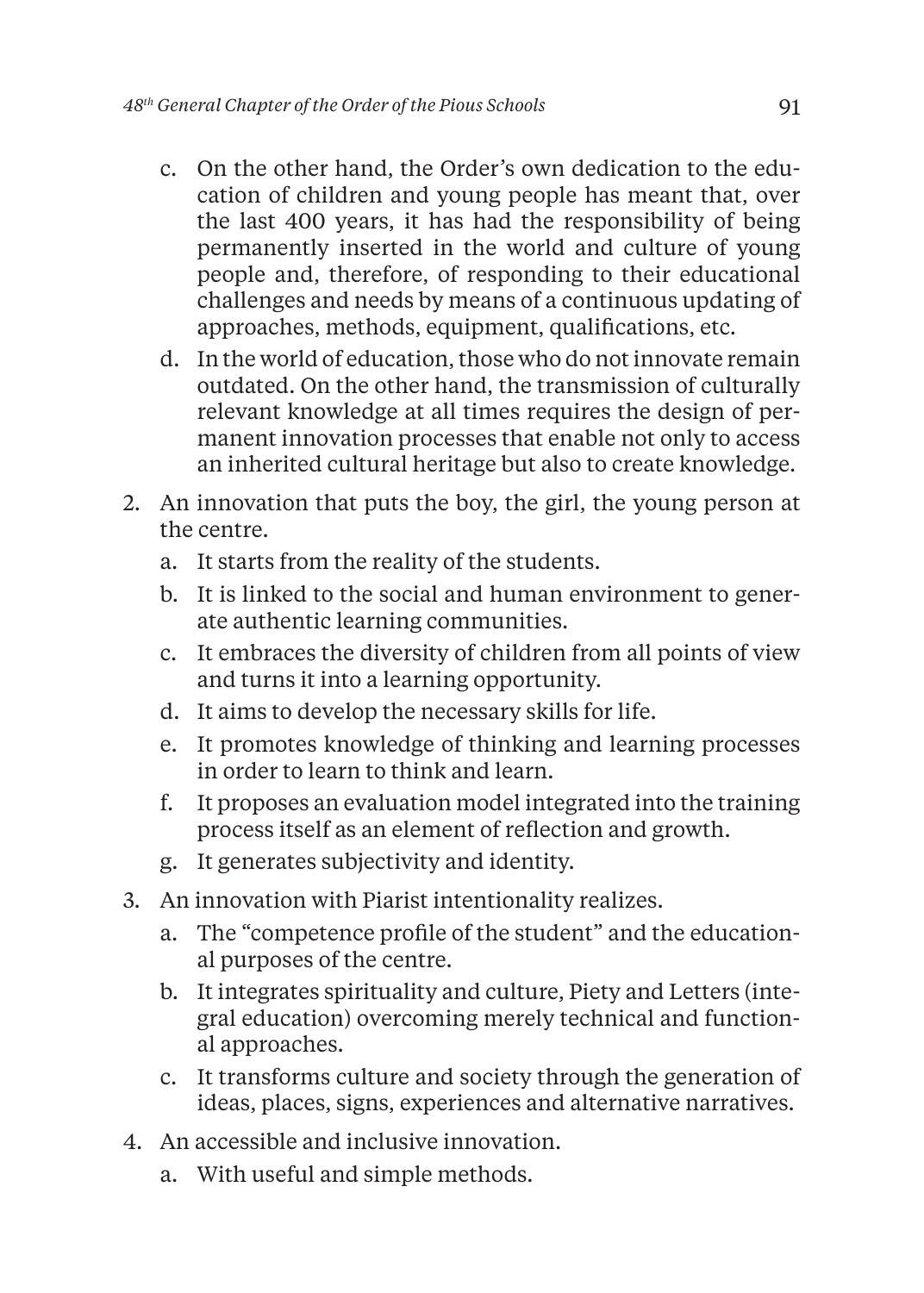- b. Accessible to all families.
- c. Generator of social, cultural, economic, political, religious inclusion.
- d. That adequately serves people with different abilities.
- 5. A sustainable, systematic, institutionalized, non-at-random innovation.
	- a. It starts from the reflection on the practice itself.
	- b. It considers the discoveries of the sciences.
	- c. Integrated into management processes in continuous improvement cycles.
- 6. A collegial innovation, not individualistic.
	- a. It starts from diagnoses, reflections, and shared proposals.
	- b. It encourages the sharing of good practices and peer review and support.
	- c. Facilitates training and updating.
	- d. Generates pedagogical style and educational community.
	- e. It calls for shared mission.

### *Lines of action*

- 1. To advance in the processes of Calasanctian identity of all our mission platforms.
	- To promote *pedagogical refl ection* in a Calasanctian vein among all our educators.
	- To facilitate the *Calasanctian formation* of educators and foster mission experiences with them.
	- To continue to promote *educational and curricular innovation* in the Piarist line.
	- To propose fl exible *learning and training* platforms, and pedagogies that encourage and accompany educators and students.
	- To study what the *current signifi cance of the Calasanctian school* is in the various contexts of the mission in connection with our tradition and current challenges.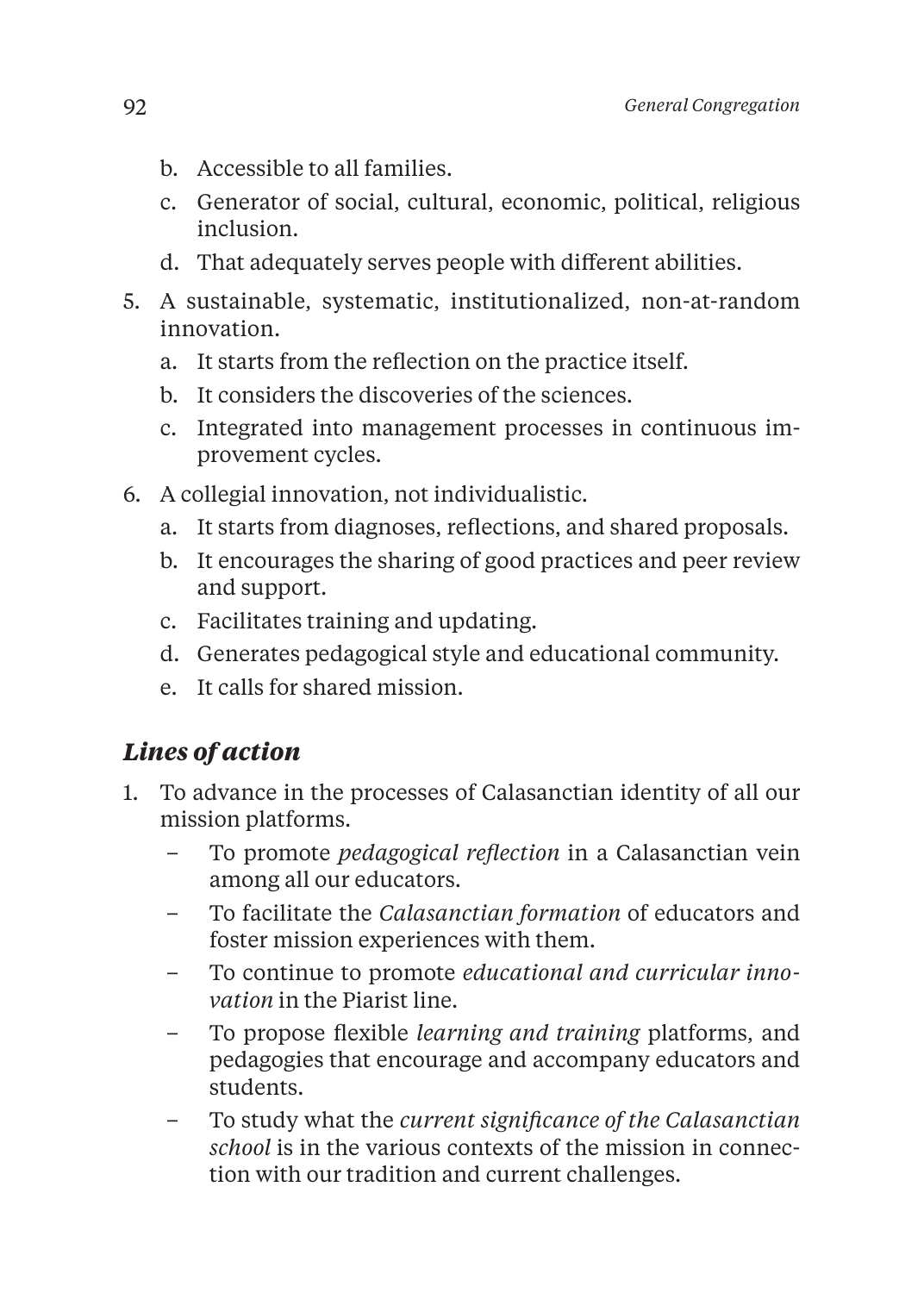- To integrate all mission platforms into the dynamics of the presence model.
- To work from a consensual model of the *profi le of the Piarist student* that especially affects the profile of the educator.
- 2. To enhance the evangelizing dimension of our educational project.
	- To strengthen the *Piarist Christian Community* in our presences as the subject of the mission and nucleus that guarantees the Piarist identity.
	- To deepen the curricular contents from the perspective of Christian humanism and offer concrete proposals *(Piety and Letters).*
	- To continue to promote *continuous prayer.*
	- To promote the creation of an *on-line Pastoral platform* of the Youth Ministry Network (RPJ).
- 3. To embed ourselves in the dynamics of the Global Compact for Education.
	- To promote content and experiences that develop the axes proposed by Pope Francis in the context of the *Global Compact for Education* for the reform of society.
	- To promote a greater relationship and collaboration with *families and alumni* in all our educational platforms.
	- To advance in the implementation of the model of a *"fulltime school"* where there is a clear relationship between formal, non-formal and informal education.
	- *To work in a network* with other educational and social institutions in the environment in shared projects.
	- To develop *intercultural education.*
	- To actively participate in *institutions and forums* dedicated to education, children and youth.
- 4. To put children at the center of the entire educational process.
	- To continue to drive our *dedication to the poor* on all platforms of our ministry.
	- To ensure that all necessary protocols e.g. health and safety, protection of minors, etc. - are in place in our educational works.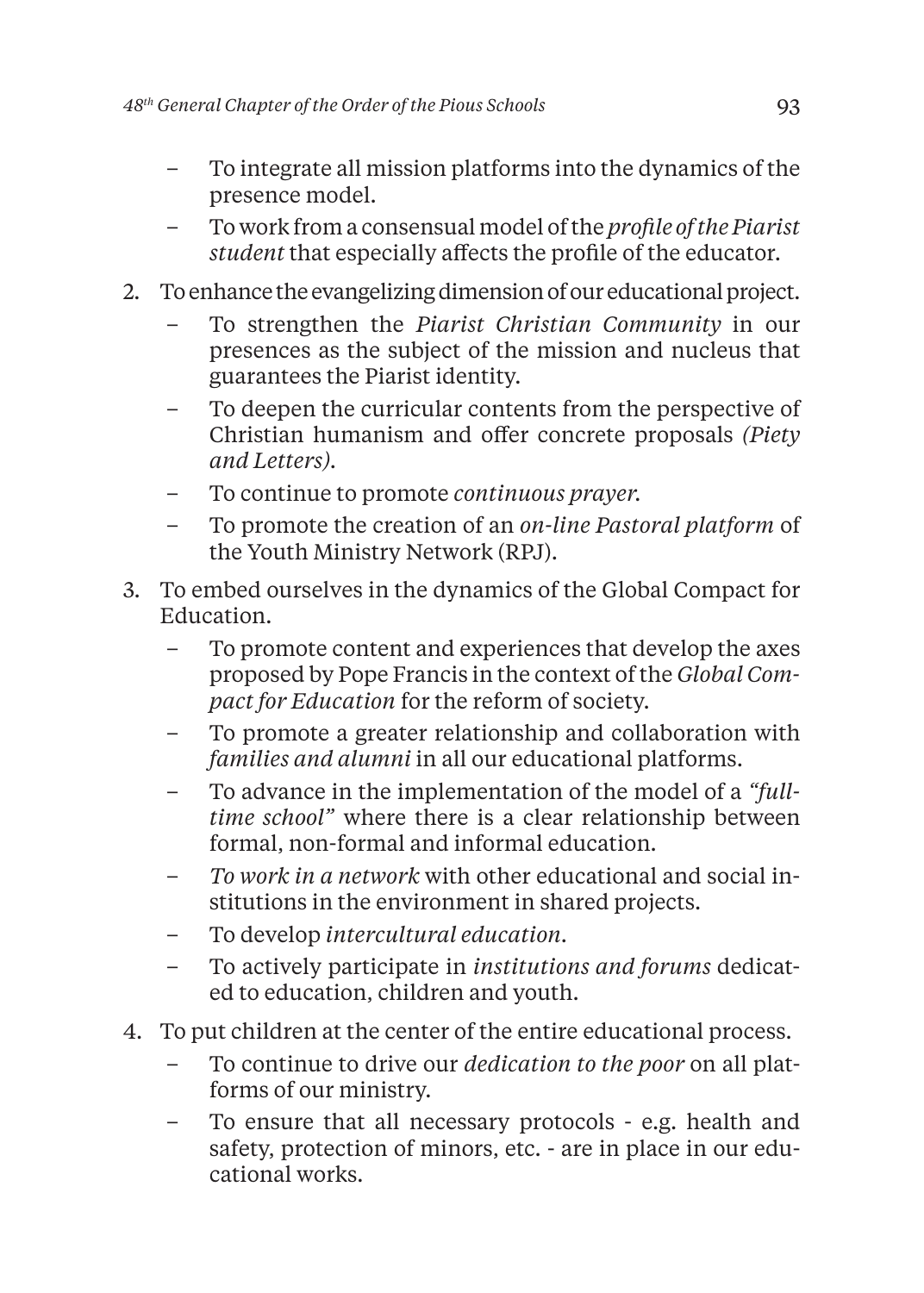- To promote access to technologies to the neediest students.
- 5. To articulate the relationship and work between the teams of the Order and the Demarcations.
	- To promote *collaboration and synergy* between the different secretariats and work teams of the Pious Schools.
	- To ensure that *good practices* in the different educational programs are shared among the Provinces.
	- To set up *work teams* to promote the training of Piarist educators.
	- To continue to maintain the *Virtual Platforms* of the Order as a way to share reflections, materials and experiences.
	- To organise an International Education *Congress,* with a prior process in the demarcations and an appropriate design for the reception of the work and results of the Congress.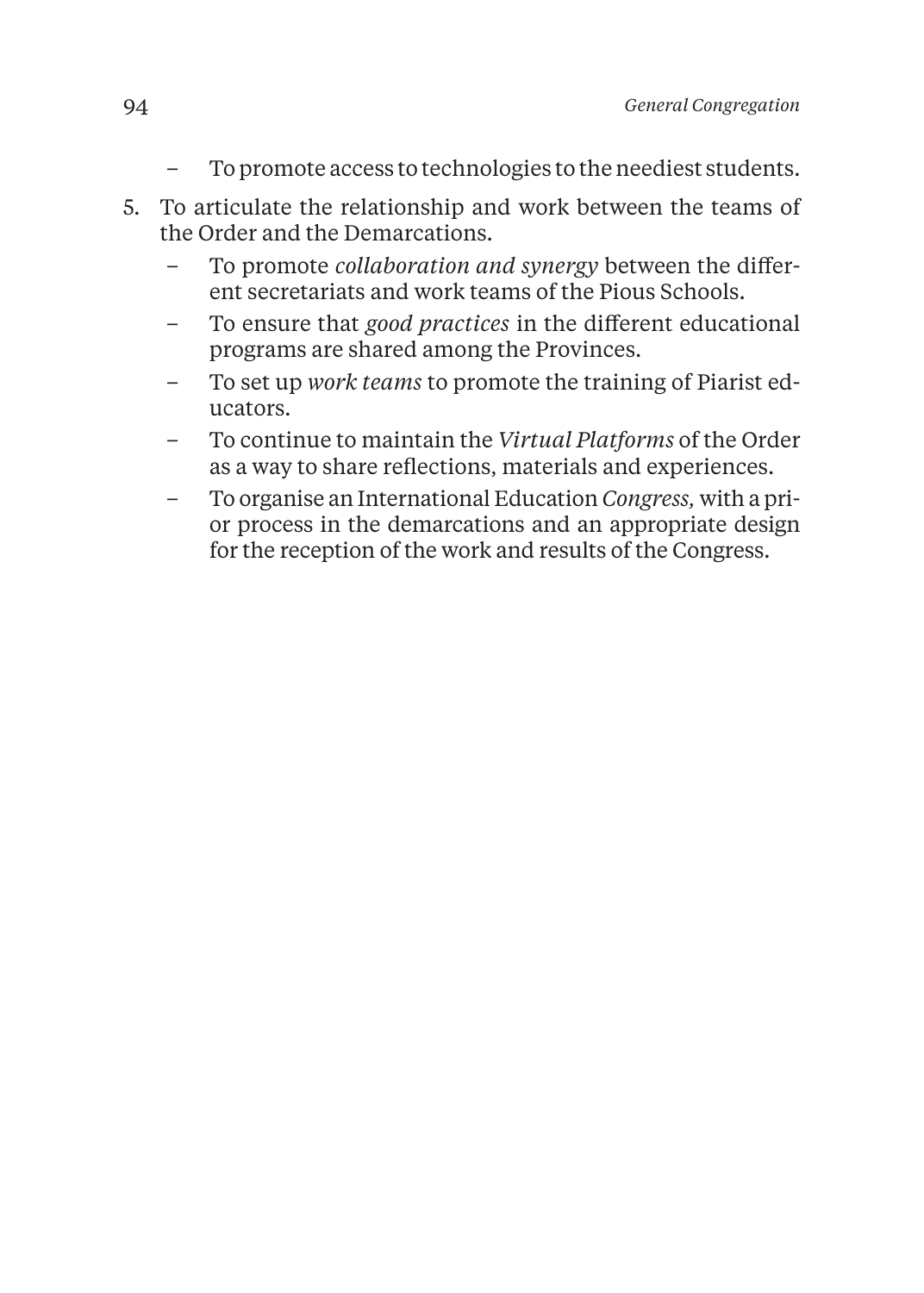# **SUMMARY PRESENTATION OF THE KEYS OF LIFE OF THE PIOUS SCHOOLS FOR THE SEXENNIUM 2021-2027**

# **CONFIGURING CORE**

# *To walk with Christ, from the centre of our vocation*

- 1. PIARIST SPIRITUALITY. "To delve deeper into the experience of our own spirituality, taking care of the most significant actions".
- 2. COMMUNITY LIFE. "To renew our Community Life and take special care of the central aspects underlined by our Constitutions".
- 3. INTERCULTURALITY AND INCULTURATION. "To make decisive progress in the dynamics of a Pious Schools Going Forth that are intercultural and missionary".
- 4. SYNODALITY. "To live synodality as a path of renewal of our Culture of Order".
- 5. INTEGRAL SUSTAINABILITY. "To advance significantly in the objective of achieving the integral sustainability of the Pious Schools".
- 6. PARTICIPATION. "To continue to advance in all the modalities that are part of the process of Participation in the Pious Schools".
- 7. PASTORAL CARE FOR VOCATIONS. "To promote in a systemic way all the aspects that are part of a consistent Pastoral Care for Vocations".